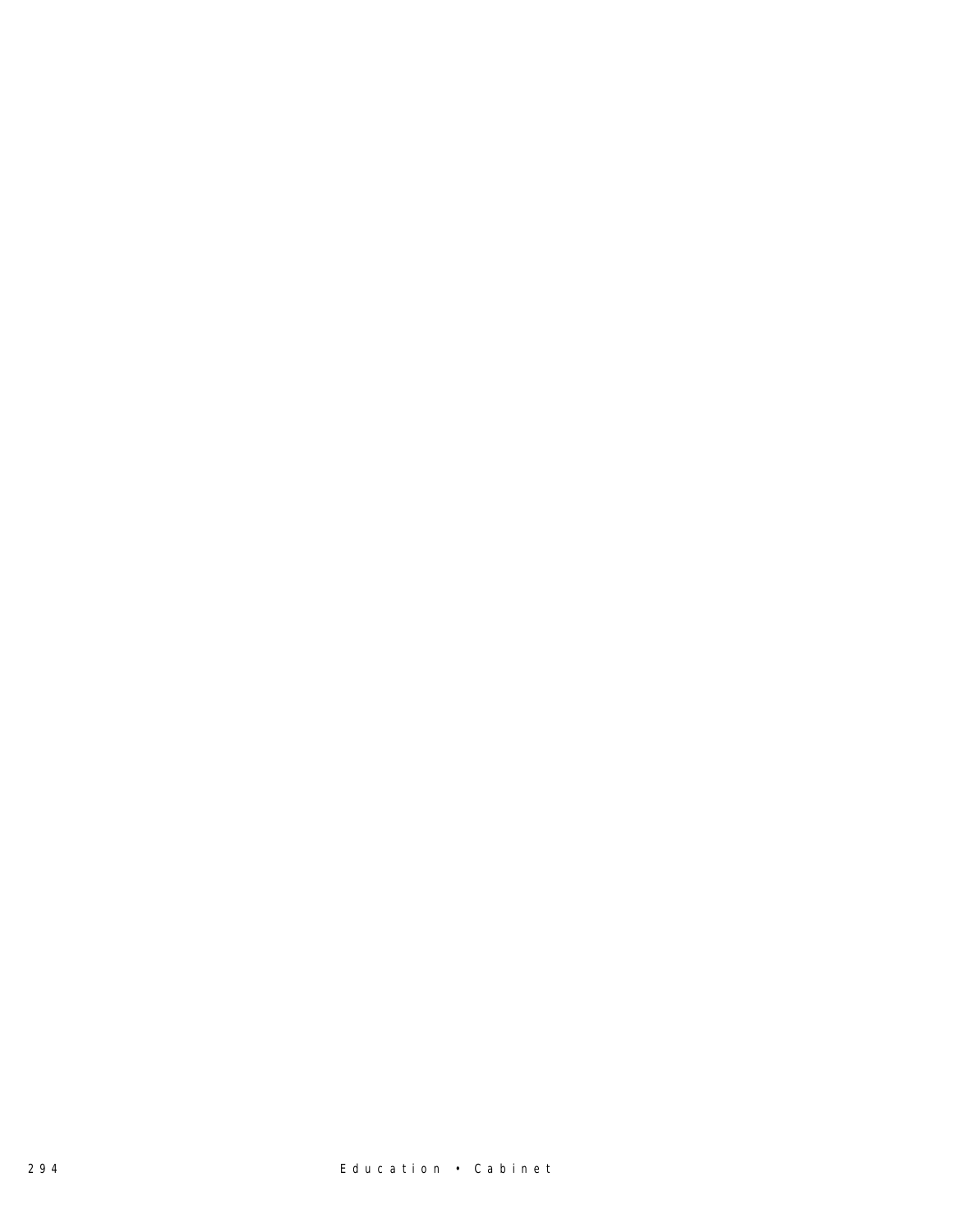# Education

### *Dr. Carol R. Johnson, Superintendent*

### *Cabinet Mission*

To welcome the children of this city into the Boston Public Schools, where effective teaching and learning prepare all of our students to achieve at high levels, and where the entire community works together to focus on children.

| <b>Operating Budget</b>            | <b>Program Name</b>          | Total Actual '09 | Total Actual '10 | <b>Total Approp '11</b> | <b>Total Budget '12</b> |
|------------------------------------|------------------------------|------------------|------------------|-------------------------|-------------------------|
|                                    | <b>Boston Public Schools</b> | 810,005,673      | 817,830,215      | 821,382,404             | 830,908,156             |
|                                    | <b>Total</b>                 | 810,005,673      | 817,830,215      | 821,382,404             | 830,908,156             |
| <b>Capital Budget Expenditures</b> |                              | Actual '09       | Actual '10       | <b>Estimated '11</b>    | Projected '12           |
|                                    | <b>Boston Public Schools</b> | 41.472.177       | 25,197,342       | 29.182.479              | 37,450,000              |
|                                    | Total                        | 41,472,177       | 25,197,342       | 29,182,479              | 37,450,000              |
| <b>External Funds Expenditures</b> |                              | Total Actual '09 | Total Actual '10 | <b>Total Approp '11</b> | <b>Total Budget '12</b> |
|                                    | <b>Boston Public Schools</b> | 155.079.732      | 146.956.734      | 181.334.002             | 152,005,582             |
|                                    | Total                        | 155,079,732      | 146,956,734      | 181,334,002             | 152,005,582             |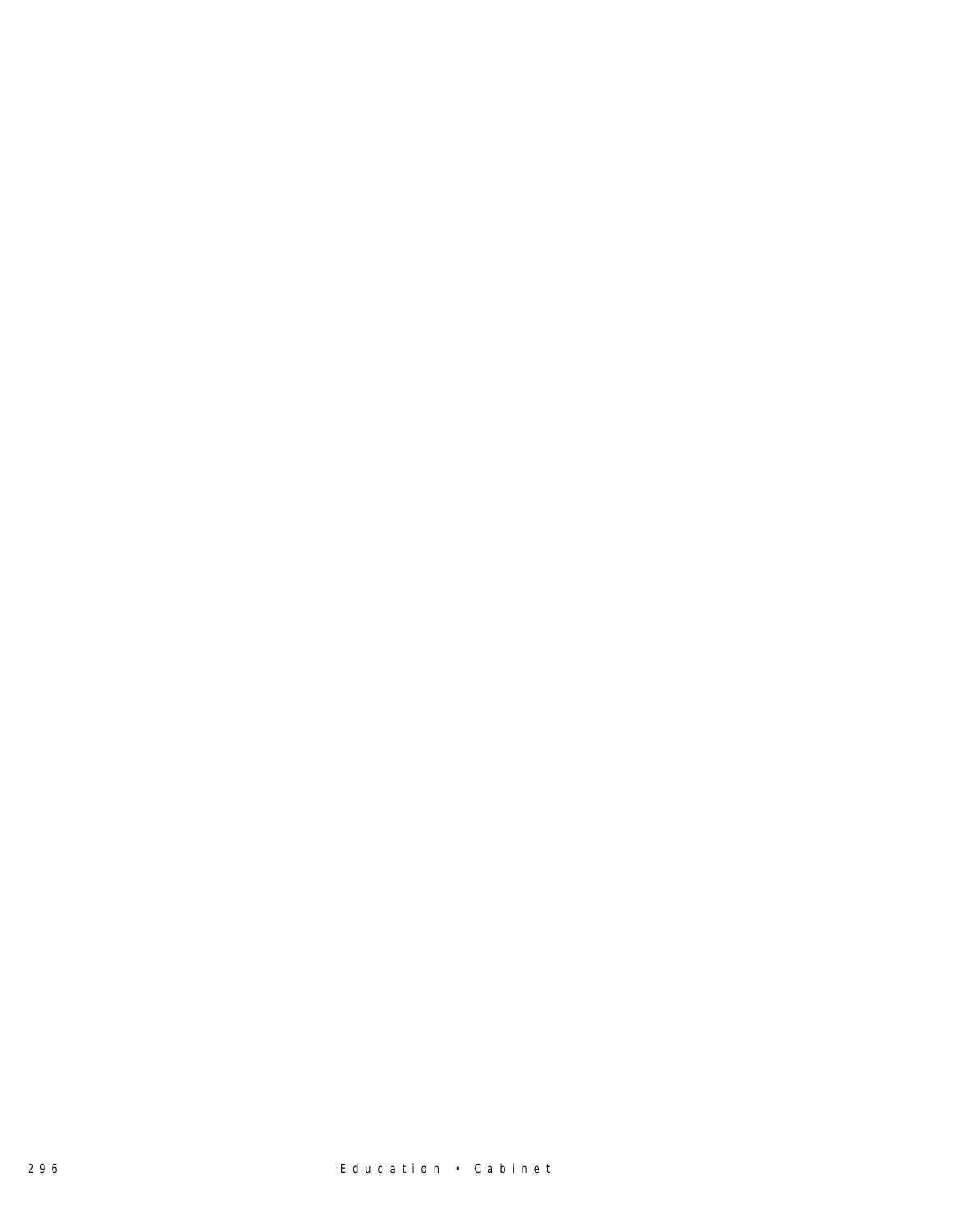# Boston Public Schools Operating Budget

#### *Dr. Carol R. Johnson, Superintendent Appropriation: 101*

### *Department Mission*

Superintendent Carol R. Johnson has presented to the Boston School Committee and the community the Acceleration Agenda, a five-year strategic direction for the district. To achieve its goals, BPS will implement four key strategies:

- Strengthen teaching and school leadership
- Replicate success and turn around lowperforming schools
- Deepen partnerships with parents, students and the community
- Redesign district services for effectiveness, efficiency and equity.

The complete Acceleration Agenda can be found at http://www.bostonpublicschools.org/agenda.

#### *FY12 Performance Strategies*

- To ensure all students achieve MCAS proficiency.
- To close the achievement gap.
- To graduate all students from high school prepared for college and career success.

| <b>Operating Budget</b>      | Program Name                                                   | Total Actual '09 | Total Actual '10        | Total Approp '11        | <b>Total Budget '12</b> |
|------------------------------|----------------------------------------------------------------|------------------|-------------------------|-------------------------|-------------------------|
|                              | General School Purposes                                        | 810,005,673      | 817,830,215             | 821,382,404             | 830,908,156             |
|                              | <b>Total</b>                                                   | 810,005,673      | 817,830,215             | 821,382,404             | 830,908,156             |
| <b>External Funds Budget</b> | <b>Fund Name</b>                                               | Total Actual '09 | <b>Total Actual '10</b> | <b>Total Approp '11</b> | <b>Total Budget '12</b> |
|                              | <b>ARRA Equipment Assistance</b>                               | 0                | 203,500                 | 0                       | 0                       |
|                              | ARRA IDEA                                                      | 0                | 7,116,959               | 12,799,315              |                         |
|                              | ARRA IDEA - Early Childhood                                    | 0                | 234,328                 | 398,171                 | 0                       |
|                              | <b>ARRA McKinney Homeless</b>                                  | $\Omega$         | 42,089                  | 41.374                  | $\theta$                |
|                              | ARRA State Stabilization - Chapter 70                          | 23,285,769       | 0                       | 1,096,867               |                         |
|                              | ARRA Title 11D Comp                                            | 0                | 245,464                 | 0                       | $\Omega$                |
|                              | <b>ARRA Title I</b>                                            | $\mathbf 0$      | 12,185,033              | 24,102,652              |                         |
|                              | ARRA Title 1 School Improvement                                |                  | 90,907                  | 7,594,156               | 7,385,128               |
|                              | ARRA Title II Technology                                       |                  | 0                       | 174.449                 | $\left($                |
|                              | 21st Century Community Learn                                   | 1,465,719        | 1,715,493               | 1,941,750               | 1,783,684               |
|                              | Academic Support                                               | 665,666          | 460,418                 | 709,542                 | 643,035                 |
|                              | <b>Adult Education Fund</b>                                    | 220,166          | 166,231                 | 201,121                 | 202,631                 |
|                              | <b>Advanced Placement Incentives</b>                           | $\Omega$         | 281,431                 | 715,764                 | 639,392                 |
|                              | After School Program Project Altera                            | 72,456           | 514                     | 10,104                  | 10,104                  |
|                              | <b>AIDS Education</b><br>Albert Einstein                       | 29,420<br>0      | 29,020<br>25,000        | 29,220<br>0             | 29,220<br>$\Omega$      |
|                              |                                                                | $\Omega$         |                         | 483,630                 | 333,333                 |
|                              | <b>American History Scriptures</b>                             | 0                | 98,184                  | 38,635                  | 120,461                 |
|                              | Anti Bullying Service Learning<br><b>ARABIC Summer Academy</b> | 3,646            | 158,870                 | 100,000                 | 100,000                 |
|                              |                                                                |                  |                         |                         |                         |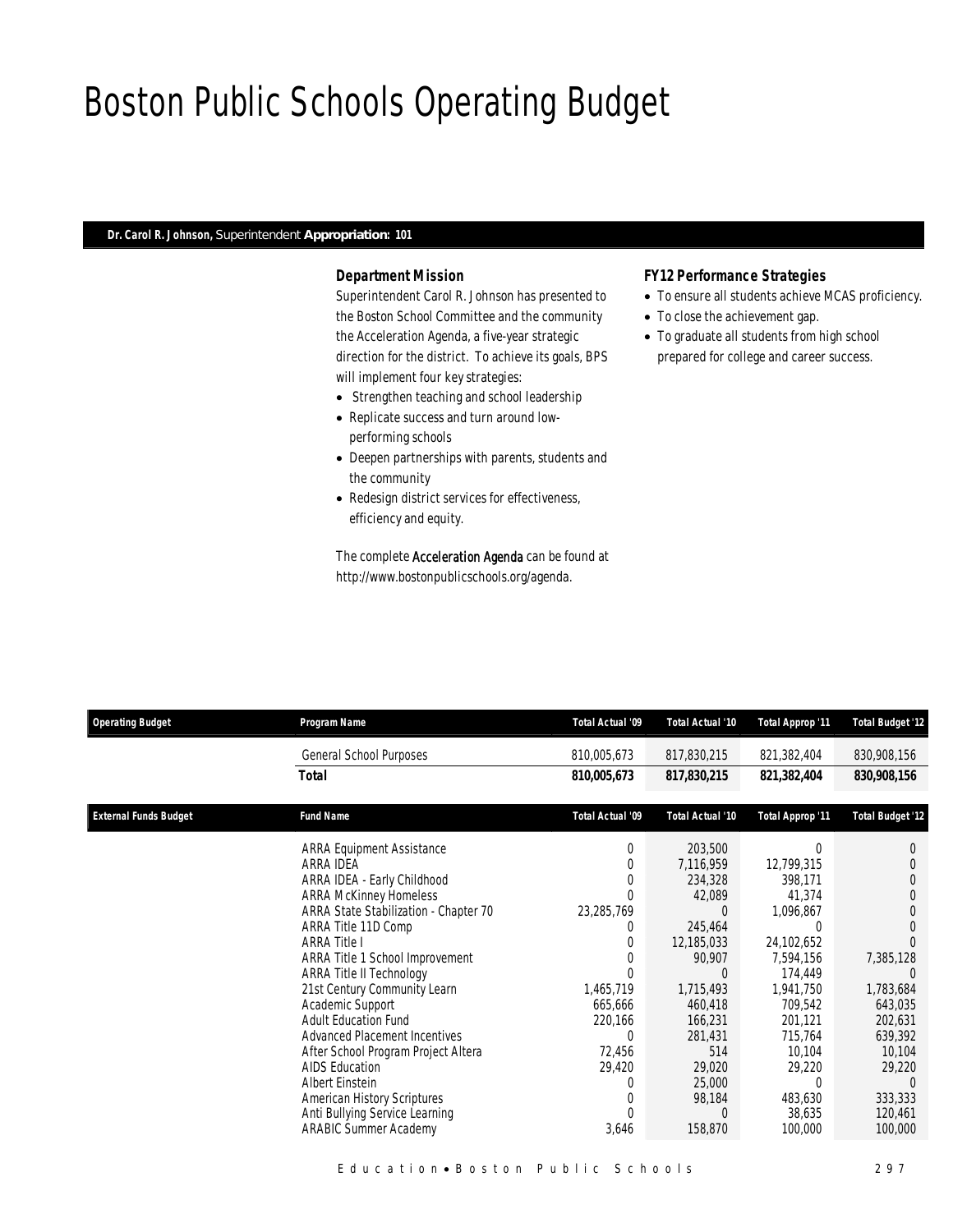| Arts in Education                                                | 3,380             | $\overline{0}$             | 0                   | 0                    |
|------------------------------------------------------------------|-------------------|----------------------------|---------------------|----------------------|
| <b>BATEC</b>                                                     | 160,434           | 54,080                     | 0                   | 0                    |
| Bay State Readers                                                | 477,593           | 95,799                     | 0                   | $\Omega$             |
| Boston Energy in Science Teaching                                |                   | 0<br>0                     | 215,966             | 209,226              |
| Boston Science Partnership                                       |                   | $\mathbf{0}$<br>$\theta$   | 188,436             | $\Omega$             |
| Bridging the Opportunity Grant                                   | 59,038            | 0                          | 0                   | $\Omega$             |
| Brighton High Earmark                                            | 19,652            | 1,443                      | $\overline{0}$      | $\Omega$             |
| Carol M. White Phys Ed Program                                   |                   | $\mathbf{0}$<br>45,894     | 540,934             | 546,381              |
| Commonwealth Technical Alliance                                  | 19,183            | 10,665                     | 23,344              |                      |
| Community Partnership Program                                    | 5,983,931         | 1,824,994                  | 1,333,860           | 1,333,860            |
| <b>Community Service Learning</b><br>Comprehensive School Reform | 67,833<br>1,061   | 35,747<br>0                | 25,000<br>0         | $\cup$<br>0          |
| Dropout Prevention Work Group                                    |                   | 20,256<br>$\mathbf 0$      | $\theta$            | $\Omega$             |
| Drug Free Schools                                                |                   | $\Omega$<br>$\overline{0}$ | 56,944              | $\Omega$             |
| Early Literacy Intervention                                      | 201,297           | 29,696                     | 25,901              | $\Omega$             |
| Early Reading First                                              | 175,321           | 0                          | $\theta$            | $\Omega$             |
| Education Jobs Program Fund                                      |                   | $\theta$<br>0              | 2,900,154           | 10,185,975           |
| Elementary Secondary Schools Counseling                          | 361,945           | 363,324                    | 0                   |                      |
| Enhanced Ed Through Tech                                         | 370,539           | 243,124                    | 0                   | $\Omega$             |
| Equity and Diversity                                             |                   | 40,738<br>$\theta$         | $\Omega$            | $\Omega$             |
| <b>Expanded Learning Time</b>                                    | 2,572,567         | 2,999,504                  | 2,711,800           | 2,711,800            |
| External Diploma                                                 | 67,761            | 64,568                     | 83,900              | 83,900               |
| Farm to School Initiative                                        |                   | $\theta$<br>$\overline{0}$ | 125,700             | 88,605               |
| <b>First Student Settlement</b>                                  | 650,000           | 650,000                    | 0                   |                      |
| Foreign Language Assistance Program                              |                   | $\theta$<br>0              | 285,732             | 281,848              |
| Fresh Fruit & Vegetable Program                                  | 70,430            | 101,794                    | 482,808             | 482,808              |
| Full Service Community School                                    |                   | 0<br>0                     | 500,000             | 500,000              |
| <b>GED Test Score</b>                                            | 8,414             | 3,935                      | 6,435               | 6,435                |
| Gifted & Talented                                                | 46,527            | 0                          | $\theta$            | $\Omega$             |
| Indirect                                                         | 2,780,188         | 2,673,713                  | 1,192,436           | 1,474,340            |
| Integrated Tech Models                                           |                   | 25,000<br>$\theta$         | $\theta$            | $\Omega$             |
| International Research & Studies                                 | 65,349            | 168,247                    | 280,754             | 100,000              |
| Joint Family Support                                             | 154,081           | 11,253                     | $\Omega$            |                      |
| Kindergarten Curriculum Development                              | 6,741             | 3,259                      | 15,000              | $\Omega$             |
| Lead Leaders In Mathematics                                      | 189,099           | $\theta$                   | $\theta$            | $\Omega$             |
| Lee Academy Pilot School                                         | 152,273           | 103,923                    | 145,755             | 145,755              |
| Literacy Partnership                                             |                   | 91,932<br>0                | 77,937              | $\Omega$             |
| Mass Literacy Network                                            | 117,457           | 8,089                      | 0                   | $\theta$             |
| Math Science Partnership                                         | 802,541<br>37,986 | 1,096,371                  | 218,986<br>$\theta$ | $\Omega$<br>$\Omega$ |
| Math Training Initiative<br>McKinney Homeless                    | 68,555            | 20,118<br>63,205           | 60,000              | 60,000               |
| MicroSoft Cy Pres Vouc                                           | 2,150,527         | 0                          | $\Omega$            |                      |
| National Center For Teacher Effectiveness                        |                   | $\mathbf 0$<br>$\theta$    | 117,702             | 87,099               |
| Nutrition Summer Start Up                                        | 134,328           | 28,748                     | 55,240              | 0                    |
| Ocean Communities in Education                                   |                   | $\Omega$<br>0              | 50,000              | 40,000               |
| Parent/Child Home Program                                        | 245,135           | 25,378                     | 0                   | $\Omega$             |
| Peer Mediation / SCORE                                           | 15,872            | $\theta$                   | $\theta$            | $\Omega$             |
| Perkins Vocational Education                                     | 1,693,976         | 1,503,269                  | 1,677,892           | 1,393,065            |
| Project CASASTART                                                | 300,000           | 299,886                    | 0                   | $\Omega$             |
| Project With Industry                                            | 139,816           | 0                          | $\theta$            | $\theta$             |
| <b>Public Charter Schools</b>                                    | 4,000             | 0                          | $\Omega$            |                      |
| Quality Full-Day Kindergarten                                    | 2,862,000         | 2,413,739                  | 2,163,120           | 2,163,120            |
| Race To The Top                                                  |                   | $\theta$<br>$\overline{0}$ | 3,338,703           | 9,591,352            |
| Reading First                                                    | 1,245,064         | 297,098                    | 0                   |                      |
| Reading First/Professional Development                           |                   | 34,881<br>$\theta$         | $\Omega$            | $\theta$             |
| <b>ROTC</b>                                                      | 798,524           | 853,915                    | 871,000             | 871,000              |
| SAELP-Leadership Develop                                         | 928,956           | 818,112                    | 0                   |                      |
| Safe Drug-Free School Emerg                                      | 712,272           | 720,253                    | 0                   | $\Omega$             |
| Safe Environments                                                | 20,320            | 2,833                      | 0                   | 0                    |
| Safe Schools                                                     | 9,589             | 4,101                      | $\Omega$            | $\Omega$             |
| Safe Schools/Healthy Students                                    | 633,949           | $\overline{0}$             | 0                   | 0                    |
| School Achievement                                               | 14,920            | 11,013<br>$\theta$         | 0<br>126,717        | $\Omega$             |
| School Improvement Program<br>School Leadership in Boston        | 500,384           | 124,240<br>391,303         | 0                   | $\Omega$             |
| School Lunch - Food Services                                     | 23,209,017        | 25,912,674                 | 26,631,137          | 27,357,811           |
| School Support                                                   | 722,285           | 1,194,781                  | $\Omega$            | $\bigcap$            |
| School to Work Transition                                        | 9,271             | $\overline{0}$             | 0                   | $\Omega$             |
| Secondary School Reading                                         | 55,712            | 32,703                     | 0                   | 0                    |
| Spec & Support/High Needs Schools                                | 24,864            | 5,136                      | $\overline{0}$      | $\Omega$             |
|                                                                  |                   |                            |                     |                      |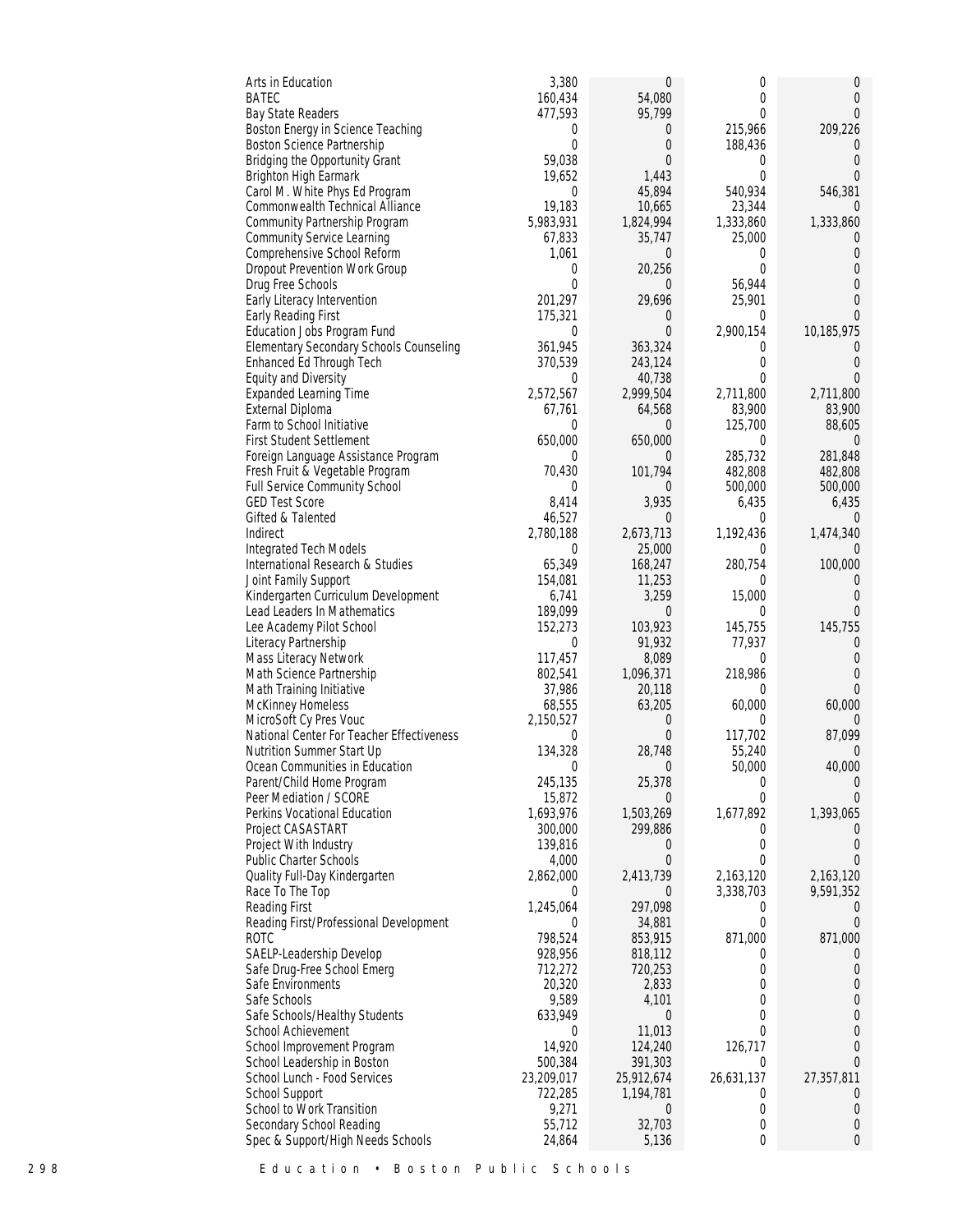| SPED / Professional Dev            | 10,307      | 79,693        |             |             |
|------------------------------------|-------------|---------------|-------------|-------------|
| SPED 94-142 Entitlement            | 17,790,795  | 18,426,985    | 19,115,384  | 19,068,398  |
| SPED Early Childhood               | 581,477     | 488,987       | 487,507     | 487,507     |
| <b>SPED Electronic Portfolio</b>   | 898         |               |             |             |
| SPED High Needs/School Preliminary | $\theta$    | 30,006        |             |             |
| <b>SPED Reimbursement</b>          | 11,777,105  | 7,033,208     | 6,890,322   | 9,655,519   |
| <b>SPED Supplement</b>             | 42          | $\Omega$      |             |             |
| SPED/Middle School Reading         | $\theta$    | 21,108        |             |             |
| State Targeted Asst Program        | 293,437     | 6,873         | 0           |             |
| State Workplace Education          | 38,730      | 30,731        | 35,227      |             |
| State4Stem                         | 0           | 21,165        | $\Omega$    |             |
| <b>STEPS</b>                       | 136,592     | 81,203        | 190,000     |             |
| Strategic Alliance For Health      | 0           | 81,582        | 133,000     | 133,000     |
| Student Achievement                | 74          |               |             |             |
| Summer Enhancement Program         | 0           |               | 5,000       |             |
| Summer Food Program                | 1,531,303   | 1,418,850     | 1,888,035   | 1,669,866   |
| Support/Under Performance Dist     | $\Omega$    | 4,500         |             |             |
| Tech Data Driven Decisions         | 147,085     | 106,626       |             |             |
| <b>Tech Enhancement</b>            | 81,017      | $\left($      |             |             |
| <b>Tech Enhancement Options</b>    | 148,455     | 10,487        | 145,529     | 145,529     |
| The Rise of American Democracy     | 224,768     | 311,936       | $\Omega$    |             |
| Title I                            | 35,500,729  | 41,571,628    | 45,239,883  | 40,808,978  |
| Title I - School Redesign Grt      | 0           | 500           |             |             |
| Title I - School Support           | 231,426     |               |             |             |
| Title I - Supplemental Support     | $\Omega$    | 55,338        | 0           |             |
| Title II: Teacher Quality          | 6,654,723   | 6,234,267     | 7,097,254   | 6,072,744   |
| Title III Bilingual Lang Acq       | 1,759,966   | 2,299,473     | 2,422,841   | 2,974,982   |
| Title III û Language Instruction   | 0           | $\left($      | 670,690     |             |
| Title V Innovative Programs        | 53,836      | 1,166         |             |             |
| Transition to Teaching in Boston   | 57,625      | $\Omega$      | 0           |             |
| Universal Pre-Kindergarten         | 172,837     | 48,954        | 47,286      | 27,691      |
| Vocational Tech High School Sup    | 21,707      | 13,293        | $\Omega$    |             |
| Total                              | 155,079,732 | 146, 956, 734 | 181,334,002 | 152,005,582 |

| <b>Selected Service Indicators</b>         | Actual '09                 | Actual '10                 | Approp '11                 | <b>Budget '12</b>          |
|--------------------------------------------|----------------------------|----------------------------|----------------------------|----------------------------|
| <b>Personnel Services</b><br>Non Personnel | 655.690.213<br>154.315.460 | 662.994.667<br>154,835,548 | 671.575.626<br>149,806,778 | 662.276.921<br>168,631,235 |
| Total                                      | 810,005,673                | 817,830,215                | 821.382.404                | 830,908,156                |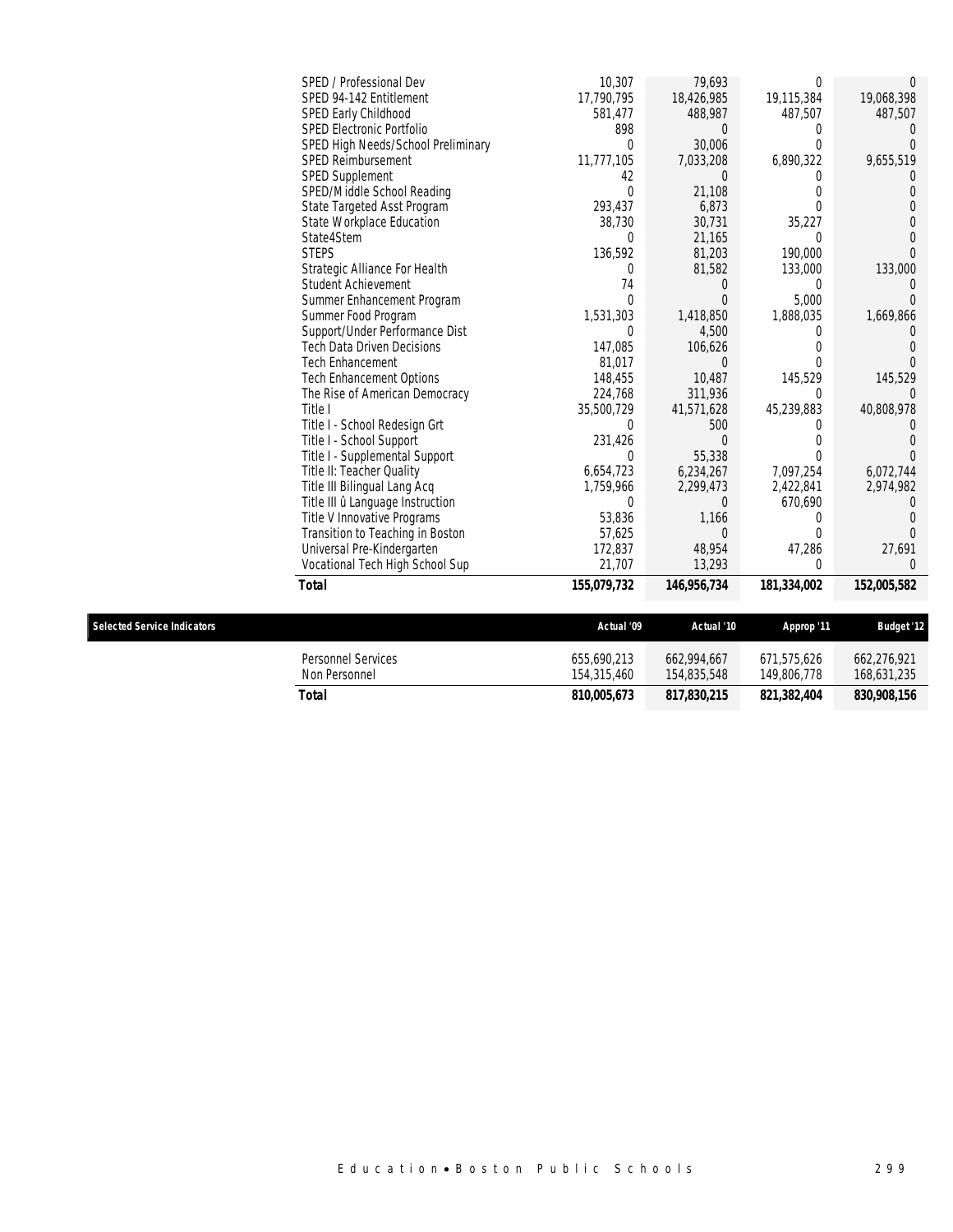# Boston Public Schools Operating Budget

### *Authorizing Statutes*

- Rev. St. 1647, ch. 23, § 10 Rev. St.
- General Laws and Liberties of the Massachusetts Colony (1672).
- Massachusetts Constitution, Mass. Const. part II ch. 5, § 2.
- Boston City Charter, 1821 Mass. Acts ch. 110, §19.
- 1987 Mass. Acts ch. 613.
- 1991 Mass. Acts ch. 108.
- Education Reform Act, 1993 Mass. Acts ch. 71, as amended.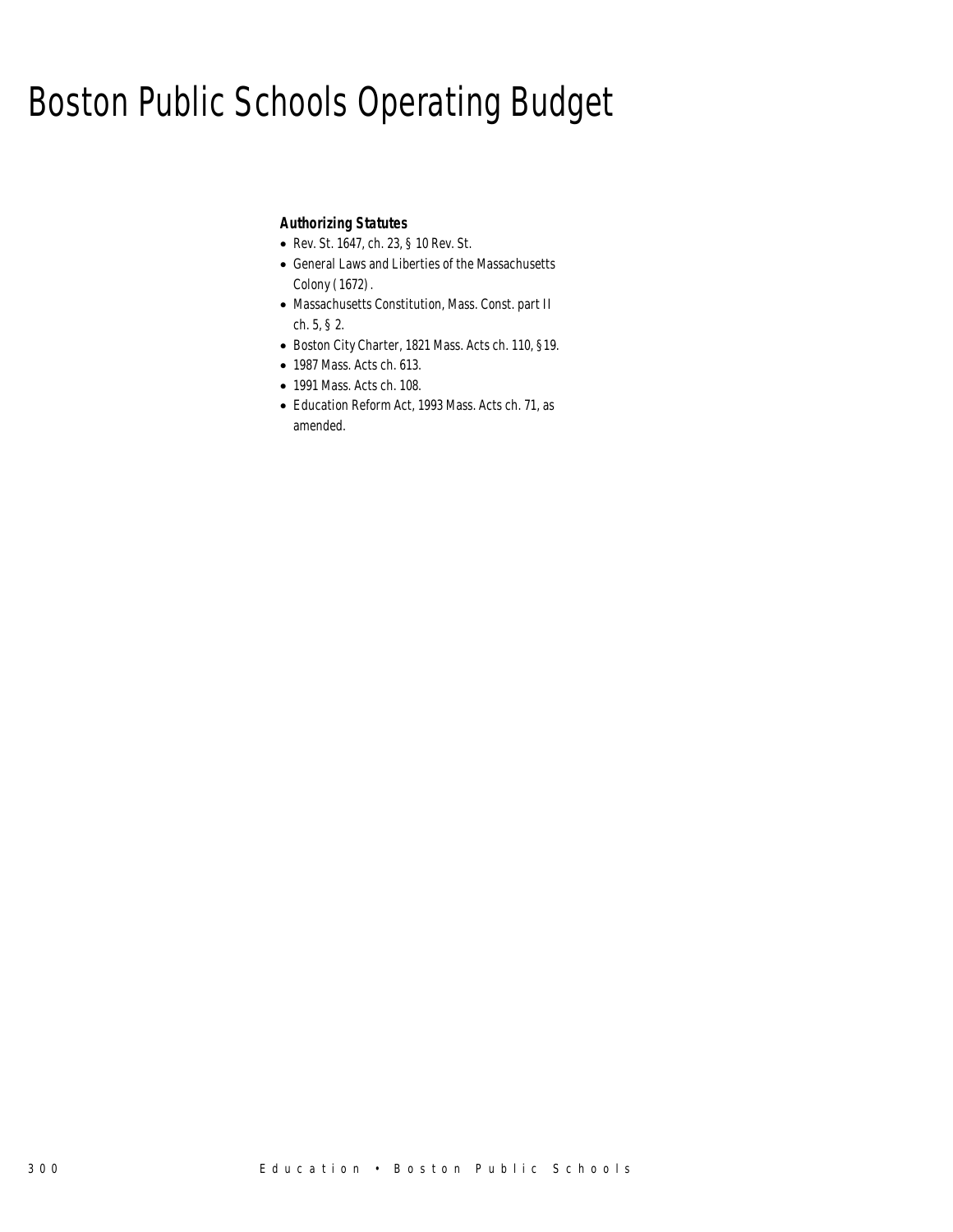# Department History

| <b>Personnel Services</b>       |                                                                | FY09 Expenditure            | FY10 Expenditure          | FY11 Appropriation        | FY12 Adopted              | Inc/Dec 11 vs 12               |
|---------------------------------|----------------------------------------------------------------|-----------------------------|---------------------------|---------------------------|---------------------------|--------------------------------|
|                                 | 51000 Permanent Employees                                      | 532,061,506                 | 526,103,274               | 525,545,535               | 509,585,992               | $-15,959,543$                  |
|                                 | 51100 Emergency Employees                                      | 10,508,101                  | 10,385,083                | 7,547,394                 | 8,962,562                 | 1,415,168                      |
|                                 | 51200 Overtime                                                 | 7,963,901                   | 3,735,638                 | 4,589,159                 | 6,431,714                 | 1,842,555                      |
|                                 | 51300 Part Time Employees<br>51400 Health Insurance            | 10,440,056<br>73,521,973    | 9,456,426<br>88,105,494   | 9,401,133<br>94,103,744   | 9,682,570<br>100,114,249  | 281,437<br>6,010,505           |
|                                 | 51500 Pension & Annunity                                       | 12,697,019                  | 11,343,657                | 13,417,239                | 13,687,581                | 270,342                        |
|                                 | 51600 Unemployment Compensation                                | 2,555,582                   | 5,187,981                 | 7,476,517                 | 4,039,542                 | $-3,436,975$                   |
|                                 | 51700 Workers' Compensation                                    | 1,967,380                   | 2,729,698                 | 3,063,597                 | 3,155,505                 | 91,908                         |
|                                 | 51900 Medicare                                                 | 3,974,692                   | 5,947,420                 | 6,431,308                 | 6,617,206                 | 185,898                        |
|                                 | <b>Total Personnel Services</b>                                | 655,690,213                 | 662,994,666               | 671,575,626               | 662,276,921               | $-9,298,705$                   |
| <b>Contractual Services</b>     |                                                                | FY09 Expenditure            | FY10 Expenditure          | FY11 Appropriation        | FY12 Adopted              | Inc/Dec 11 vs 12               |
|                                 | 52100 Communications                                           | 871,373                     | 1,394,885                 | 714,106                   | 762,762                   | 48,656                         |
|                                 | 52200 Utilities                                                | 21,278,459                  | 19,608,054                | 17,039,294                | 24,127,634                | 7,088,340                      |
|                                 | 52300 Contracted Ed. Services<br>52400 Snow Removal            | 23,390,497<br>$\mathbf 0$   | 21,702,358<br>0           | 22,284,142<br>0           | 25,523,195<br>0           | 3,239,053<br>$\Omega$          |
|                                 | 52500 Garbage/Waste Removal                                    | $\overline{0}$              | $\overline{0}$            | $\mathbf{0}$              | $\mathbf{0}$              | $\overline{0}$                 |
|                                 | 52600 Repairs Buildings & Structures                           | 19,113,854                  | 16.825.786                | 11,099,928                | 13.867.694                | 2,767,766                      |
|                                 | 52700 Repairs & Service of Equipment                           | 46,370                      | 14,588                    | 16,000                    | 7,500                     | $-8,500$                       |
|                                 | 52800 Transportation of Persons                                | 56,273,276                  | 65,103,401                | 64,718,755                | 66,324,024                | 1,605,269                      |
|                                 | 52900 Contracted Services<br><b>Total Contractual Services</b> | 13,227,142<br>134,200,971   | 12,387,667<br>137,036,739 | 12,382,190<br>128,254,415 | 13,093,278<br>143,706,087 | 711,088<br>15,451,672          |
|                                 |                                                                |                             |                           |                           |                           |                                |
| <b>Supplies &amp; Materials</b> |                                                                | FY09 Expenditure            | FY10 Expenditure          | FY11 Appropriation        | FY12 Adopted              | Inc/Dec 11 vs 12               |
|                                 | 53000 Auto Energy Supplies                                     | 99,566                      | 88,567                    | 215,157                   | 270,727                   | 55,570                         |
|                                 | 53200 Food Supplies                                            | 2,110,567<br>$\overline{0}$ | 132,515                   | 101,010                   | 137,409                   | 36,399                         |
|                                 | 53400 Custodial Supplies<br>53500 Med, Dental, & Hosp Supply   | 27,480                      | 0<br>7,014                | $\overline{0}$<br>27,580  | $\mathbf{0}$<br>27,580    | $\Omega$<br>$\Omega$           |
|                                 | 53600 Office Supplies and Materials                            | 297,834                     | 386,508                   | 316,816                   | 346,286                   | 29,470                         |
|                                 | 53800 Educational Supplies & Mat                               | 5,011,393                   | 2,728,117                 | 3,246,634                 | 6,821,064                 | 3,574,430                      |
|                                 | 53900 Misc Supplies & Materials                                | 873,992                     | 989,733                   | 891,547                   | 964,933                   | 73,386                         |
|                                 | <b>Total Supplies &amp; Materials</b>                          | 8,420,832                   | 4,332,454                 | 4,798,744                 | 8,567,999                 | 3,769,255                      |
| <b>Current Chgs &amp; Oblig</b> |                                                                | FY09 Expenditure            | FY10 Expenditure          | FY11 Appropriation        | FY12 Adopted              | Inc/Dec 11 vs 12               |
|                                 | 54300 Workers' Comp Medical                                    | 902,038                     | 802,242                   | 737,992                   | 760,132                   | 22,140                         |
|                                 | 54400 Legal Liabilities                                        | 0                           | $\mathbf 0$               | 0                         | 0                         | $\mathbf{0}$                   |
|                                 | 54600 Current Charges H&I<br>54800 Reserve Account             | 0<br>$\Omega$               | 0<br>0                    | $\boldsymbol{0}$          | $\mathbf{0}$              | $\overline{0}$<br>$-1.774.689$ |
|                                 | 54900 Other Current Charges                                    | 4,232,763                   | 3,926,285                 | 3,177,517<br>4,393,646    | 1,402,828<br>4,352,687    | $-40,959$                      |
|                                 | Total Current Chgs & Oblig                                     | 5,134,801                   | 4,728,527                 | 8,309,155                 | 6,515,647                 | $-1,793,508$                   |
| <b>Fauinment</b>                |                                                                | <b>FY09 Exnenditure</b>     | FY10 Expenditure          | FY11 Appropriation        | FY12 Adonted              | Inc/Dec 11 vs 12               |
|                                 | 55000 Automotive Equipment                                     | 85,715                      | 61,718                    | 81,794                    | 81,794                    | 0                              |
|                                 | 55400 Lease/Purchase                                           | 3,626,410                   | 6,411,831                 | 6,457,982                 | 7,553,460                 | 1,095,478                      |
|                                 | 55600 Office Furniture & Equipment                             | 241,521                     | 278,418                   | 189,108                   | 232,146                   | 43,038                         |
|                                 | 55900 Misc Equipment                                           | 2,126,689                   | 1,861,367                 | 1,295,056                 | 1,553,579                 | 258,523                        |
|                                 | <b>Total Equipment</b>                                         | 6,080,335                   | 8,613,334                 | 8,023,940                 | 9,420,979                 | 1,397,039                      |
| <b>Other</b>                    |                                                                | FY09 Expenditure            | FY10 Expenditure          | FY11 Appropriation        | FY12 Adopted              | Inc/Dec 11 vs 12               |
|                                 | 56200 Special Appropriation                                    | 478,519                     | 124,499                   | 420,524                   | 420,524                   | $\mathbf 0$                    |
|                                 | 57200 Structures & Improvements                                | $\boldsymbol{0}$            | $\boldsymbol{0}$          | $\boldsymbol{0}$          | $\boldsymbol{0}$          | $\mathbf{0}$                   |
|                                 | 58000 Land & Non-Structure                                     | $\mathbf 0$                 | $\mathbf 0$               | $\boldsymbol{0}$          | $\mathbf 0$               | $\mathbf 0$                    |
|                                 | <b>Total Other</b>                                             | 478,519                     | 124,499                   | 420,524                   | 420,524                   | $\overline{0}$                 |
|                                 | <b>Grand Total</b>                                             | 810,005,673                 | 817,830,215               | 821,382,404               | 830,908,156               | 9,525,752                      |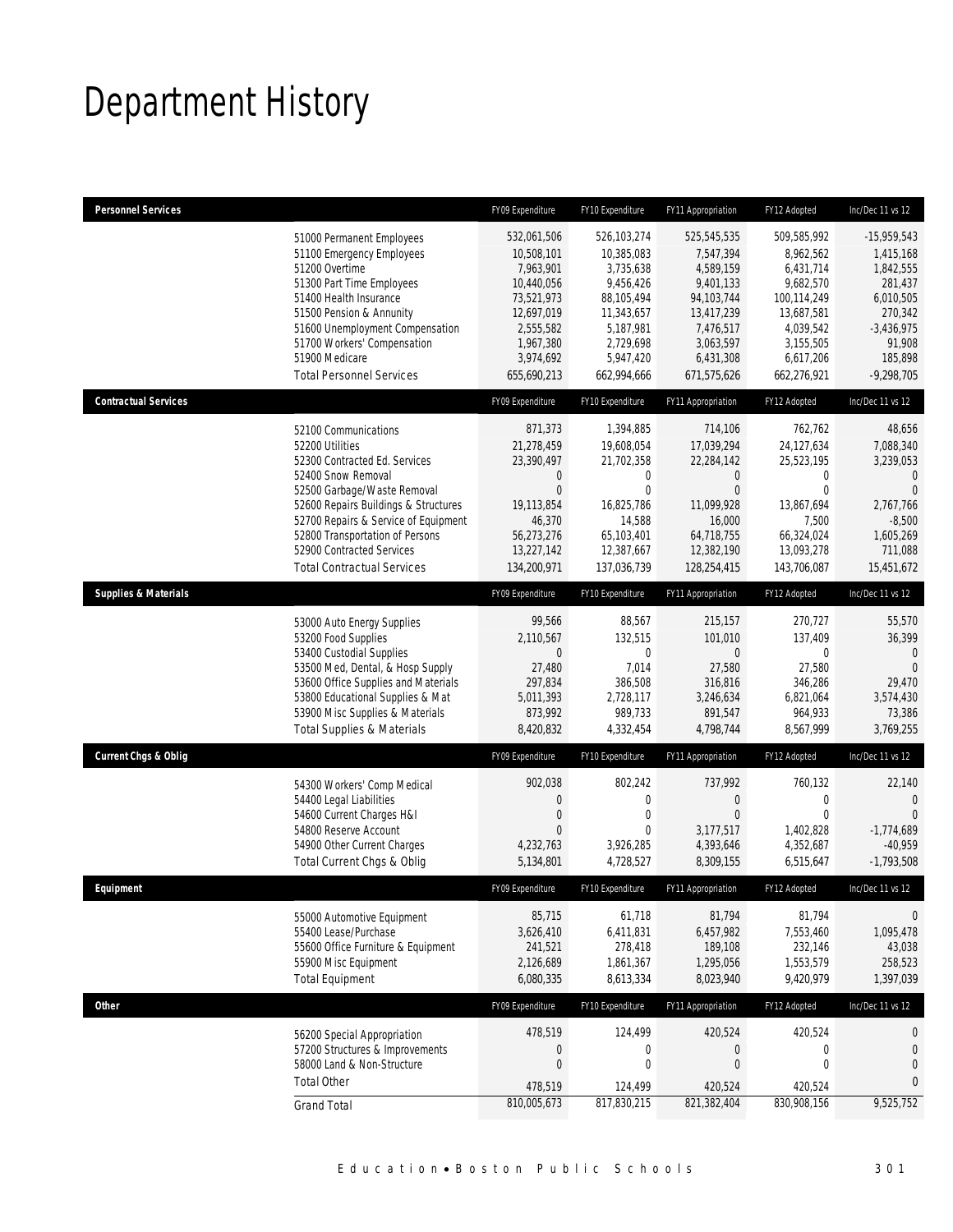# Employees by Category

|              |                                    | <b>FY09</b>               | <b>FY10</b>        | <b>FY11</b>        | <b>FY12</b> | <b>FY12</b>      |
|--------------|------------------------------------|---------------------------|--------------------|--------------------|-------------|------------------|
| Acct<br>Code | <b>Expense Title</b>               | <b>Actual</b><br>1/1/2009 | Actual<br>1/1/2010 | Actual<br>1/1/2011 | Adopted     | Proj<br>1/1/2012 |
| 51002        | <b>REG ED TEACHER</b>              | 2,246.6                   | 2,116.1            | 2,024.9            | 1,941.2     | 1,904.5          |
| 51005        | <b>KDG TEACHER</b>                 | 213.6                     | 206.4              | 207.8              | 194.5       | 193.2            |
| 51006        | <b>OCC TEACHER</b>                 | 45.0                      | 37.0               | 38.0               | 38.0        | 38.0             |
| 51007        | <b>BIL KDG TEACHER</b>             | 54.8                      | 57.0               | 61.0               | 71.0        | 71.0             |
| 51008        | SPED RESOURCE TEACHER              | 298.9                     | 282.6              | 285.3              | 309.1       | 304.9            |
| 51009        | SPED SUB SEP TEACHER               | 811.6                     | 798.3              | 805.9              | 773.2       | 750.1            |
| 51010        | <b>BIL TEACHER</b>                 | 334.0                     | 364.1              | 434.4              | 546.3       | 546.3            |
| 51011        | SPECIALIST TEACHER                 | 353.5                     | 337.8              | 344.2              | 345.8       | 345.8            |
| 51012        | SPED ITIN TEACHER                  | 213.3                     | 215.6              | 216.5              | 228.7       | 221.8            |
|              | <b>TOTAL TEACHERS</b>              | 4,571.3                   | 4,414.9            | 4,418.0            | 4,447.8     | 4,375.7          |
| 51013        | <b>CENTRAL ADMIN</b>               | 31.0                      | 27.0               | 25.0               | 27.0        | 25.0             |
| 51014        | <b>ELEM SCH ADMIN</b>              | 134.8                     | 130.3              | 125.5              | 109.6       | 109.6            |
| 51015        | MIDDLE SCH ADMIN                   | 61.0                      | 50.8               | 50.1               | 41.1        | 41.1             |
| 51016        | <b>HIGH SCH ADMIN</b>              | 151.9                     | 126.7              | 126.6              | 102.8       | 102.8            |
| 51017        | SPECIAL SCH ADMIN                  | 18.0                      | 17.8               | 16.0               | 16.0        | 15.1             |
| 51019        | PROFESSIONAL SUPPORT               | 221.8                     | 207.9              | 175.5              | 188.4       | 178.9            |
|              | <b>TOTAL ADMINISTRATORS</b>        | 618.5                     | 560.5              | 518.7              | 484.9       | 472.4            |
| 51020        | <b>ITIN PUPIL SUPPORT</b>          | 59.6                      | 57.8               | 58.8               | 60.0        | 59.0             |
| 51021        | PROGRAM SUPPORT                    | 72.8                      | 71.3               | 64.5               | 105.9       | 95.9             |
| 51022        | SPED-EVALUATION TEAM               | 85.8                      | 83.8               | 80.4               | 57.7        | 52.9             |
| 51023        | LIBRARIAN                          | 20.9                      | 20.1               | 17.3               | 21.6        | 18.9             |
| 51024        | <b>GUIDANCE</b>                    | 99.5                      | 94.5               | 94.1               | 90.8        | 90.8             |
| 51025        | ATHLETIC INSTRUCTORS               | 10.0                      | 9.6                | 8.0                | 9.0         | 7.5              |
| 51026        | <b>NURSES</b>                      | 96.5                      | 97.6               | 96.1               | 96.2        | 92.0             |
| 51045        | INSTRUCTIONAL COACH                | 0.0                       | 0.0                | 3.7                | 11.7        | 11.7             |
|              | <b>TOTAL SUPPORT</b>               | 445.1                     | 434.7              | 422.9              | 452.9       | 428.6            |
| 51039        | <b>INSTR AIDE</b>                  | 212.7                     | 198.2              | 168.3              | 169.4       | 164.5            |
| 51041        | SPED RESOURCE AIDE                 | 19.0                      | 14.0               | 14.0               | 13.8        | 13.8             |
| 51042        | SPED SUB SEP AIDE                  | 794.3                     | 771.0              | 785.8              | 742.5       | 730.4            |
| 51043        | <b>BILINGUAL AIDE</b>              | 86.2                      | 84.9               | 105.9              | 114.4       | 114.4            |
|              | <b>TOTAL AIDES</b>                 | 1,112.2                   | 1,068.1            | 1,074.0            | 1,040.1     | 1,023.1          |
| 51027        | <b>SEC/CLER</b>                    | 235.0                     | 211.5              | 205.2              | 195.0       | 194.4            |
| 51028        | ETL SECRETARIAL/CLER               | 90.2                      | 89.7               | 44.0               | 45.0        | 44.0             |
| 51029        | <b>GUIDANCE CLERICAL</b>           | 8.0                       | 8.0                | 8.0                | 8.0         | 8.0              |
|              | <b>TOTAL SECRETARIAL</b>           | 333.2                     | 309.2              | 257.2              | 248.0       | 246.4            |
| 51030        | <b>CUSTODIAL</b>                   | 460.5                     | 450.0              | 428.0              | 408.0       | 408.0            |
| 51032        | FT CAFETERIA WKR                   | 0.0                       | 0.0                | 0.0                | 0.0         | 0.0              |
| 51304        | <b>FOOD SERVICE WKR</b>            | 0.0                       | 0.0                | 0.0                | 0.0         | 0.0              |
| 51033        | <b>TECHNICAL SUPPORT</b>           | 195.6                     | 162.6              | 141.9              | 147.8       | 135.1            |
| 51034        | <b>TECHNICAL SUPERVISOR</b>        | 53.0                      | 47.0               | 44.0               | 44.0        | 44.0             |
| 51035        | SCHOOL POLICE OFFICER              | 85.0                      | 74.0               | 72.0               | 73.0        | 70.1             |
| 51036        | COMMUNITY FIELD COORD              | 115.3                     | 99.0               | 97.6               | 106.0       | 106.0            |
| 51038        | <b>HEALTH PARAPROFESS</b>          | 6.0                       | 6.0                | 6.0                | 6.0         | 6.0              |
| 51044        | <b>SECURITY AIDE</b>               | 0.0                       | 0.0                | 9.0                | 10.8        | 10.8             |
| 51307        | <b>BUS MONITOR</b>                 | 180.0                     | 179.8              | 165.3              | 266.4       | 166.1            |
|              | TOTAL CUST/SAFE/TECH               | 1,095.4                   | 1,018.4            | 963.8              | 1,062.0     | 946.1            |
| 51303        | <b>SEC/CLER PART-TIME</b>          | 0.5                       | 0.5                | 0.0                | 1.5         | 1.5              |
| 51305        | NON-ACAD PART-TIME                 | 4.0                       | 3.5                | 5.5                | 1.0         | 1.0              |
| 51306        | <b>LUNCH MONITOR</b>               | 176.5                     | 183.5              | 186.5              | 176.0       | 174.1            |
| 51040        | <b>LIBRARY AIDE</b>                | 47.6                      | 34.3               | 30.7               | 27.6        | 25.6             |
|              | <b>TOTAL PART-TIME</b>             | 228.6                     | 221.8              | 222.7              | 206.1       | 202.2            |
|              | <b>TOTAL ACTIVE POSITIONS</b>      | 8,404.2                   | 8,027.5            | 7,877.2            | 7,941.8     | 7,694.6          |
| 51003        | LONG TERM PAID LEAVE               | 86.0                      | 107.0              | 95.0               | 95.0        | 95.0             |
| 51031        | <b>CUSTODIAN LONG TERM LEAVE</b>   | 0.0                       | 0.0                |                    |             |                  |
| 51701        | <b>INJURY &amp; WORKMAN'S COMP</b> | 82.0                      | 76.0               | 75.0               | 75.0        | 75.0             |
|              | TOTAL OTHER                        | 168.0                     | 183.0              | 170.0              | 170.0       | 170.0            |
|              |                                    | 8,572.2                   | 8,210.5            | 8,047.2            | 8,111.8     | 7,864.6          |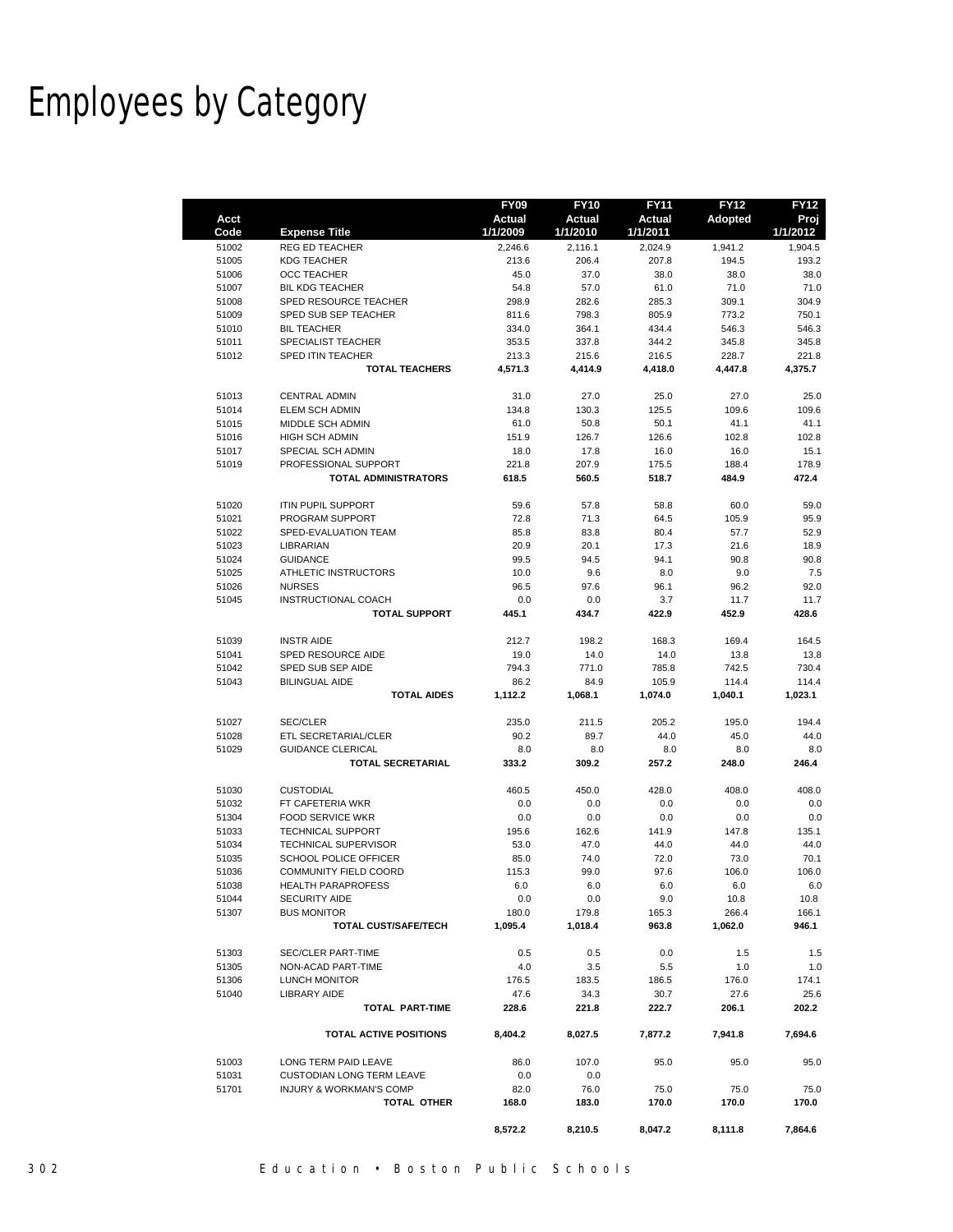# External Funds History

| <b>Personnel Services</b>       |                                                                                                                                                                                                                                                                                                                    | FY09 Expenditure                                                                                                                | FY10 Expenditure                                                                                                          | FY11 Appropriation                                                                                                               | FY12 Adopted                                                                                                               | Inc/Dec 11 vs 12                                                                                                                                    |
|---------------------------------|--------------------------------------------------------------------------------------------------------------------------------------------------------------------------------------------------------------------------------------------------------------------------------------------------------------------|---------------------------------------------------------------------------------------------------------------------------------|---------------------------------------------------------------------------------------------------------------------------|----------------------------------------------------------------------------------------------------------------------------------|----------------------------------------------------------------------------------------------------------------------------|-----------------------------------------------------------------------------------------------------------------------------------------------------|
|                                 | 51000 Permanent Employees<br>51100 Emergency Employees<br>51200 Overtime<br>51300 Part Time Employees<br>51400 Health Insurance<br>51500 Pension & Annunity<br>51600 Unemployment Compensation<br>51700 Workers' Compensation<br>51800 Indirect Costs<br>51900 Medicare                                            | 40,379,975<br>2,950,785<br>10,049,896<br>4,752,950<br>21,609,995<br>3,537,082<br>421,934<br>1,308,926<br>2,916,094<br>2,303,995 | 43,959,326<br>4,409,826<br>13,015,015<br>5,959,679<br>7,195,605<br>3,893,842<br>88,169<br>289,356<br>2,001,430<br>526,879 | 56,555,678<br>3,728,038<br>21,635,609<br>5,796,965<br>8,833,669<br>5,569,159<br>309,237<br>251,859<br>3,092,300<br>893,469       | 56,006,148<br>2,677,705<br>15,040,395<br>3,271,941<br>6,662,821<br>3,824,631<br>219,471<br>200,775<br>1,796,948<br>623,263 | $-549,530$<br>$-1,050,333$<br>$-6,595,214$<br>$-2,525,024$<br>$-2,170,848$<br>$-1,744,528$<br>$-89,766$<br>$-51,084$<br>$-1,295,352$<br>$-270,206$  |
|                                 | <b>Total Personnel Services</b>                                                                                                                                                                                                                                                                                    | 90,231,639                                                                                                                      | 81,339,127                                                                                                                | 106,665,983                                                                                                                      | 90,324,098                                                                                                                 | $-16,341,885$                                                                                                                                       |
| <b>Contractual Services</b>     |                                                                                                                                                                                                                                                                                                                    | FY09 Expenditure                                                                                                                | FY10 Expenditure                                                                                                          | FY11 Appropriation                                                                                                               | FY12 Adopted                                                                                                               | Inc/Dec 11 vs 12                                                                                                                                    |
|                                 | 52100 Communications<br>52200 Utilities<br>52300 Contracted Ed. Services<br>52400 Snow Removal<br>52500 Garbage/Waste Removal<br>52600 Repairs Buildings & Structures<br>52700 Repairs & Service of Equipment<br>52800 Transportation of Persons<br>52900 Contracted Services<br><b>Total Contractual Services</b> | 27,194<br>299,991<br>11,777,105<br>0<br>$\boldsymbol{0}$<br>1,281,656<br>0<br>8,264,911<br>21,700,695<br>43,351,548             | 20,126<br>299,999<br>12,360,062<br>0<br>0<br>1,238,862<br>0<br>1,292,597<br>17,608,517<br>32,820,163                      | 27,500<br>300,000<br>12,917,178<br>$\mathbf 0$<br>$\theta$<br>1,362,800<br>$\mathbf{0}$<br>3,593,912<br>28,569,173<br>46,770,563 | 24,505<br>300,000<br>9,655,519<br>0<br>0<br>1,362,800<br>0<br>531.009<br>23,989,807<br>35,863,640                          | $-2,995$<br>$\Omega$<br>$-3,261,659$<br>$\mathbf{0}$<br>$\mathbf{0}$<br>$\overline{0}$<br>$\Omega$<br>$-3,062,903$<br>$-4,579,366$<br>$-10,906,923$ |
| <b>Supplies &amp; Materials</b> |                                                                                                                                                                                                                                                                                                                    | FY09 Expenditure                                                                                                                | FY10 Expenditure                                                                                                          | FY11 Appropriation                                                                                                               | FY12 Adopted                                                                                                               | Inc/Dec 11 vs 12                                                                                                                                    |
|                                 | 53000 Auto Energy Supplies<br>53200 Food Supplies<br>53400 Custodial Supplies<br>53500 Med, Dental, & Hosp Supply<br>53600 Office Supplies and Materials<br>53800 Educational Supplies & Mat<br>53900 Misc Supplies & Materials<br><b>Total Supplies &amp; Materials</b>                                           | $\pmb{0}$<br>11,147,751<br>0<br>$\theta$<br>58,308<br>4,760,240<br>1,504,755<br>17,471,053                                      | 0<br>13,907,311<br>0<br>$\Omega$<br>26,052<br>14,088,021<br>1,570,032<br>29,591,426                                       | $\theta$<br>14,779,344<br>0<br>$\overline{0}$<br>31,023<br>8,491,341<br>1,397,614<br>24,699,322                                  | 0<br>16,439,949<br>0<br>$\theta$<br>31,023<br>5,415,106<br>1,326,015<br>23,212,093                                         | 0<br>1,660,605<br>$\Omega$<br>$\Omega$<br>$\overline{0}$<br>$-3,076,235$<br>$-71,599$<br>$-1,487,229$                                               |
| <b>Current Chgs &amp; Oblig</b> |                                                                                                                                                                                                                                                                                                                    | FY09 Expenditure                                                                                                                | FY10 Expenditure                                                                                                          | FY11 Appropriation                                                                                                               | FY12 Adopted                                                                                                               | Inc/Dec 11 vs 12                                                                                                                                    |
|                                 | 54300 Workers' Comp Medical<br>54400 Legal Liabilities<br>54600 Current Charges H&I<br>54800 Reserve Account<br>54900 Other Current Charges<br>Total Current Chgs & Oblig                                                                                                                                          | $\boldsymbol{0}$<br>$\boldsymbol{0}$<br>0<br>0<br>103,730<br>103,730                                                            | $\boldsymbol{0}$<br>0<br>$\mathbf{0}$<br>$\overline{0}$<br>85,235<br>85,235                                               | $\mathbf 0$<br>$\theta$<br>$\theta$<br>$\overline{0}$<br>288,127<br>288,127                                                      | $\mathbf 0$<br>$\mathbf{0}$<br>$\mathbf{0}$<br>$\overline{0}$<br>236,515<br>236,515                                        | 0<br>$\mathbf{0}$<br>$\overline{0}$<br>$\overline{0}$<br>$-51,612$<br>$-51,612$                                                                     |
| Equipment                       |                                                                                                                                                                                                                                                                                                                    | FY09 Expenditure                                                                                                                | FY10 Expenditure                                                                                                          | FY11 Appropriation                                                                                                               | FY12 Adopted                                                                                                               | Inc/Dec 11 vs 12                                                                                                                                    |
|                                 | 55000 Automotive Equipment<br>55400 Lease/Purchase<br>55600 Office Furniture & Equipment<br>55900 Misc Equipment<br><b>Total Equipment</b>                                                                                                                                                                         | 52,588<br>2,052,082<br>88,373<br>1,728,717<br>3,921,760                                                                         | 62,314<br>0<br>447<br>3,058,020<br>3,120,781                                                                              | 57,295<br>$\boldsymbol{0}$<br>$\mathbf 0$<br>2,852,711<br>2,910,006                                                              | 70,000<br>0<br>$\boldsymbol{0}$<br>2,299,236<br>2,369,236                                                                  | 12,705<br>0<br>$\mathbf{0}$<br>$-553,475$<br>$-540,770$                                                                                             |
| <b>Other</b>                    |                                                                                                                                                                                                                                                                                                                    | FY09 Expenditure                                                                                                                | FY10 Expenditure                                                                                                          | FY11 Appropriation                                                                                                               | FY12 Adopted                                                                                                               | Inc/Dec 11 vs 12                                                                                                                                    |
|                                 | 56200 Special Appropriation<br>57200 Structures & Improvements<br>58000 Land & Non-Structure<br><b>Total Other</b>                                                                                                                                                                                                 | $\boldsymbol{0}$<br>$\boldsymbol{0}$<br>$\boldsymbol{0}$<br>0<br>155,079,732                                                    | $\boldsymbol{0}$<br>$\boldsymbol{0}$<br>0<br>0<br>146,956,734                                                             | $\boldsymbol{0}$<br>$\boldsymbol{0}$<br>$\theta$<br>$\bf{0}$<br>181,334,001                                                      | 0<br>$\boldsymbol{0}$<br>$\mathbf 0$<br>0<br>152,005,582                                                                   | 0<br>$\mathbf 0$<br>$\mathbf 0$<br>0<br>$-29,328,419$                                                                                               |
|                                 | <b>Grand Total</b>                                                                                                                                                                                                                                                                                                 |                                                                                                                                 |                                                                                                                           |                                                                                                                                  |                                                                                                                            |                                                                                                                                                     |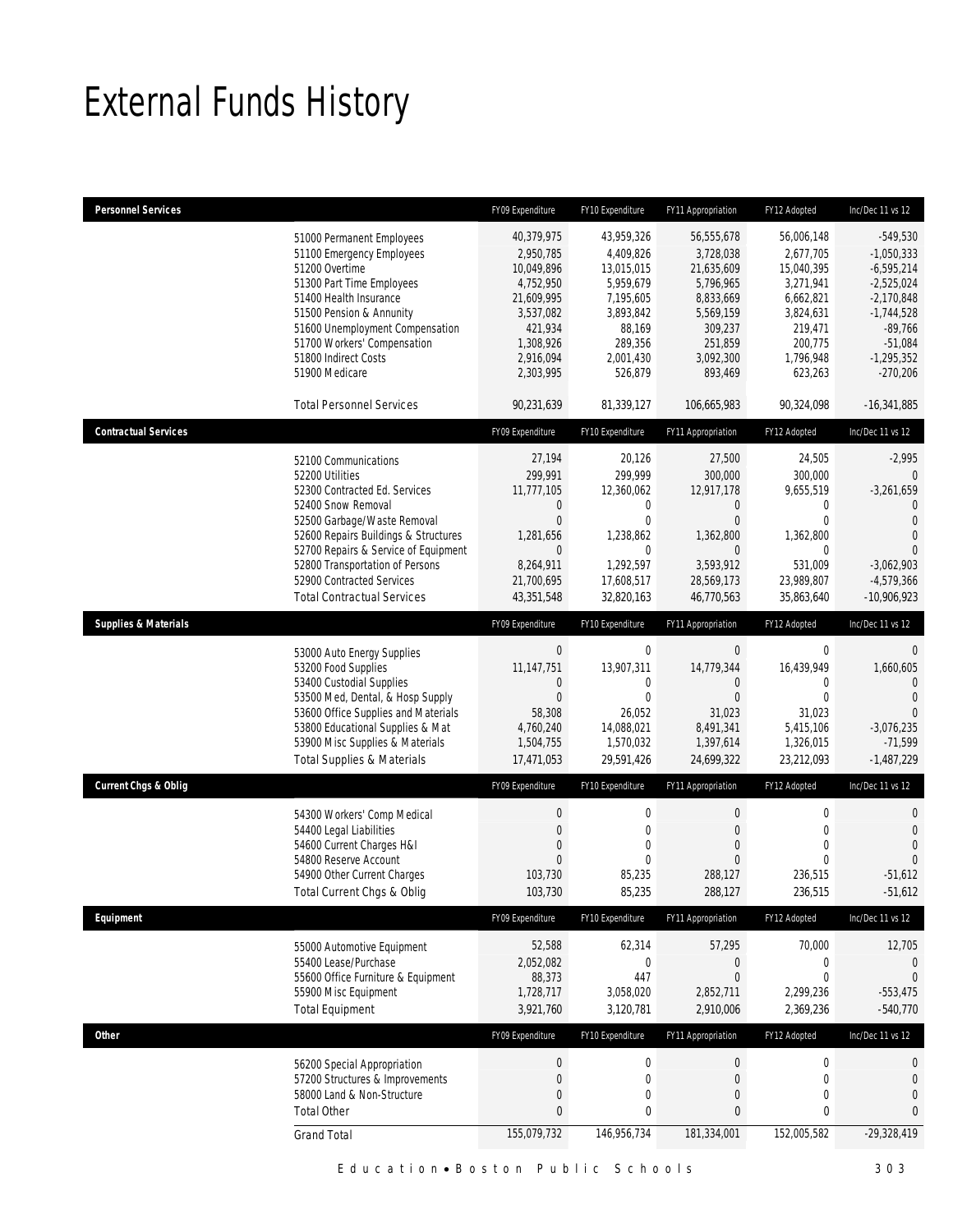Note: FY10 and FY11 include ARRA funded positions

External Funds Employees by Category

|       |                                                     | FY08        | <b>FY09</b> | <b>FY10</b> | <b>FY11</b>   | <b>FY12</b> | <b>FY12</b> |
|-------|-----------------------------------------------------|-------------|-------------|-------------|---------------|-------------|-------------|
| Acct  |                                                     | Actual      | Actual      | Actual      | <b>Actual</b> | Adopted     | Proj        |
|       | <b>Code Expense Title</b>                           | 1/1/2008    | 1/1/2009    | 1/1/2010    | 1/1/2011      |             | 1/1/2012    |
| 51002 | <b>REG ED TEACHER</b>                               | 120.9       | 78.4        | 51.2        | 44.4          | 40.3        | 39.0        |
| 51005 | <b>KDG TEACHER</b>                                  | 2.5         | 3.4         | 6.1         | 5.3           | 0.8         | 0.7         |
| 51007 | 51006 OCC TEACHER<br><b>BIL KDG TEACHER</b>         | 1.0<br>1.2  | 1.0<br>1.2  | 3.0<br>0.0  | 1.5<br>2.0    | 1.6         | 1.6         |
|       | 51008 SPED RESOURCE TEACHER                         | 4.4         | 2.9         | 3.9         | 18.3          | 2.5         | 1.9         |
| 51009 | SPED SUB SEP TEACHER                                | 16.5        | 16.5        | 31.0        | 19.5          | 2.5         | 2.4         |
|       | 51010 BIL TEACHER                                   | 44.2        | 43.8        | 46.4        | 70.1          | 52.1        | 52.1        |
|       | 51011 SPECIALIST TEACHER                            | 20.2        | 11.7        | 17.7        | 18.0          | 17.4        | 15.7        |
|       | 51012 SPED ITIN TEACHER                             | 2.0         | 2.0         | 16.0        | 6.0           | 1.0         | 1.0         |
|       | <b>TOTAL TEACHERS</b>                               | 212.9       | 160.9       | 175.3       | 185.1         | 118.2       | 114.4       |
|       | 51013 CENTRAL ADMIN                                 | 2.0         | 2.0         | 2.0         | 3.0           | 6.0         | 6.0         |
|       | 51014 ELEM SCH ADMIN                                | 2.0         | 4.0         | 4.5         | 4.5           | 2.0         | 2.0         |
|       | 51015 MIDDLE SCH ADMIN                              | 4.3         | 4.8         | 5.8         | 3.5           | 1.5         | 1.5         |
|       | 51016 HIGH SCH ADMIN                                | 4.0         | 3.5         | 4.0         | 4.2           | 10.0        | 10.0        |
|       | 51017 SPECIAL SCH ADMIN                             | 6.0         | 6.0         | 6.0         | 5.0           | 6.0         | 5.0         |
|       | 51019 PROFESSIONAL SUPPORT                          | 91.8        | 86.8        | 94.3        | 124.4         | 153.1       | 122.0       |
|       | <b>TOTAL ADMINISTRATORS</b>                         | 110.1       | 107.1       | 116.6       | 144.6         | 178.6       | 146.5       |
|       | 51020 ITIN PUPIL SUPPORT                            | 11.0        | 8.0         | 8.0         | 7.0           | 7.0         | 6.2         |
|       | 51021 PROGRAM SUPPORT<br>51022 SPED-EVALUATION TEAM | 20.5<br>3.0 | 12.5<br>3.0 | 14.1<br>3.0 | 14.2<br>3.0   | 42.2        | 42.2<br>0.0 |
|       | 51023 LIBRARIAN                                     | 2.0         | 2.0         | 1.3         | 0.3           | 0.5         | 0.5         |
|       | 51024 GUIDANCE                                      | 3.8         | 3.8         | 4.0         | 3.8           | 3.4         | 3.4         |
| 51025 | ATHLETIC INSTRUCTORS                                | 1.0         | 0.6         | 0.0         | 0.0           |             | 0.0         |
|       | 51026 NURSES                                        | 3.5         | 3.0         | 3.0         | 2.0           | 3.0         | 2.0         |
|       | 51045 INSTRUCTIONAL COACH                           | 0.0         | 0.0         | 0.0         | 21.0          | 25.3        | 24.6        |
|       | <b>TOTAL SUPPORT</b>                                | 44.8        | 32.9        | 33.4        | 51.3          | 81.4        | 78.9        |
|       | 51039 INSTR AIDE                                    | 99.2        | 80.3        | 80.8        | 84.1          | 11.3        | 11.3        |
|       | 51041 SPED RESOURCE AIDE                            | 0.0         | 0.0         | 0.0         | 0.0           | 0.0         | 0.0         |
|       | 51042 SPED SUB SEP AIDE                             | 14.0        | 15.5        | 16.0        | 15.0          | 12.5        | 11.7        |
|       | 51043 BILINGUAL AIDE                                | 16.2        | 13.7        | 15.2        | 12.7          | 16.7        | 13.6        |
|       | <b>TOTAL AIDES</b>                                  | 129.4       | 109.5       | 112.0       | 111.8         | 40.5        | 36.6        |
|       | 51027 SEC/CLER                                      | 35.0        | 32.5        | 29.0        | 32.2          | 31.1        | 29.8        |
|       | 51028 ETL SECRETARIAL/CLER                          | 2.3         | 2.0         | 1.0         | 1.0           | 0.0         | 0.0         |
| 51029 | <b>GUIDANCE CLERICAL</b>                            | 1.0         | 1.0         | 0.0         | 0.0           | 0.0         | 0.0         |
|       | <b>TOTAL SECRETARIAL</b>                            | 38.3        | 35.5        | 30.0        | 33.2          | 31.1        | 29.8        |
|       |                                                     |             |             |             |               |             |             |
|       | 51030 CUSTODIAL                                     | 0.0         | 0.0         | 0.0         | 0.0           | 0.0         | 0.0         |
|       | 51032 FT CAFETERIA WKR                              | 54.0        | 52.0        | 51.0        | 59.0          | 64.0        | 59.0        |
|       | 51304 FOOD SERVICE WKR<br>51033 TECHNICAL SUPPORT   | 186.5       | 174.5       | 170.0       | 166.0         | 183.0       | 159.9       |
| 51034 | <b>TECHNICAL SUPERVISOR</b>                         | 66.0        | 44.9        | 67.6<br>8.0 | 82.5<br>8.0   | 65.4<br>7.0 | 50.9<br>7.0 |
| 51035 | SCHOOL POLICE OFFICER                               | 9.0<br>0.0  | 9.0<br>0.0  | 0.0         | 0.0           | 0.0         | 0.0         |
| 51036 | COMMUNITY FIELD COORD                               | 14.5        | 10.2        | 11.8        | 10.5          | 8.5         | 8.5         |
|       | 51038 HEALTH PARAPROFESS                            | 0.0         | 0.0         | 0.0         | 0.0           | 0.0         | 0.0         |
|       | 51044 SECURITY AIDE                                 | 0.0         | 0.0         | 0.0         | 1.0           | 0.0         | 0.0         |
|       | 51307 BUS MONITOR                                   | 0.0         | 0.0         | 0.0         | 0.0           | 0.0         | 0.0         |
|       | TOTAL CUST/SAFE/TECH                                | 330.0       | 290.6       | 308.4       | 327.0         | 327.9       | 285.3       |
|       | 51303 SEC/CLER PART-TIME                            | 2.0         | 8.5         | 4.5         | 6.5           | 7.0         | 7.0         |
|       | 51305 NON-ACAD PART-TIME                            | 0.0         | 0.0         | 0.0         | 0.0           | 0.0         | 0.0         |
|       | 51306 LUNCH MONITOR                                 | 33.0        | 0.0         | 0.0         | 0.0           | 0.0         | 0.0         |
|       | 51040 LIBRARY AIDE                                  | 6.6         | 6.0         | 3.9         | 5.8           | 4.8         | 4.8         |
|       | TOTAL PART-TIME                                     | 41.6        | 14.5        | 8.4         | 12.3          | 11.8        | 11.8        |
|       | TOTAL ACTIVE POSITIONS                              | 907.1       | 750.9       | 784.1       | 865.3         | 789.5       | 703.3       |
|       | 51003 LONG TERM PAID LEAVE                          | 0.0         | 0.0         | 0.0         | 0.0           | 0.0         | 0.0         |
|       | 51701 INJURY & WORKMAN'S COMP                       | 5.0         | 4.0         | 7.0         | 5.0           | 0.0         | 0.0         |
|       | TOTAL OTHER                                         | 5.0         | 4.0         | 7.0         | 5.0           | 0.0         | 0.0         |
|       |                                                     | 912.1       | 754.9       | 791.1       | 870.3         | 789.5       | 703.3       |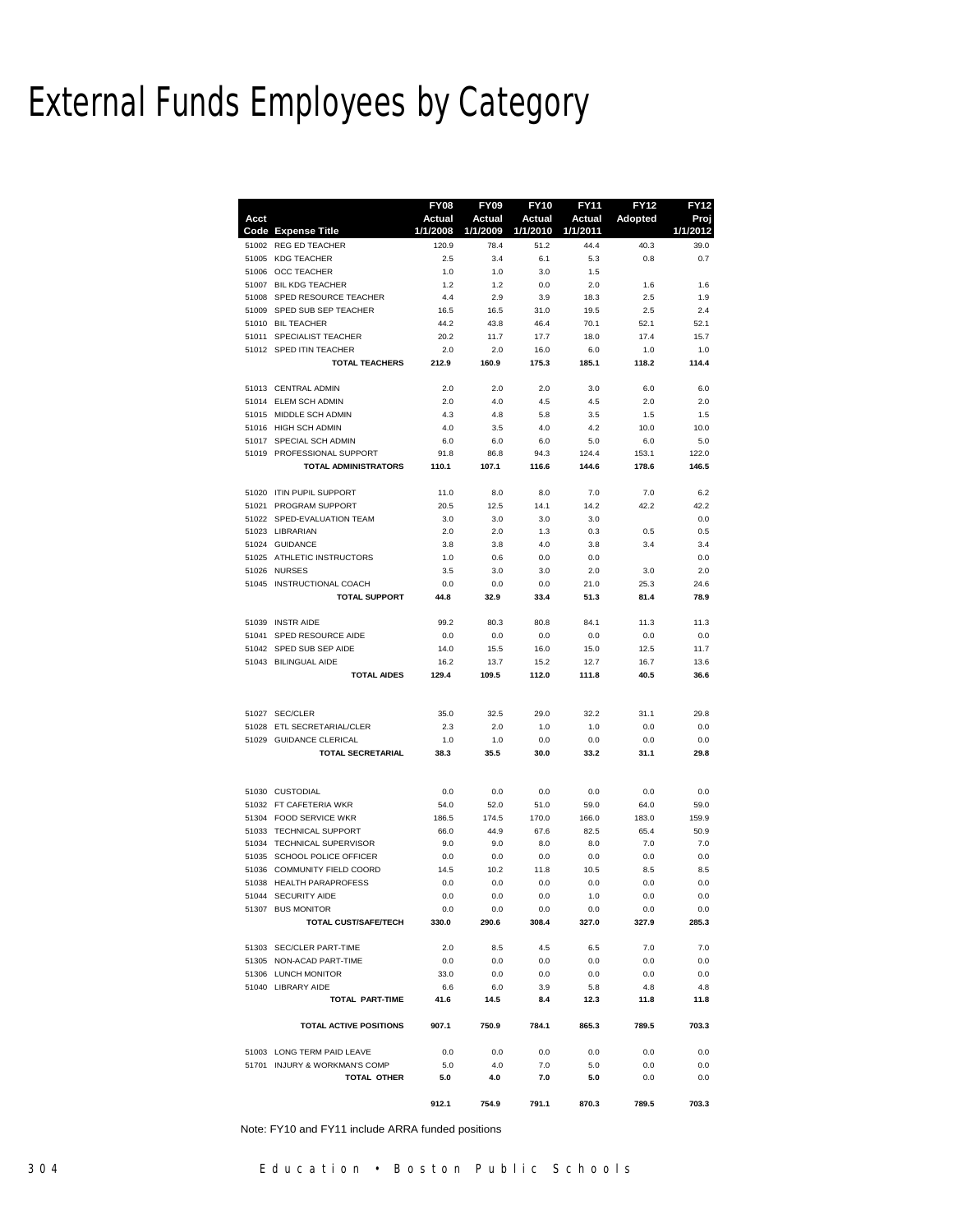# Program 1. General School Purposes

#### *Dr. Carol R. Johnson, Superintendent Organization: 101000*

### *Program Description*

BPS strives to promote ongoing improvement in teaching and learning at each and every Boston Public School and in each and every classroom within these schools.

### *Program Strategies*

- To ensure all students achieve MCAS proficiency.
- To close the achievement gap.
- To graduate all students from high school prepared for college and career success.

| <b>Selected Service</b><br><b>Indicators</b> |                                                                                                                                                                                            | Actual '09                 | Actual '10                 | Approp '11                 | <b>Budget '12</b>          |
|----------------------------------------------|--------------------------------------------------------------------------------------------------------------------------------------------------------------------------------------------|----------------------------|----------------------------|----------------------------|----------------------------|
|                                              | <b>Personnel Services</b><br>Non Personnel                                                                                                                                                 | 655,690,213<br>154,315,460 | 662,994,667<br>154,835,548 | 671,575,626<br>149,806,778 | 662,276,921<br>168,631,235 |
|                                              | <b>Total</b>                                                                                                                                                                               | 810,005,673                | 817,830,215                | 821,382,404                | 830,908,156                |
| Performance<br><b>Measures</b>               | <b>Acceleration Agenda Targets</b>                                                                                                                                                         | Actual '00                 | Actual 1-                  | Target '11                 | Target '12                 |
|                                              |                                                                                                                                                                                            |                            |                            |                            |                            |
|                                              | % 1st Graders Scoring at or above District Benchmark on DIBELS                                                                                                                             | 57%<br>77%                 | 65%                        | 75%                        | 80%                        |
|                                              | % passing Grade 3 ELA MCAS<br>% Proficient and Advanced Grade 3 FLA MCAS                                                                                                                   | 31%                        | 82%<br>37%                 | 94%<br>72%                 | 100%<br>85%                |
|                                              |                                                                                                                                                                                            |                            |                            |                            |                            |
|                                              | MCAS ELA Proficiency Gap between Highest and Lowest Student<br>Subgroups (in percentage points) - Grade 3                                                                                  | 30                         | 32                         | 20                         | 15                         |
|                                              | % non-exam school students enrolled in Algebra I                                                                                                                                           | 4%                         | 26%                        | 20%                        | 30%                        |
|                                              | % of English Language Learners who move two or more MEPA steps<br>within the same grade span, or one or more steps between grade<br>spans, across all levels (elementary, middle and high) | 64%                        | 62%                        | 85%                        | 90%                        |
|                                              | % special education students in the "high" or "very high" growth                                                                                                                           |                            |                            |                            |                            |
|                                              | categories for MCAS Math                                                                                                                                                                   | 30%                        | 36%                        | 34%                        | 36%                        |
|                                              | % special education students in the "high" or "very high" growth<br>categories for MCAS English                                                                                            | 29%                        | 31%                        | 34%                        | 36%                        |
|                                              | % 10th Graders Passing ELA and Math as Part of Graduation<br>Requirement                                                                                                                   | 75%                        | 76%                        | 85%                        | 90%                        |
|                                              | % 10th Graders Passing ELA, Math and Science as Part of                                                                                                                                    |                            |                            |                            |                            |
|                                              | Graduation Requirement<br>4-Year Cohort Graduation Rate - All Students                                                                                                                     | 65%                        | 66%                        | 70%                        | 75%                        |
|                                              | 4-Year Cohort Graduation Rate - ELL Students                                                                                                                                               | 61.4%<br>47.9%             | 63.2%                      | 73%                        | 80%<br>70%                 |
|                                              |                                                                                                                                                                                            |                            | 53.3%                      | 60%                        |                            |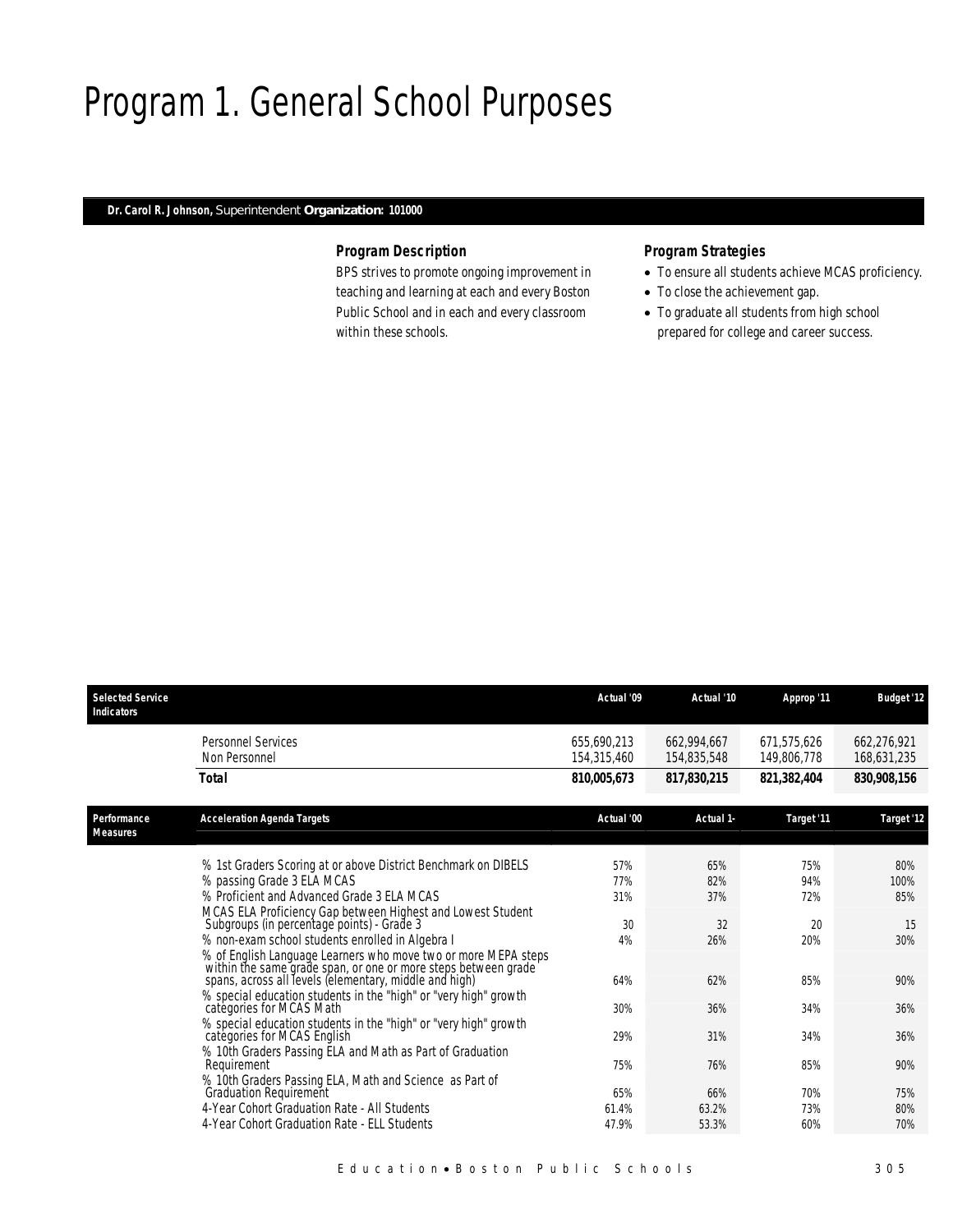| Performance<br>Measures | <b>Acceleration Agenda Targets</b>                                                                             | Actual '09 | Actual '10 | Target '11 | Target '12 |
|-------------------------|----------------------------------------------------------------------------------------------------------------|------------|------------|------------|------------|
|                         |                                                                                                                |            |            |            |            |
|                         | 4-Year Cohort Graduation Rate - Special Education Students                                                     | 41.0%      | 40.9%      | 60%        | 70%        |
|                         | 5-Year Cohort Graduation Rate - All Students                                                                   | 66.4%      | 66.5%      | 78%        | 85%        |
|                         | 5-Year Cohort Graduation Rate - ELL Students                                                                   | 55.4%      | 55.3%      | 65%        | 75%        |
|                         | 5-Year Cohort Graduation Rate - Special Education Students                                                     | 46.5%      | 46.2%      | 65%        | 75%        |
|                         | Annual dropout rate % - High School                                                                            | $6.4\%$    | 5.7%       | 4.0%       | 3.0%       |
|                         | Average combined SAT I scores                                                                                  | 1321       | 1332       | 1565       | 1650       |
|                         | Percentage students enrolled in at least one AP, IB, Honors, or dual<br>enrollment course during high school * | 64%        | 78%        | 88%        | 100%       |
|                         | * Dual enrollment is not yet reported centrally and therefore not included in this count.                      |            |            |            |            |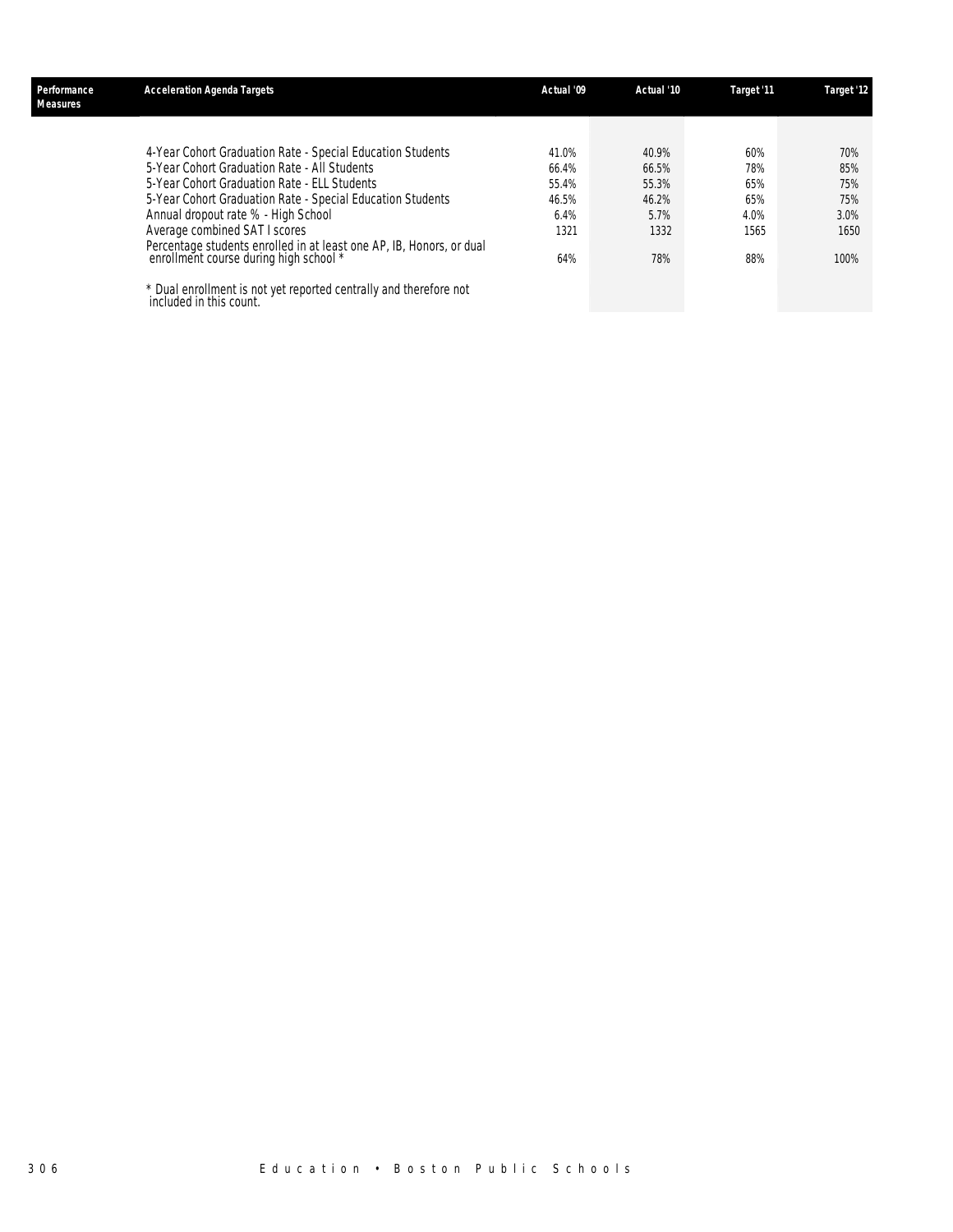# External Funds Projects

*Formula Grants* 

#### *Project Mission*

Formula grants are funds received through federal or state programs that provide assistance for educational services for low income, minority, and special needs students. Levels of funding are established through a predetermined formula that considers the amount of legislative appropriation and the number of students eligible for the program. Federal formula grants include the Title I, Title II, and SPED grants. MCAS support/Academic support is a state formula grant.

*Competitive Grants* 

#### *Project Mission*

Competitive grants are funds received through open competition with other school districts and non-profit organizations. The grant providers establish the levels of funding. The use of these funds is determined through local planning, which typically aims to advance local priorities while meeting the funding requirements.

*Reimbursements* 

#### *Project Mission*

Reimbursement funds are resources received by the local school districts as compensation for costs incurred by certain programs. Reimbursement programs include the Department of Agriculture's School Lunch Program and Summer Food Program.

*Revolving Funds and Other Grants* 

#### *Project Mission*

Additional resources are received through revolving funds and other grants. These include funds raised through the Boston Education Development Foundation and the Homeless Student Initiative.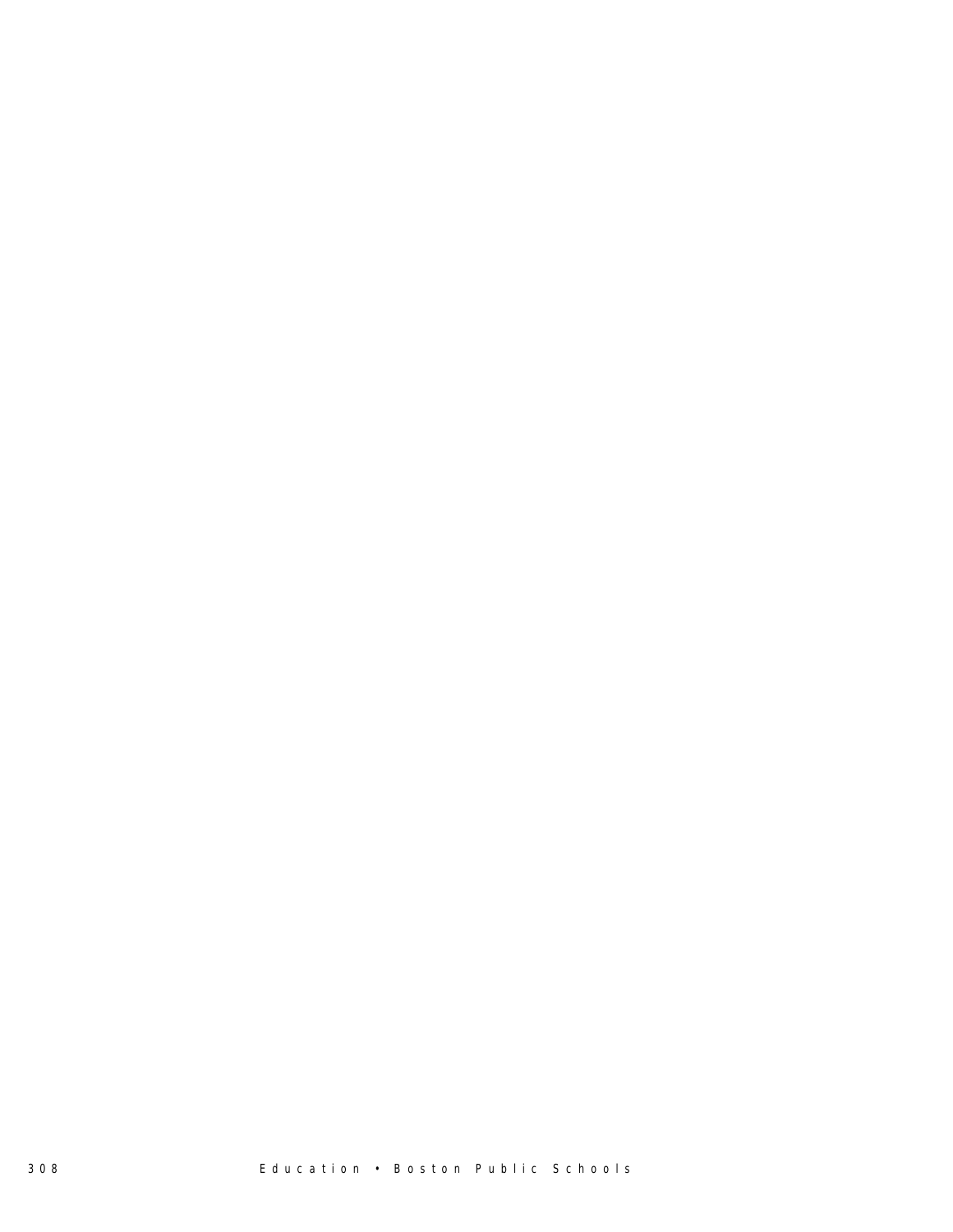### Boston Public Schools Capital Budget

### *Overview*

The City's public schools serve to educate and prepare Boston's youth, families and communities for the challenges of today and the future. The capital plan strives to ensure that a continuum of learning opportunities is available to the families who live and work in Boston. Fiscal Year 2012 capital investment supports a number of new and ongoing initiatives including "Redesign and Reinvest" and the implementation of a new student information system.

### *FY12 Major Initiatives*

- "Redesign and Reinvest" is an effort to renovate and prepare a dozen schools for the arrival of additional students in September.
- The Green Repair Program, funded through the Massachusetts School Building Authority, involves replacing roofs at four schools and installing new boilers in two schools.
- A major renovation of the O'Bryant High School to include a new entrance, science labs, and structural concrete repairs will be completed this summer.
- Continued support of the Schoolyard Initiative by constructing three new school yards at the E. Greenwood, Edison and Young Achievers schools.
- Upgrades to the School Department's technology infrastructure including servers, wireless access points, routers, switches, and network equipment.

| <b>Capital Budget Expenditures</b> |                         | Total Actual '09 | Total Actual '10 |            | <b>Estimated '11 Total Projected '12</b> |
|------------------------------------|-------------------------|------------------|------------------|------------|------------------------------------------|
|                                    | <b>Total Department</b> | 41,472,177       | 25,197,342       | 29,182,479 | 37,450,000                               |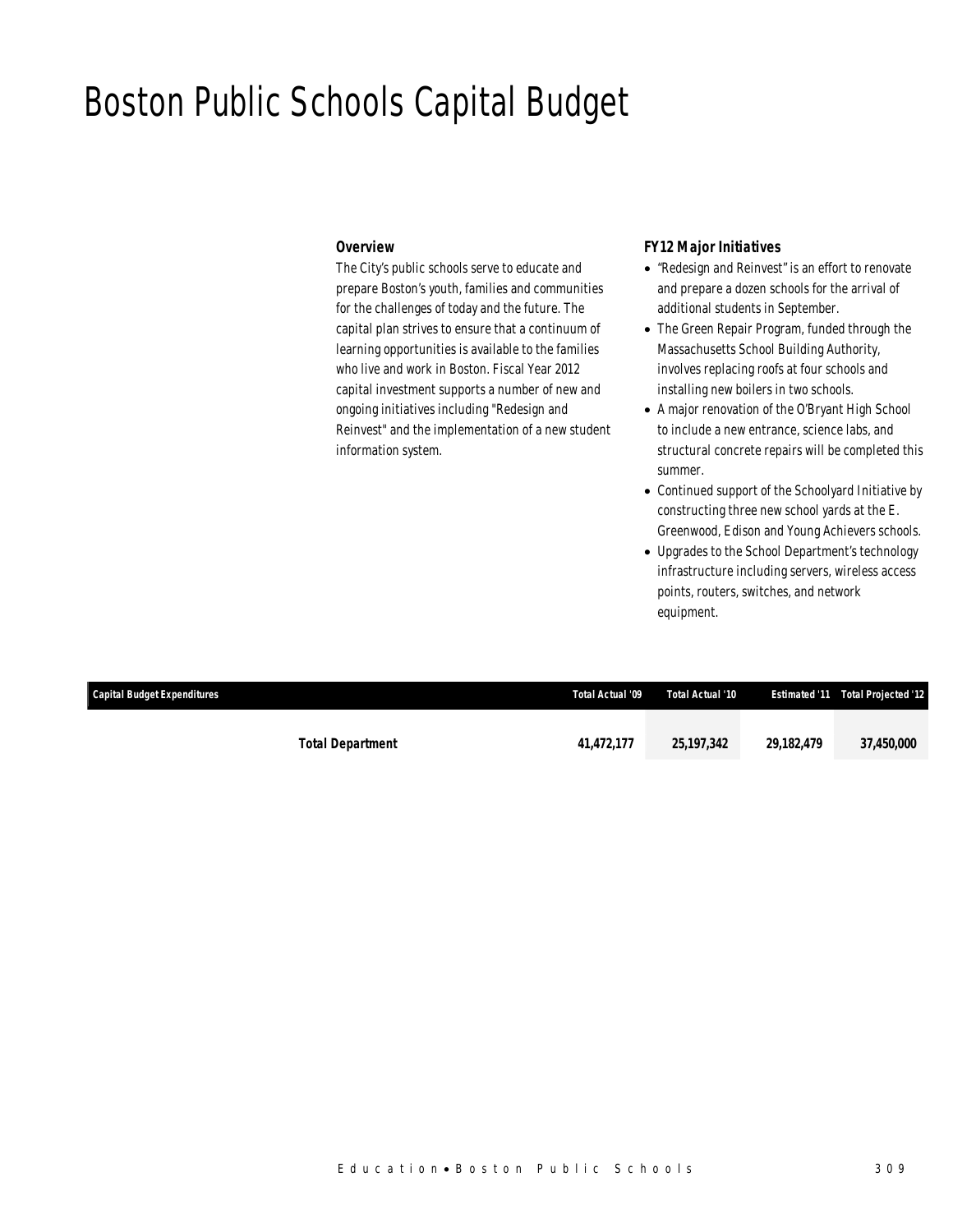#### *ACCESS IMPROVEMENTS AT BEETHOVEN SCHOOL*

### *Project Mission*

Access improvements include the installation of a new elevator, bathroom upgrades, ramp access to the auditorium, installation of a new fire alarm system, as well as door and signage improvements. *Managing Department,* Construction Management *Status,* In Design

*Location,* West Roxbury *Operating Impact,* No

| <b>Authorizations</b>                    |           |             |               |             |           |
|------------------------------------------|-----------|-------------|---------------|-------------|-----------|
|                                          |           |             |               | Non Capital |           |
| Source                                   | Existing  | <b>FY12</b> | <b>Future</b> | Fund        | Total     |
| City Capital                             | 1.620.000 | 0           | 0             | $\theta$    | 1,620,000 |
| Grants/Other                             | 0         | 0           | 0             |             | $\left($  |
| Total                                    | 1,620,000 | 0           | $\mathbf 0$   | 0           | 1,620,000 |
| <b>Expenditures (Actual and Planned)</b> |           |             |               |             |           |
|                                          | Thru      |             |               |             |           |
| Source                                   | 6/30/10   | <b>FY11</b> | <b>FY12</b>   | FY13-16     | Total     |
| City Capital                             | 0         | 50,000      | 1,200,000     | 370,000     | 1.620.000 |
| Grants/Other                             | 0         |             | 0             |             | $\Omega$  |
| Total                                    | 0         | 50,000      | 1,200,000     | 370,000     | 1.620.000 |

#### *ACCESS IMPROVEMENTS AT VARIOUS SCHOOLS II*

#### *Project Mission*

Provide access for persons with disabilities at various schools including Young Achievers and Edison based on the facility assessment survey.

*Managing Department,* Construction Management *Status,* To Be Scheduled

*Location,* Citywide *Operating Impact,* No

| <b>Authorizations</b>                    |          |             |               |             |                  |
|------------------------------------------|----------|-------------|---------------|-------------|------------------|
|                                          |          |             |               | Non Capital |                  |
| Source                                   | Existing | <b>FY12</b> | <b>Future</b> | Fund        | Total            |
| City Capital                             | 194.250  | 0           | 2,000,000     | 0           | 2.194.250        |
| Grants/Other                             | 0        | $\left($    |               | 0           | $\left( \right)$ |
| Total                                    | 194.250  | $\bf{0}$    | 2.000.000     | $^{0}$      | 2,194,250        |
| <b>Expenditures (Actual and Planned)</b> |          |             |               |             |                  |
|                                          | Thru     |             |               |             |                  |
| Source                                   | 6/30/10  | <b>FY11</b> | <b>FY12</b>   | FY13-16     | Total            |
| City Capital                             | 0        | 94.250      | 200,000       | 1.900.000   | 2.194.250        |
| Grants/Other                             | 0        |             |               |             | 0                |
| Total                                    | 0        | 94,250      | 200,000       | 1.900.000   | 2.194.250        |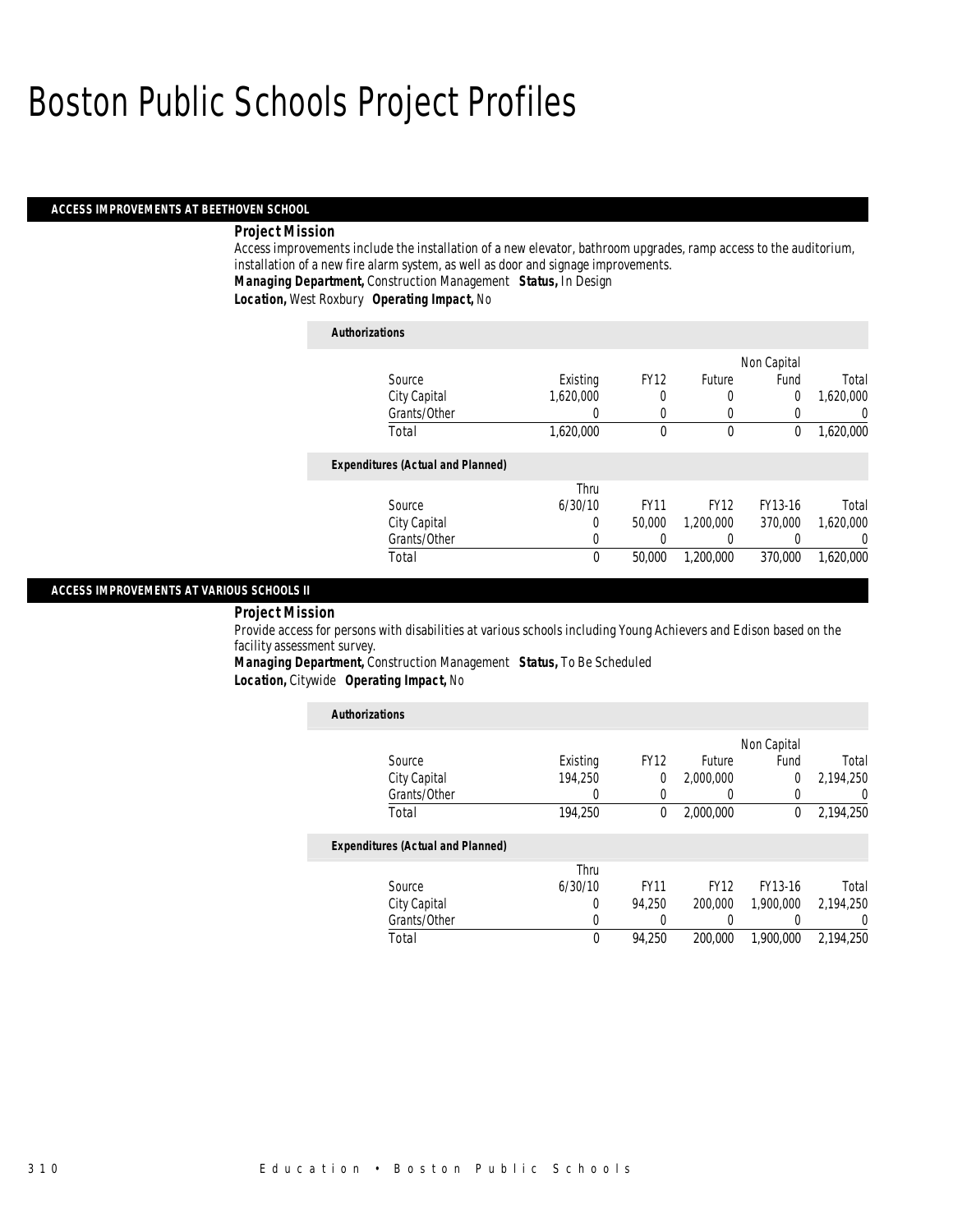### *ACCESS IMPROVEMENTS AT WHEATLEY BUILDING*

*Project Mission* 

Install an exterior ramp and elevator in the building for persons with disabilities. *Managing Department,* Construction Management *Status,* In Construction *Location,* Roxbury *Operating Impact,* No

*Authorizations*

|                                          |           |             |             | Non Capital |           |
|------------------------------------------|-----------|-------------|-------------|-------------|-----------|
| Source                                   | Existing  | <b>FY12</b> | Future      | Fund        | Total     |
| City Capital                             | 1,668,533 | 0           | $\left($    | 0           | 1,668,533 |
| Grants/Other                             |           | $\Omega$    | $\left($    |             | 0         |
| Total                                    | 1,668,533 | $\theta$    | $\mathbf 0$ | 0           | 1,668,533 |
| <b>Expenditures (Actual and Planned)</b> |           |             |             |             |           |
|                                          | Thru      |             |             |             |           |
| Source                                   | 6/30/10   | <b>FY11</b> | <b>FY12</b> | FY13-16     | Total     |
| City Capital                             | 87.829    | 1,357,171   | 200,000     | 23.533      | 1,668,533 |
| Grants/Other                             |           |             |             |             | 0         |
| Total                                    | 87.829    | 1.357.171   | 200,000     | 23.533      | 1.668.533 |
|                                          |           |             |             |             |           |

#### *ACCREDITATION IMPROVEMENTS AT VARIOUS SCHOOLS*

#### *Project Mission*

Necessary upgrades and improvements to various schools including Brighton High in the accreditation review process.

*Managing Department,* School Department *Status,* Annual Program *Location,* Citywide *Operating Impact,* No

| <b>Authorizations</b>                    |           |             |             |             |           |
|------------------------------------------|-----------|-------------|-------------|-------------|-----------|
|                                          |           |             |             | Non Capital |           |
| Source                                   | Existing  | <b>FY12</b> | Future      | Fund        | Total     |
| City Capital                             | 1,500,000 | 0           | 500,000     | 0           | 2.000.000 |
| Grants/Other                             | 0         | 0           | 0           | 0           | 0         |
| Total                                    | 1,500,000 | 0           | 500,000     | 0           | 2,000,000 |
| <b>Expenditures (Actual and Planned)</b> |           |             |             |             |           |
|                                          | Thru      |             |             |             |           |
| Source                                   | 6/30/10   | <b>FY11</b> | <b>FY12</b> | FY13-16     | Total     |
| City Capital                             | 748.861   | 307,367     | 250,000     | 693.772     | 2,000,000 |
| Grants/Other                             | 0         |             | 0           |             | 0         |
| Total                                    | 748.861   | 307.367     | 250,000     | 693,772     | 2,000,000 |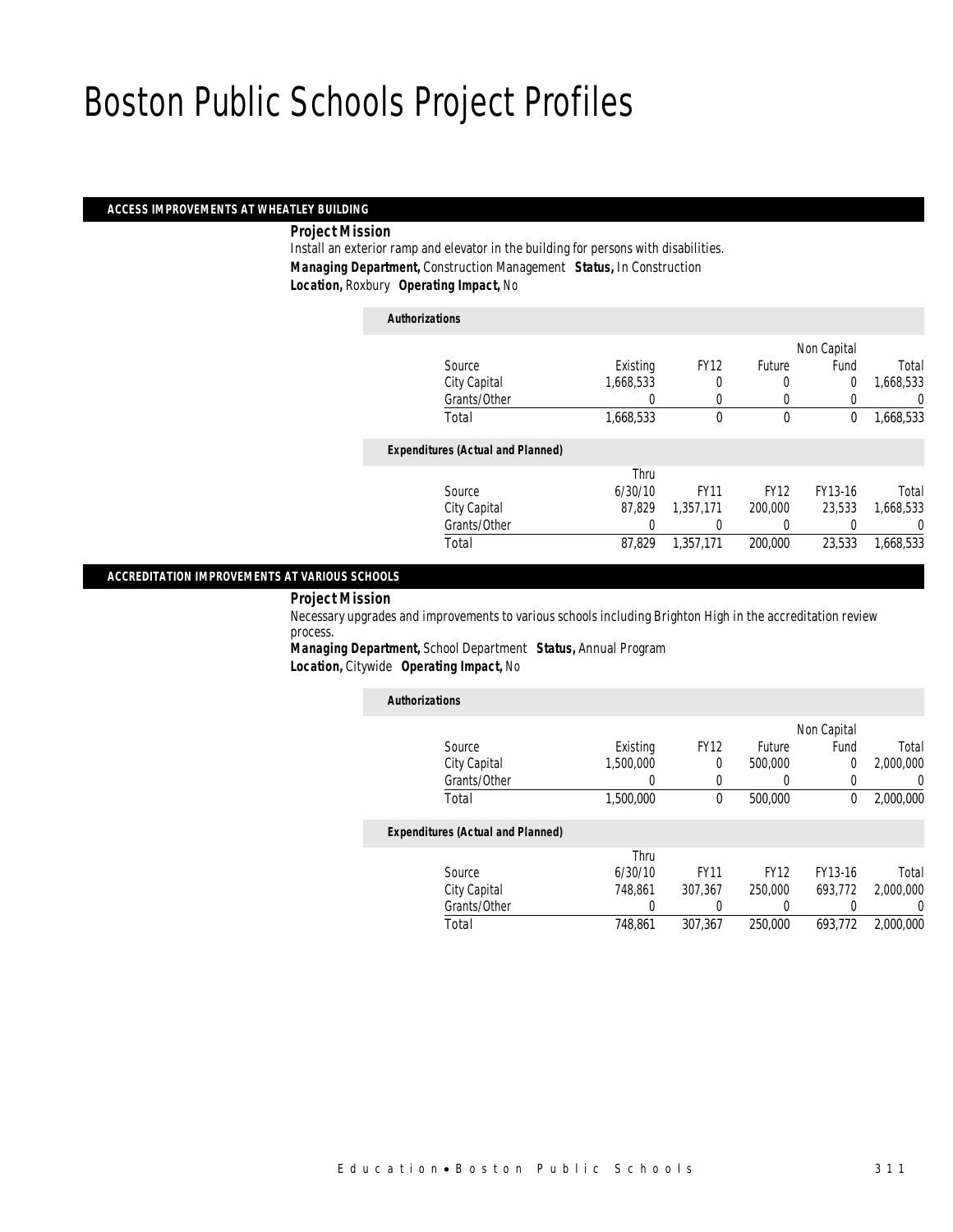### *BOSTON LATIN SCHOOL*

### *Project Mission*

Replace lintels and repoint exterior masonry. *Managing Department,* Construction Management *Status,* In Construction *Location,* Fenway/Kenmore *Operating Impact,* No

| <b>Authorizations</b> |                                          |           |             |             |             |           |
|-----------------------|------------------------------------------|-----------|-------------|-------------|-------------|-----------|
|                       |                                          |           |             |             | Non Capital |           |
| Source                |                                          | Existing  | <b>FY12</b> | Future      | Fund        | Total     |
|                       | City Capital                             | 1.697.951 | 0           | 0           | 0           | 1,697,951 |
|                       | Grants/Other                             |           |             | 0           | 0           | 0         |
| Total                 |                                          | 1,697,951 | $\Omega$    | $\mathbf 0$ | 0           | 1,697,951 |
|                       | <b>Expenditures (Actual and Planned)</b> |           |             |             |             |           |
|                       |                                          | Thru      |             |             |             |           |
| Source                |                                          | 6/30/10   | <b>FY11</b> | <b>FY12</b> | FY13-16     | Total     |
|                       | City Capital                             | 190.824   | 1.393.937   | 113,190     | 0           | 1.697.951 |
|                       | Grants/Other                             | 0         | 0           | 0           | 0           | 0         |
| Total                 |                                          | 190.824   | 1,393,937   | 113,190     | 0           | 1.697.951 |

### *CRITICAL FACILITY REPAIRS*

*Project Mission* 

A critical repair fund for emergency repairs to school facilities including roofs, windows, masonry, electrical and HVAC systems.

*Managing Department,* School Department *Status,* Annual Program *Location,* Citywide *Operating Impact,* No

| <b>Authorizations</b>                    |           |             |               |             |           |
|------------------------------------------|-----------|-------------|---------------|-------------|-----------|
|                                          |           |             |               | Non Capital |           |
| Source                                   | Existing  | <b>FY12</b> | <b>Future</b> | Fund        | Total     |
| City Capital                             | 3,500,000 | 0           | 2,000,000     | 0           | 5,500,000 |
| Grants/Other                             | 0         | $\left($    |               | 0           | 0         |
| Total                                    | 3,500,000 | $\Omega$    | 2,000,000     | $\Omega$    | 5,500,000 |
| <b>Expenditures (Actual and Planned)</b> |           |             |               |             |           |
|                                          | Thru      |             |               |             |           |
| Source                                   | 6/30/10   | <b>FY11</b> | <b>FY12</b>   | FY13-16     | Total     |
| City Capital                             | 2.712.295 | 300,000     | 300,000       | 2.187.705   | 5,500,000 |
| Grants/Other                             | 0         |             |               | 0           | 0         |
| Total                                    | 2,712,295 | 300,000     | 300,000       | 2,187,705   | 5,500,000 |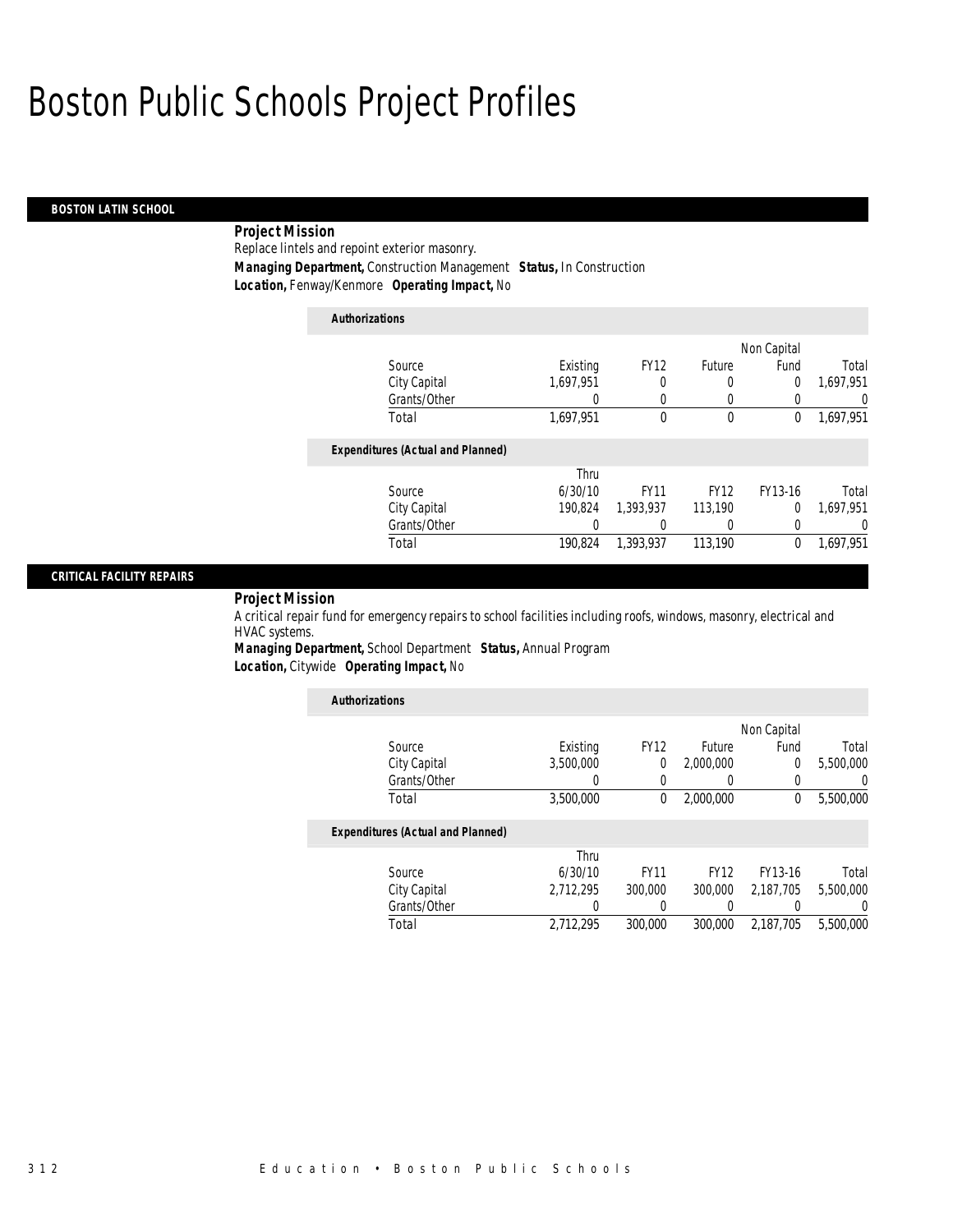#### *CURLEY SCHOOL K-8*

### *Project Mission*

Major renovation to both buildings including exterior doors, windows, repair paved surfaces and playground space, replace the electrical system and add a fire sprinkler system. A statement of interest has been submitted to the MSBA for funding assistance.

*Managing Department,* Construction Management *Status,* To Be Scheduled *Location,* Jamaica Plain *Operating Impact,* No

| <b>Authorizations</b>                    |          |             |             |             |            |
|------------------------------------------|----------|-------------|-------------|-------------|------------|
|                                          |          |             |             | Non Capital |            |
| Source                                   | Existing | <b>FY12</b> | Future      | Fund        | Total      |
| City Capital                             | 0        | 0           | 10,900,000  | 0           | 10,900,000 |
| Grants/Other                             | 0        |             | 0           | 0           | 0          |
| Total                                    | 0        | 0           | 10,900,000  | 0           | 10,900,000 |
| <b>Expenditures (Actual and Planned)</b> |          |             |             |             |            |
|                                          | Thru     |             |             |             |            |
| Source                                   | 6/30/10  | <b>FY11</b> | <b>FY12</b> | FY13-16     | Total      |
| City Capital                             | 0        | 0           | 0           | 10,900,000  | 10,900,000 |
| Grants/Other                             | 0        | 0           | 0           | 0           | $\left($   |
| Total                                    | 0        | $\Omega$    | 0           | 10,900,000  | 10,900,000 |

*DEARBORN SCHOOL* 

#### *Project Mission*

Major renovation of the entire school facility to create a STEM 6-12 program. A statement of interest has been accepted by the MSBA for a feasibility study.

*Managing Department,* Construction Management *Status,* To Be Scheduled *Location,* Roxbury *Operating Impact,* No

| <b>Authorizations</b>                    |          |             |             |             |          |
|------------------------------------------|----------|-------------|-------------|-------------|----------|
|                                          |          |             |             | Non Capital |          |
| Source                                   | Existing | <b>FY12</b> | Future      | Fund        | Total    |
| City Capital                             | 0        | 550,000     | 0           | 0           | 550,000  |
| Grants/Other                             | 0        | 0           | 0           | 0           | $\left($ |
| Total                                    | 0        | 550,000     | 0           | 0           | 550,000  |
| <b>Expenditures (Actual and Planned)</b> |          |             |             |             |          |
|                                          | Thru     |             |             |             |          |
| Source                                   | 6/30/10  | <b>FY11</b> | <b>FY12</b> | FY13-16     | Total    |
| City Capital                             | 0        | $\Omega$    | 100,000     | 450,000     | 550,000  |
| Grants/Other                             | 0        | 0           | 0           | 0           | 0        |
| Total                                    | 0        | 0           | 100,000     | 450,000     | 550,000  |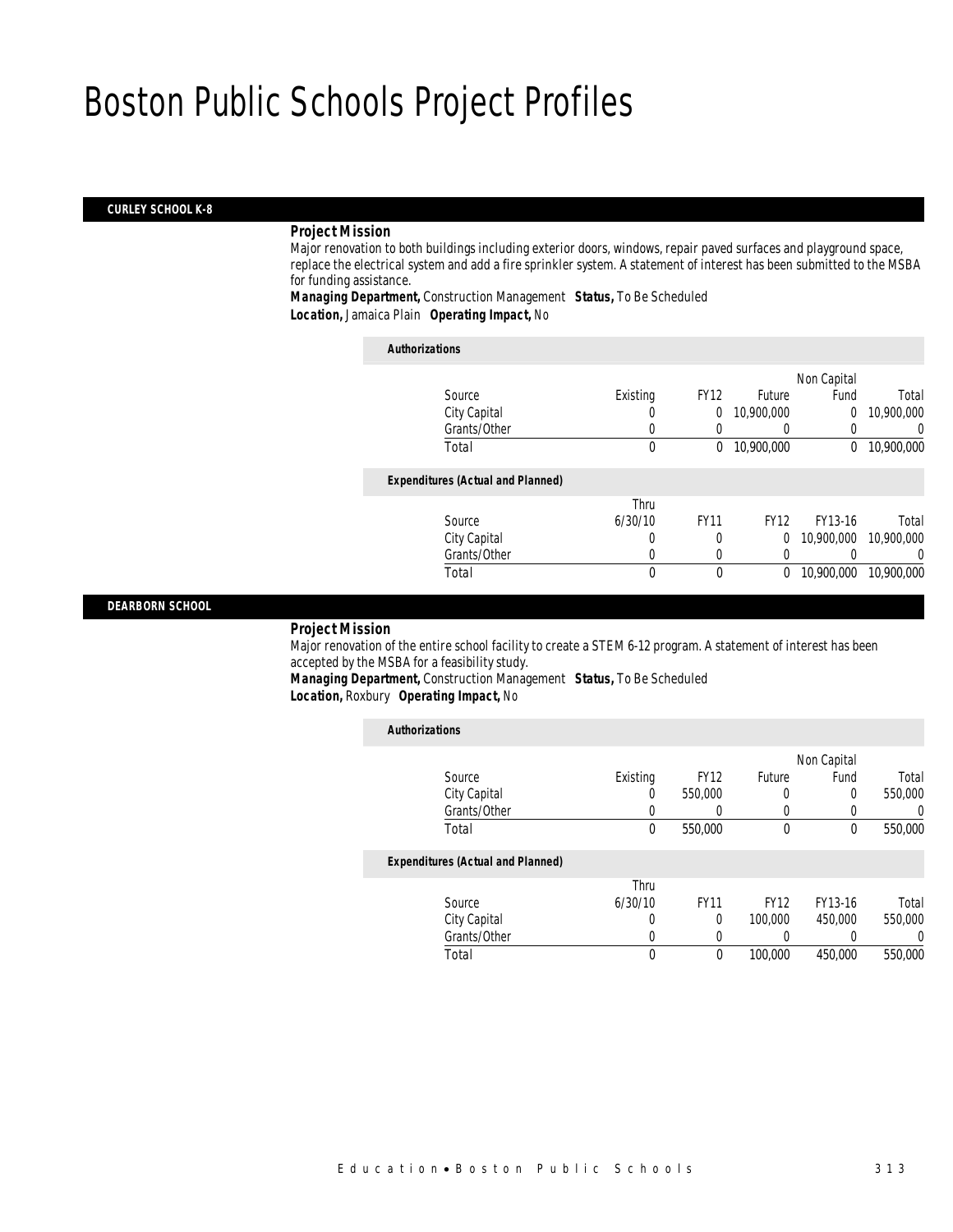### *DOOR REPLACEMENT AT HERNANDEZ SCHOOL*

 *Project Mission* Replace interior doors and hardware. *Managing Department,* School Department *Status,* In Construction *Location,* Roxbury *Operating Impact,* No

| <b>Authorizations</b>                    |          |             |             |             |          |
|------------------------------------------|----------|-------------|-------------|-------------|----------|
|                                          |          |             |             | Non Capital |          |
| Source                                   | Existing | <b>FY12</b> | Future      | Fund        | Total    |
| City Capital                             | 285.559  | 0           | 0           | $\Omega$    | 285,559  |
| Grants/Other                             | 0        | 0           | 0           | 0           | 0        |
| Total                                    | 285,559  | 0           | $\theta$    | 0           | 285,559  |
| <b>Expenditures (Actual and Planned)</b> |          |             |             |             |          |
|                                          | Thru     |             |             |             |          |
| Source                                   | 6/30/10  | <b>FY11</b> | <b>FY12</b> | FY13-16     | Total    |
| City Capital                             | 0        | 285.559     | 0           | 0           | 285.559  |
| Grants/Other                             | 0        | 0           | 0           | 0           | $\left($ |
| Total                                    | 0        | 285.559     | $\mathbf 0$ | 0           | 285.559  |

#### *DOOR REPLACEMENT AT MATHER SCHOOL*

 *Project Mission* Replace doors and hardware. *Managing Department,* School Department *Status,* In Construction *Location,* Dorchester *Operating Impact,* No

| <b>Authorizations</b>                    |          |             |             |             |         |
|------------------------------------------|----------|-------------|-------------|-------------|---------|
|                                          |          |             |             | Non Capital |         |
| Source                                   | Existing | <b>FY12</b> | Future      | Fund        | Total   |
| City Capital                             | 256,400  | 0           | 0           | 0           | 256,400 |
| Grants/Other                             | 0        | 0           | 0           | 0           |         |
| Total                                    | 256,400  | $\mathbf 0$ | $\theta$    | $\theta$    | 256.400 |
| <b>Expenditures (Actual and Planned)</b> |          |             |             |             |         |
|                                          | Thru     |             |             |             |         |
| Source                                   | 6/30/10  | <b>FY11</b> | <b>FY12</b> | FY13-16     | Total   |
| City Capital                             | 0        | 0           | 256,400     | $\Omega$    | 256,400 |
| Grants/Other                             | 0        | 0           | 0           | 0           |         |
| Total                                    | 0        | $\Omega$    | 256.400     | 0           | 256.400 |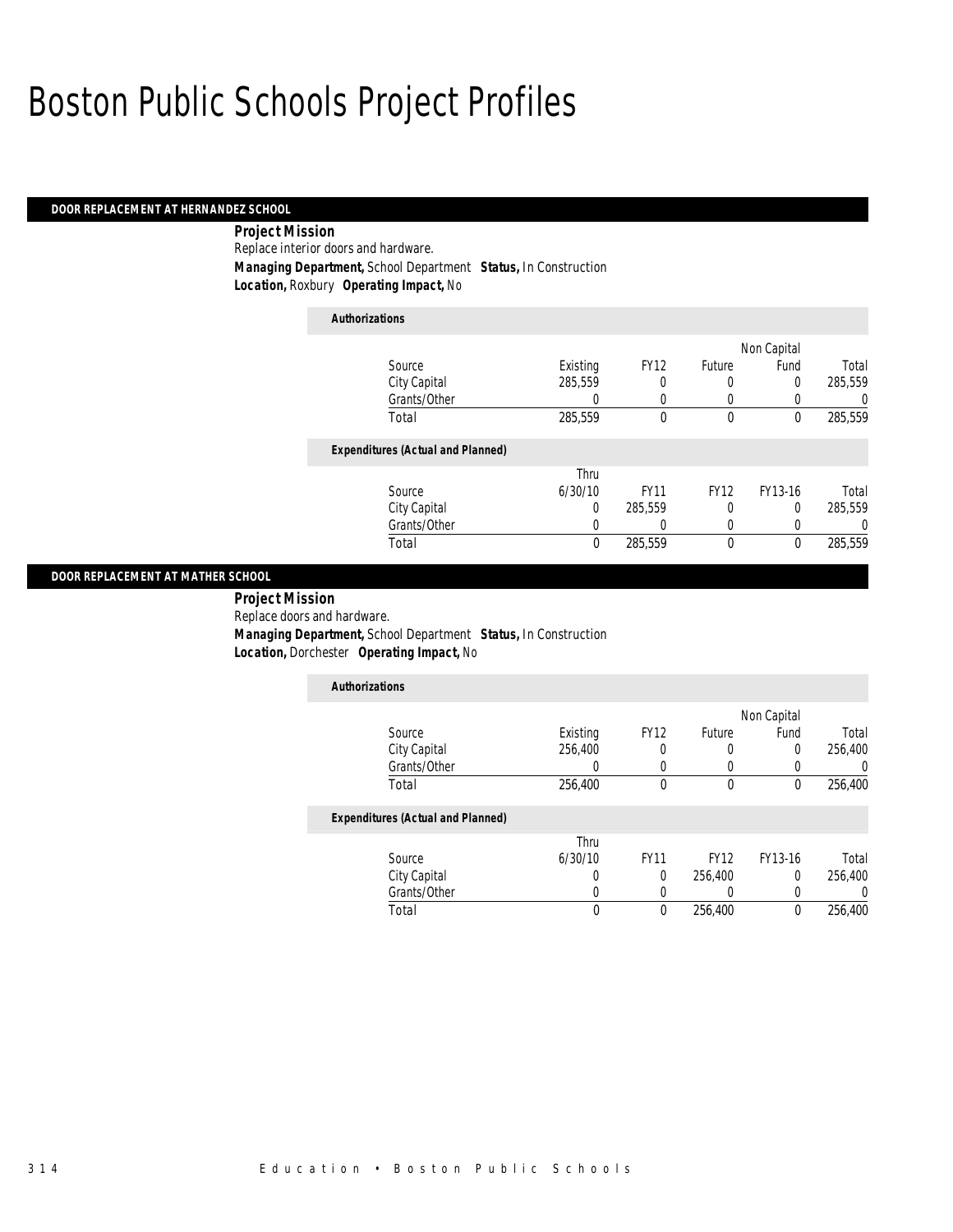#### *DOOR REPLACEMENT AT ROGERS SCHOOL*

 *Project Mission* Replace doors and hardware. *Managing Department,* School Department *Status,* In Construction *Location,* Hyde Park *Operating Impact,* No

### *Authorizations* Source **Existing** FY12 Future Non Capital Fund Total City Capital 256,400 0 0 0 256,400 Grants/Other 0 0 0 0 0 0 Total 256,400 0 0 0 256,400*Expenditures (Actual and Planned)* Source Thru 6/30/10 FY11 FY12 FY13-16 Total

### *DOOR REPLACEMENT AT VARIOUS SCHOOLS*

*Project Mission* 

Replace interior and exterior doors, hardware and classroom partitions at various school locations including the Lewis/Higginson School and the Ellis School.

*Managing Department,* School Department *Status,* Annual Program *Location,* Various neighborhoods *Operating Impact,* No

| <b>Authorizations</b>                    |           |             |             |             |                |
|------------------------------------------|-----------|-------------|-------------|-------------|----------------|
|                                          |           |             |             | Non Capital |                |
| Source                                   | Existing  | <b>FY12</b> | Future      | Fund        | Total          |
| City Capital                             | 1,361,272 | 0           | 0           | 0           | 1,361,272      |
| Grants/Other                             | 0         | 0           | 0           |             | $\overline{0}$ |
| Total                                    | 1,361,272 | 0           | $\mathbf 0$ | 0           | 1,361,272      |
| <b>Expenditures (Actual and Planned)</b> |           |             |             |             |                |
|                                          | Thru      |             |             |             |                |
| Source                                   | 6/30/10   | <b>FY11</b> | <b>FY12</b> | FY13-16     | Total          |
| City Capital                             | 957.067   | 66.758      | 87.200      | 250.247     | 1,361,272      |
| Grants/Other                             |           |             |             |             | U              |
| Total                                    | 957,067   | 66.758      | 87.200      | 250.247     | 1.361.272      |

City Capital 0 0 256,400 0 256,400

Total 0 0 256,400 0 256,400

Grants/Other 0 0 0 0 0 0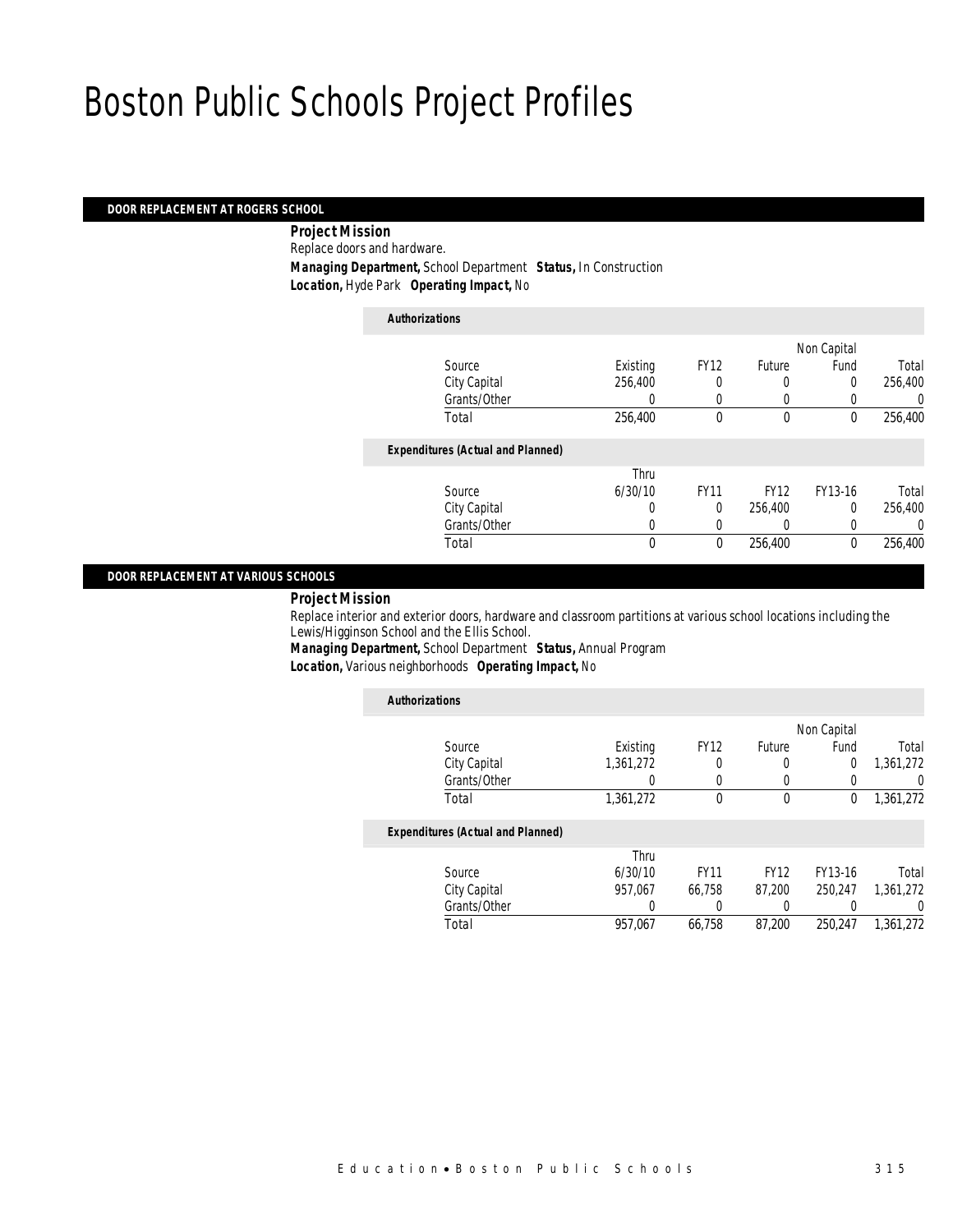#### *EXTERIOR RENOVATIONS AT PHILBRICK SCHOOL*

#### *Project Mission*

Exterior site improvements including the reconstruction of a stone wall and installation of a new fence. Other site improvements include grading, paving and landscaping.

*Managing Department,* School Department *Status,* In Construction

*Location,* Roslindale *Operating Impact,* No

| <b>Authorizations</b>                    |          |             |             |             |         |
|------------------------------------------|----------|-------------|-------------|-------------|---------|
|                                          |          |             |             | Non Capital |         |
| Source                                   | Existing | <b>FY12</b> | Future      | Fund        | Total   |
| City Capital                             | 230.405  | 0           |             | 0           | 230,405 |
| Grants/Other                             | 0        | 0           |             |             | 0       |
| Total                                    | 230,405  | $\Omega$    | $\Omega$    | $\Omega$    | 230,405 |
| <b>Expenditures (Actual and Planned)</b> |          |             |             |             |         |
|                                          | Thru     |             |             |             |         |
| Source                                   | 6/30/10  | <b>FY11</b> | <b>FY12</b> | FY13-16     | Total   |
| City Capital                             | 0        | 153.595     | 76.810      | $\Omega$    | 230.405 |
| Grants/Other                             | 0        |             |             | 0           | 0       |
| Total                                    | 0        | 153,595     | 76,810      | $\theta$    | 230.405 |

#### *EXTERIOR RENOVATIONS AT VARIOUS SCHOOLS*

#### *Project Mission*

Repair or replace exterior components including doors, lighting or exterior site components such as stairs, walkways and retaining walls at the Latin Academy, Condon, Dorchester Ed. Complex and McKinley schools.

*Managing Department,* School Department *Status,* Annual Program

*Location,* Various neighborhoods *Operating Impact,* No

| <b>Authorizations</b>                    |           |             |             |             |                  |
|------------------------------------------|-----------|-------------|-------------|-------------|------------------|
|                                          |           |             |             | Non Capital |                  |
| Source                                   | Existing  | <b>FY12</b> | Future      | Fund        | Total            |
| City Capital                             | 1,031,870 | 1.500.000   | 2,200,000   | 0           | 4.731.870        |
| Grants/Other                             |           | 0           |             | $\Omega$    | $\left( \right)$ |
| Total                                    | 1.031.870 | 1,500,000   | 2,200,000   | $\theta$    | 4,731,870        |
| <b>Expenditures (Actual and Planned)</b> |           |             |             |             |                  |
|                                          | Thru      |             |             |             |                  |
| Source                                   | 6/30/10   | <b>FY11</b> | <b>FY12</b> | FY13-16     | Total            |
| City Capital                             | $\Omega$  | 123.638     | 1.054.900   | 3,553,332   | 4,731,870        |
| Grants/Other                             | 0         |             |             |             | 0                |
| Total                                    | 0         | 123,638     | 1.054.900   | 3,553,332   | 4.731.870        |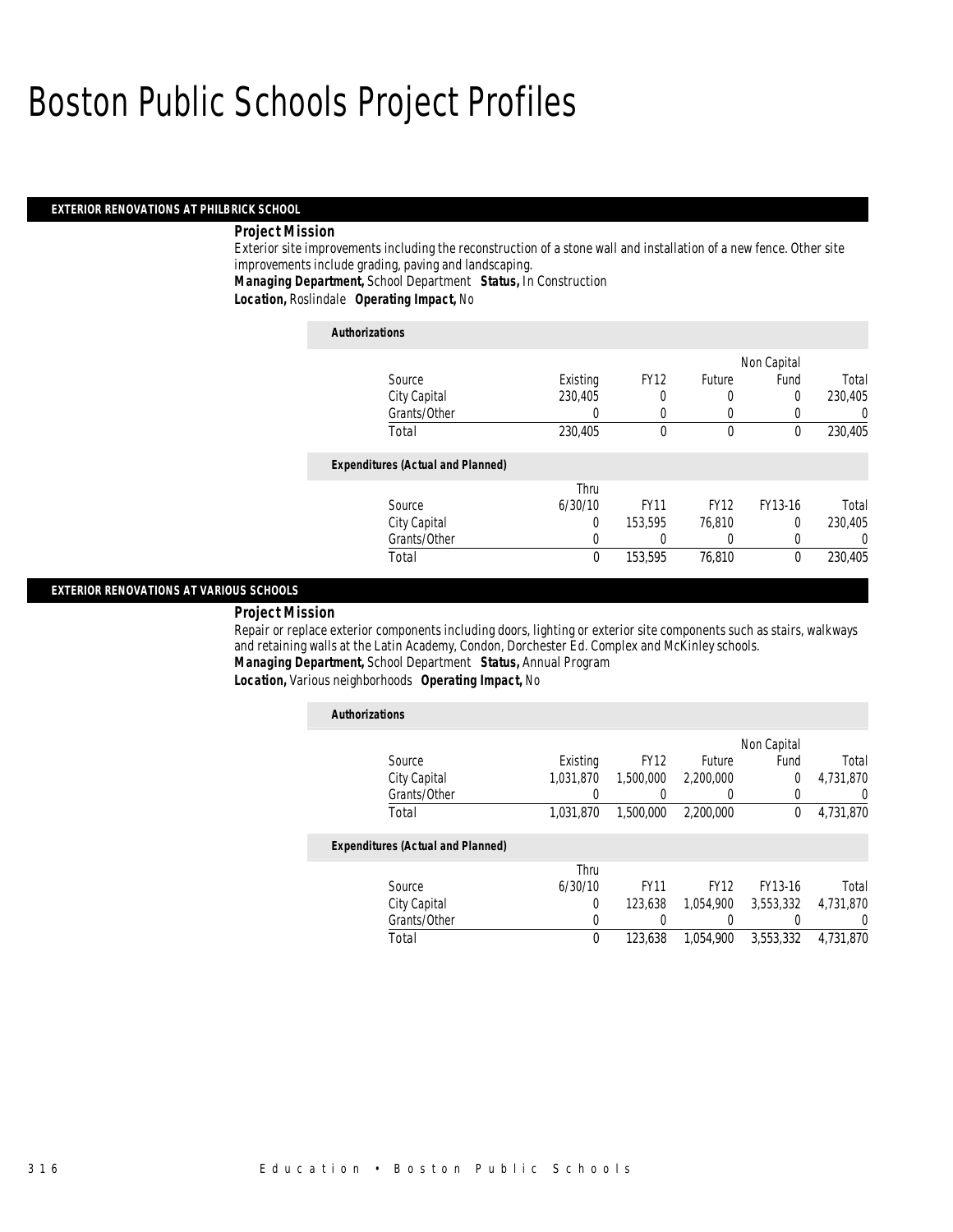#### *FIRE ALARM REPLACEMENT AT VARIOUS SCHOOLS*

*Project Mission* 

Upgrade fire alarms and emergency lights at various school locations. *Managing Department,* Construction Management *Status,* Annual Program *Location,* Various neighborhoods *Operating Impact,* No

| <b>Authorizations</b>                    |            |             |             |                       |            |
|------------------------------------------|------------|-------------|-------------|-----------------------|------------|
|                                          |            |             |             | Non Capital           |            |
| Source                                   | Existing   | <b>FY12</b> | Future      | Fund                  | Total      |
| City Capital                             | 13,467,840 | 0           | 4,460,500   | 0                     | 17,928,340 |
| Grants/Other                             | 0          | $\theta$    | $\Omega$    | 0                     | 0          |
| Total                                    | 13,467,840 | $\Omega$    | 4,460,500   | $\Omega$              | 17,928,340 |
| <b>Expenditures (Actual and Planned)</b> |            |             |             |                       |            |
|                                          | Thru       |             |             |                       |            |
| Source                                   | 6/30/10    | <b>FY11</b> | <b>FY12</b> | FY13-16               | Total      |
| City Capital                             | 5.202.086  | 92.852      | 1,000,000   | 11.633.402 17.928.340 |            |
| Grants/Other                             | 0          | 0           |             |                       | 0          |
| Total                                    | 5.202.086  | 92.852      | 1.000.000   | 11,633,402            | 17,928,340 |
|                                          |            |             |             |                       |            |

#### *FIRE SYSTEMS AT VARIOUS SCHOOLS*

*Project Mission* 

Upgrade or replacement of the fire alarm and/or fire protection system at various school buildings including Mather, Edwards, Hale, Channing and O'Donnell.

*Managing Department,* School Department *Status,* Annual Program *Location,* Various neighborhoods *Operating Impact,* No

| <b>Authorizations</b>                    |           |             |             |             |            |
|------------------------------------------|-----------|-------------|-------------|-------------|------------|
|                                          |           |             |             | Non Capital |            |
| Source                                   | Existing  | <b>FY12</b> | Future      | Fund        | Total      |
| City Capital                             | 3,783,870 | 0           | 10,500,000  | 0           | 14,283,870 |
| Grants/Other                             | 0         | 0           |             | 0           | 0          |
| Total                                    | 3,783,870 | 0           | 10,500,000  | 0           | 14.283.870 |
| <b>Expenditures (Actual and Planned)</b> |           |             |             |             |            |
|                                          | Thru      |             |             |             |            |
| Source                                   | 6/30/10   | <b>FY11</b> | <b>FY12</b> | FY13-16     | Total      |
| City Capital                             | 391.400   | 109.128     | 2.600.000   | 11,183,342  | 14,283,870 |
| Grants/Other                             | 0         | 0           |             |             | 0          |
| Total                                    | 391.400   | 109.128     | 2.600.000   | 11,183,342  | 14,283,870 |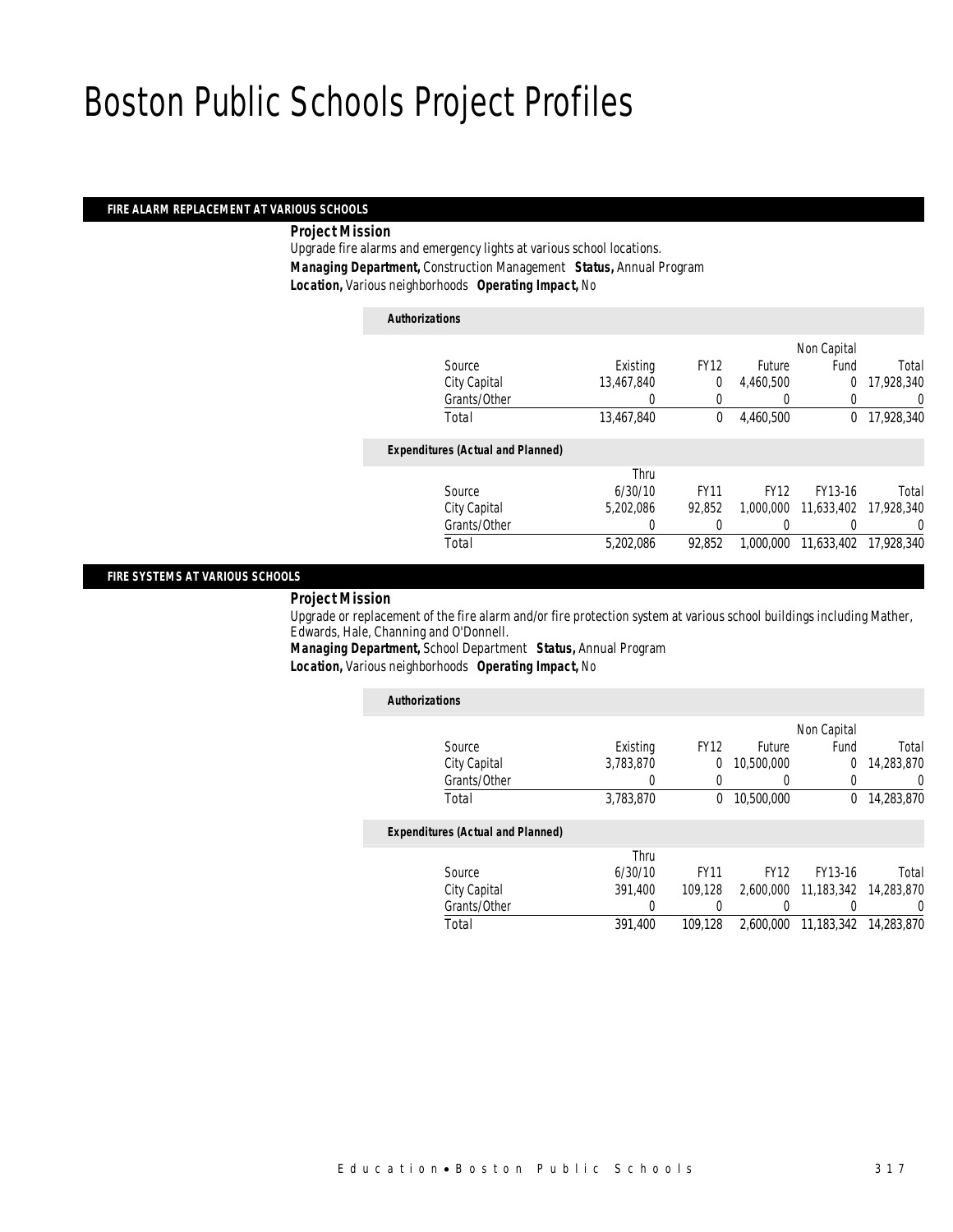#### *GREEN REPAIR PROGRAM*

### *Project Mission*

Energy efficient replacement of roofs at the Edison, Irving, and South Boston Ed. Complex, and boilers at the Edwards and Edison schools.

*Managing Department,* School Department *Status,* In Design

*Location,* Various neighborhoods *Operating Impact,* Yes

| <b>Authorizations</b>                    |          |             |             |             |            |
|------------------------------------------|----------|-------------|-------------|-------------|------------|
|                                          |          |             |             | Non Capital |            |
| Source                                   | Existing | <b>FY12</b> | Future      | Fund        | Total      |
| City Capital                             | 0        | 12,700,000  | 0           | 0           | 12,700,000 |
| Grants/Other                             |          |             | 0           | 0           | 0          |
| Total                                    | $\Omega$ | 12,700,000  | 0           | 0           | 12,700,000 |
| <b>Expenditures (Actual and Planned)</b> |          |             |             |             |            |
|                                          | Thru     |             |             |             |            |
| Source                                   | 6/30/10  | <b>FY11</b> | <b>FY12</b> | FY13-16     | Total      |
| City Capital                             | $\Omega$ | 200,000     | 3,100,000   | 9.400.000   | 12,700,000 |
| Grants/Other                             | $\Omega$ |             |             | 0           |            |
| Total                                    | $\theta$ | 200,000     | 3,100,000   | 9.400.000   | 12.700.000 |

### *GYM IMPROVEMENTS AT VARIOUS SCHOOLS*

*Project Mission* 

Replace gym floor at Brighton High School, Rogers and Mattahunt schools. *Managing Department,* School Department *Status,* New Project *Location,* Various neighborhoods *Operating Impact,* No

| <b>Authorizations</b>                    |          |             |             |             |           |
|------------------------------------------|----------|-------------|-------------|-------------|-----------|
|                                          |          |             |             | Non Capital |           |
| Source                                   | Existing | <b>FY12</b> | Future      | Fund        | Total     |
| City Capital                             | 0        | 1,150,000   | 0           | 0           | 1,150,000 |
| Grants/Other                             | 0        |             |             |             | 0         |
| Total                                    | 0        | 1,150,000   | $\theta$    | 0           | 1,150,000 |
| <b>Expenditures (Actual and Planned)</b> |          |             |             |             |           |
|                                          | Thru     |             |             |             |           |
| Source                                   | 6/30/10  | <b>FY11</b> | <b>FY12</b> | FY13-16     | Total     |
| City Capital                             | 0        | 0           | 300,000     | 850,000     | 1,150,000 |
| Grants/Other                             | 0        | $\Omega$    |             |             | $\left($  |
| Total                                    | 0        | $\theta$    | 300,000     | 850,000     | 1,150,000 |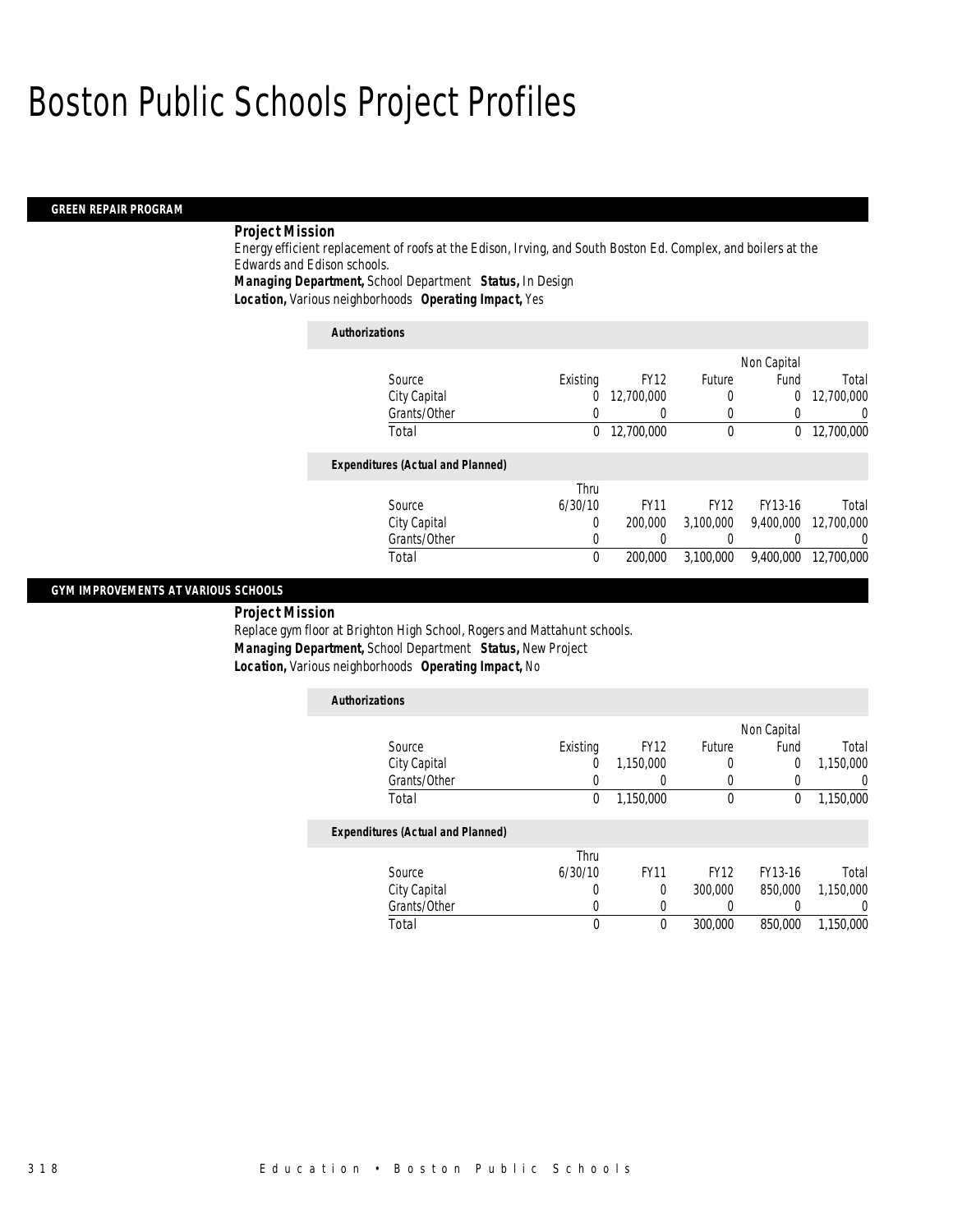### *HVAC AT CHARLESTOWN HIGH SCHOOL*

 *Project Mission* Replace HVAC system. *Managing Department,* Construction Management *Status,* In Design *Location,* Charlestown *Operating Impact,* Yes

| <b>Authorizations</b>                    |           |             |             |                |            |
|------------------------------------------|-----------|-------------|-------------|----------------|------------|
|                                          |           |             |             | Non Capital    |            |
| Source                                   | Existing  | <b>FY12</b> | Future      | Fund           | Total      |
| City Capital                             | 9,000,000 | 0           | 5,500,000   | $\overline{0}$ | 14,500,000 |
| Grants/Other                             | 0         | 0           |             | 0              | 0          |
| Total                                    | 9,000,000 | 0           | 5,500,000   | 0              | 14,500,000 |
| <b>Expenditures (Actual and Planned)</b> |           |             |             |                |            |
|                                          | Thru      |             |             |                |            |
| Source                                   | 6/30/10   | <b>FY11</b> | <b>FY12</b> | FY13-16        | Total      |
| City Capital                             | 22,800    | $\theta$    | 700,000     | 13,777,200     | 14,500,000 |
| Grants/Other                             | 0         | $\Omega$    |             |                | 0          |
| Total                                    | 22,800    | $\theta$    | 700,000     | 13,777,200     | 14,500,000 |
|                                          |           |             |             |                |            |

### *HVAC AT GREW SCHOOL*

 *Project Mission* Update the HVAC system. *Managing Department,* School Department *Status,* In Construction *Location,* Hyde Park *Operating Impact,* No

| <b>Authorizations</b>                    |          |             |             |             |         |
|------------------------------------------|----------|-------------|-------------|-------------|---------|
|                                          |          |             |             | Non Capital |         |
| Source                                   | Existing | <b>FY12</b> | Future      | Fund        | Total   |
| City Capital                             | 186,203  | 0           | 0           | 0           | 186,203 |
| Grants/Other                             |          | 0           | 0           | 0           |         |
| Total                                    | 186,203  | $\theta$    | $\theta$    | $\theta$    | 186,203 |
| <b>Expenditures (Actual and Planned)</b> |          |             |             |             |         |
|                                          | Thru     |             |             |             |         |
| Source                                   | 6/30/10  | <b>FY11</b> | <b>FY12</b> | FY13-16     | Total   |
| City Capital                             | 0        | 0           | 186,203     | 0           | 186.203 |
| Grants/Other                             |          | 0           | 0           | 0           |         |
| Total                                    | 0        | 0           | 186,203     | 0           | 186,203 |

Total 0 0 186,203 0 186,203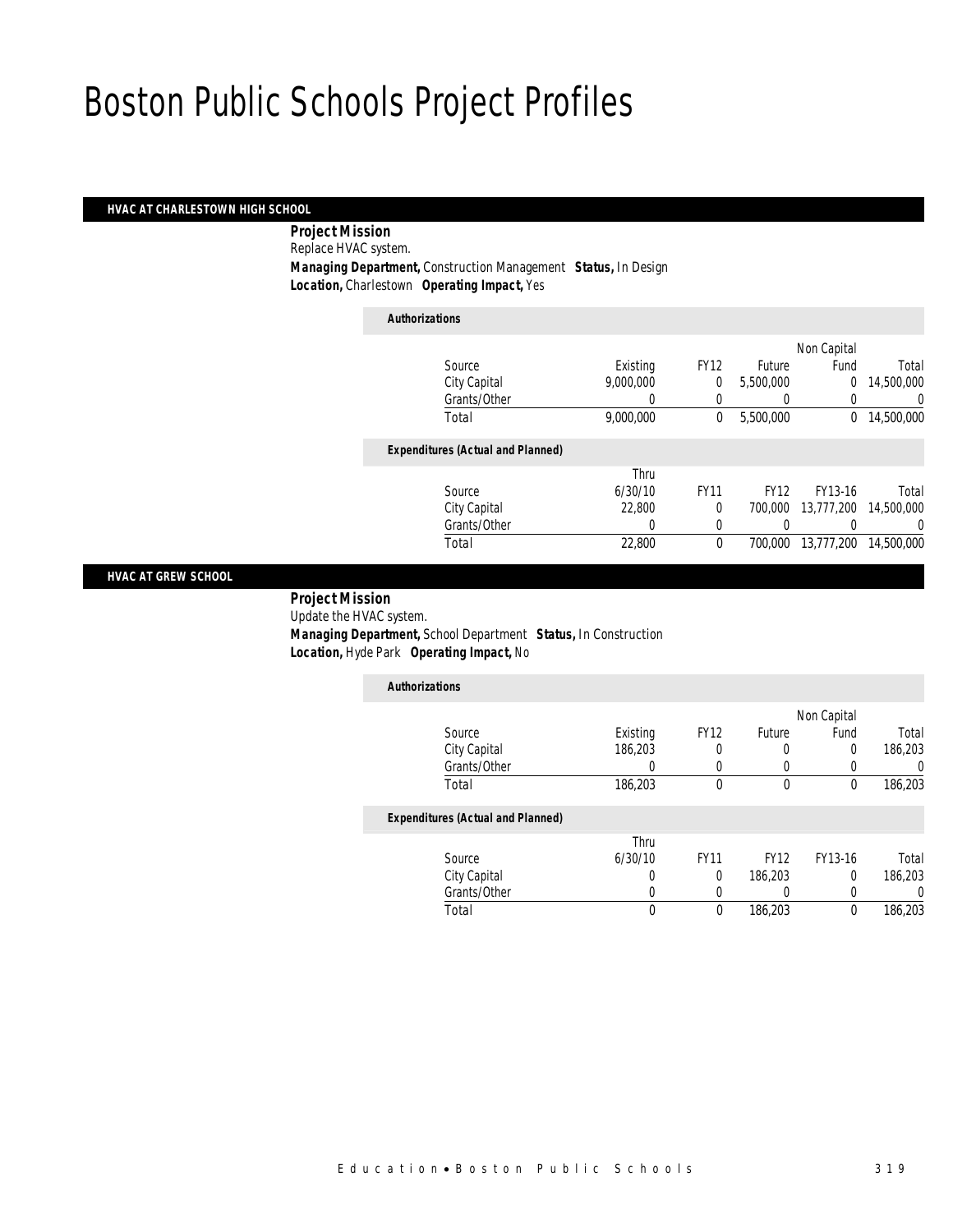### *HVAC AT JACKSON/MANN SCHOOL*

 *Project Mission* Replace the HVAC system. *Managing Department,* School Department *Status,* To Be Scheduled *Location,* Allston/Brighton *Operating Impact,* No

| <b>Authorizations</b>                    |           |             |             |                |           |
|------------------------------------------|-----------|-------------|-------------|----------------|-----------|
|                                          |           |             |             | Non Capital    |           |
| Source                                   | Existing  | <b>FY12</b> | Future      | Fund           | Total     |
| City Capital                             | 2.000.000 | 0           | 2,000,000   | $\overline{0}$ | 4,000,000 |
| Grants/Other                             | 0         | 0           | 0           | 0              | 0         |
| Total                                    | 2,000,000 | 0           | 2,000,000   | 0              | 4,000,000 |
| <b>Expenditures (Actual and Planned)</b> |           |             |             |                |           |
|                                          | Thru      |             |             |                |           |
| Source                                   | 6/30/10   | <b>FY11</b> | <b>FY12</b> | FY13-16        | Total     |
| City Capital                             | 0         | 0           | 0           | 4.000.000      | 4,000,000 |
| Grants/Other                             | 0         | 0           | 0           | 0              | $\Omega$  |
| Total                                    | 0         | 0           | 0           | 4.000.000      | 4,000,000 |

#### *HVAC AT MASON SCHOOL*

 *Project Mission* Update the HVAC system. *Managing Department,* School Department *Status,* In Construction *Location,* Roxbury *Operating Impact,* No

| <b>Authorizations</b>                    |          |             |             |             |         |
|------------------------------------------|----------|-------------|-------------|-------------|---------|
|                                          |          |             |             | Non Capital |         |
| Source                                   | Existing | <b>FY12</b> | Future      | Fund        | Total   |
| City Capital                             | 426,000  | 0           | 0           | 0           | 426,000 |
| Grants/Other                             |          | 0           |             |             |         |
| Total                                    | 426,000  | 0           | 0           | 0           | 426,000 |
| <b>Expenditures (Actual and Planned)</b> |          |             |             |             |         |
|                                          | Thru     |             |             |             |         |
| Source                                   | 6/30/10  | <b>FY11</b> | <b>FY12</b> | FY13-16     | Total   |
| City Capital                             | 0        | 0           | 426,000     | 0           | 426,000 |
| Grants/Other                             |          | 0           |             |             |         |

Total 0 0 426,000 0 426,000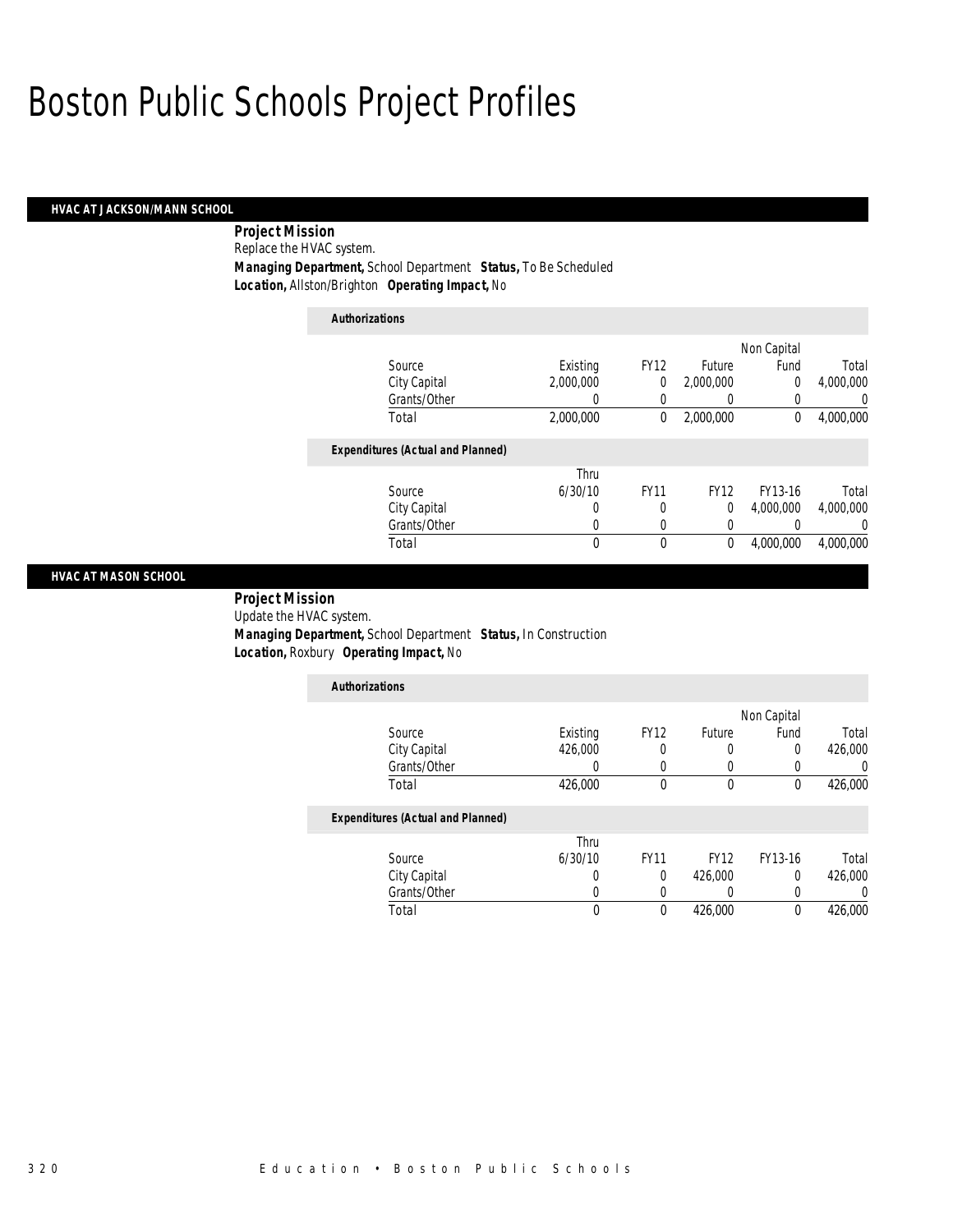#### *HVAC IMPROVEMENTS AT VARIOUS SCHOOLS*

#### *Project Mission*

Replace the DDC controls and HVAC units at Brighton High School, CASH, Irving, and Otis . *Managing Department,* School Department *Status,* Annual Program *Location,* Various neighborhoods *Operating Impact,* No

### *Authorizations* Source **Existing** FY12 Future Non Capital Fund Total City Capital 3,027,062 0 2,000,000 0 5,027,062 Grants/Other 0 0 0 0 0 0 Total 3,027,062 0 2,000,000 0 5,027,062*Expenditures (Actual and Planned)* Source Thru 6/30/10 FY11 FY12 FY13-16 Total City Capital 0 493,250 87,797 4,446,015 5,027,062 Grants/Other 0 0 0 0 0 0 0 Total 0 493,250 87,797 4,446,015 5,027,062

#### *INTERIOR REFURBISHMENTS AT VARIOUS SCHOOLS*

### *Project Mission*

Interior refurbishments to Madison Park locker rooms and classroom improvements at the Blackstone and Murphy schools.

*Managing Department,* School Department *Status,* Annual Program *Location,* Various neighborhoods *Operating Impact,* No

| <b>Authorizations</b>                    |             |             |             |             |           |
|------------------------------------------|-------------|-------------|-------------|-------------|-----------|
|                                          |             |             |             | Non Capital |           |
| Source                                   | Existing    | <b>FY12</b> | Future      | Fund        | Total     |
| City Capital                             | 1.669.000   | 0           | 1.000.000   | 0           | 2,669,000 |
| Grants/Other                             | 0           | 0           | 0           | 0           | 0         |
| Total                                    | 1,669,000   | 0           | 1.000.000   | 0           | 2,669,000 |
| <b>Expenditures (Actual and Planned)</b> |             |             |             |             |           |
|                                          | Thru        |             |             |             |           |
| Source                                   | 6/30/10     | <b>FY11</b> | <b>FY12</b> | FY13-16     | Total     |
| City Capital                             | $\Omega$    | 440,000     | 400,000     | 1.829.000   | 2.669.000 |
| Grants/Other                             | 0           |             |             |             | 0         |
| Total                                    | $\mathbf 0$ | 440.000     | 400.000     | 1.829.000   | 2.669.000 |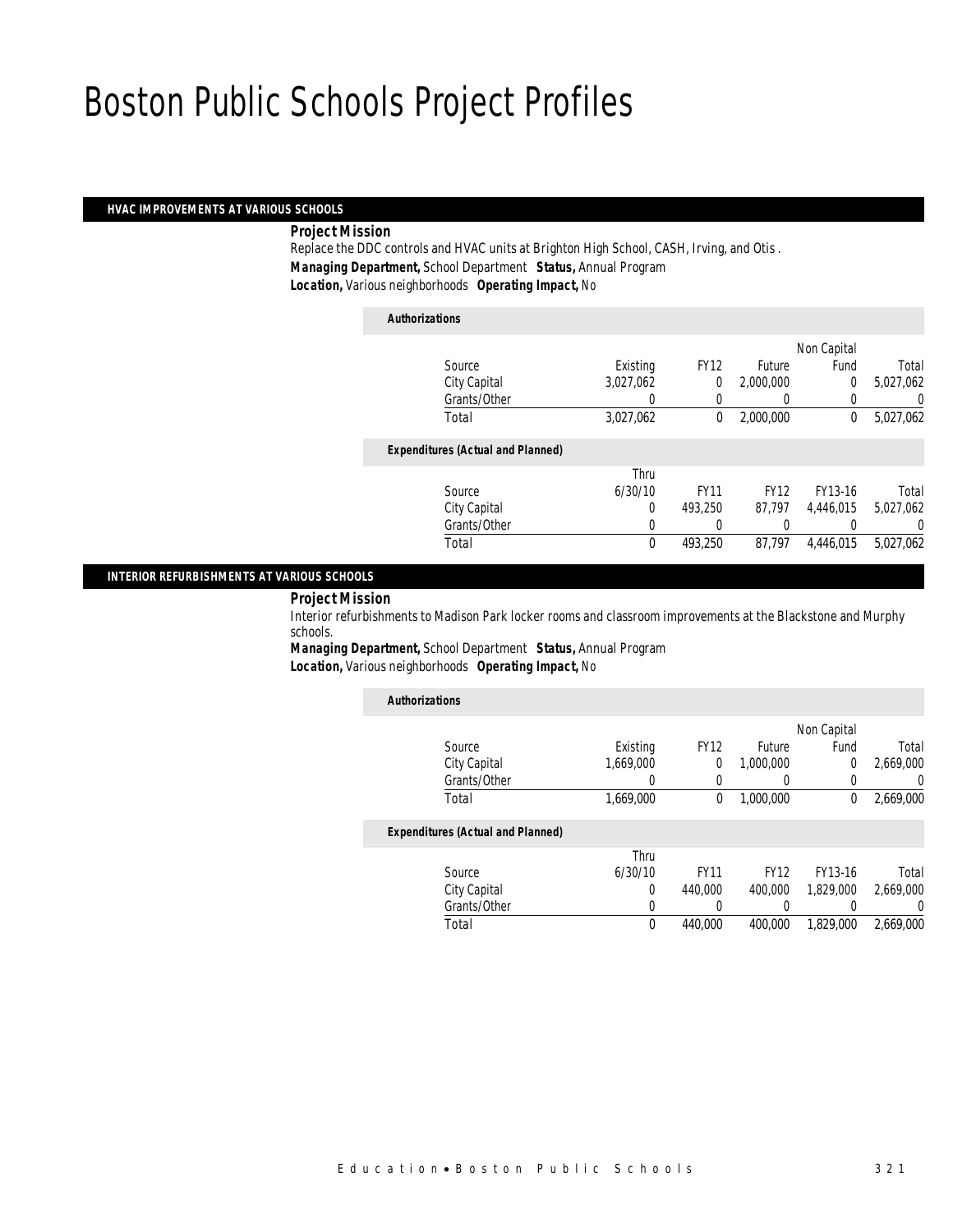#### *LIFE SAFETY IMPROVEMENTS AT 2 SCHOOLS*

### *Project Mission*

Life safety improvements including fire escape repairs, elevators, egress improvements and sprinklers where necessary at the Winthrop School and Wheatley building.

*Managing Department,* Construction Management *Status,* In Construction

*Location,* Various neighborhoods *Operating Impact,* No

| <b>Authorizations</b>                    |           |             |             |             |           |
|------------------------------------------|-----------|-------------|-------------|-------------|-----------|
|                                          |           |             |             | Non Capital |           |
| Source                                   | Existing  | <b>FY12</b> | Future      | Fund        | Total     |
| City Capital                             | 1,700,000 | 0           | 0           | 0           | 1,700,000 |
| Grants/Other                             | 0         | 0           |             |             | 0         |
| Total                                    | 1,700,000 | $\theta$    | $\theta$    | 0           | 1,700,000 |
| <b>Expenditures (Actual and Planned)</b> |           |             |             |             |           |
|                                          | Thru      |             |             |             |           |
| Source                                   | 6/30/10   | <b>FY11</b> | <b>FY12</b> | FY13-16     | Total     |
| City Capital                             | 90.848    | 1,200,000   | 100,000     | 309.152     | 1.700.000 |
| Grants/Other                             |           | 0           |             |             | $\left($  |
| Total                                    | 90.848    | 1.200.000   | 100,000     | 309,152     | 1.700.000 |

#### *LIGHTING IMPROVEMENTS AT BOSTON LATIN ACADEMY*

 *Project Mission* Upgrade lighting using LEDs and replace switchgear. *Managing Department,* School Department *Status,* Complete *Location,* Roxbury *Operating Impact,* Yes

| <b>Authorizations</b>                    |          |             |               |             |         |
|------------------------------------------|----------|-------------|---------------|-------------|---------|
|                                          |          |             |               | Non Capital |         |
| Source                                   | Existing | <b>FY12</b> | <b>Future</b> | Fund        | Total   |
| City Capital                             | 661,800  | 0           | 0             | $\Omega$    | 661,800 |
| Grants/Other                             | 0        | 0           | U             |             |         |
| Total                                    | 661,800  | $\Omega$    | $\mathbf 0$   | $\theta$    | 661,800 |
| <b>Expenditures (Actual and Planned)</b> |          |             |               |             |         |
|                                          | Thru     |             |               |             |         |
| Source                                   | 6/30/10  | <b>FY11</b> | <b>FY12</b>   | FY13-16     | Total   |
| City Capital                             | 0        | 661,800     | 0             | $\Omega$    | 661,800 |
| Grants/Other                             |          |             |               |             |         |
| Total                                    | 0        | 661,800     | $\theta$      | $\Omega$    | 661,800 |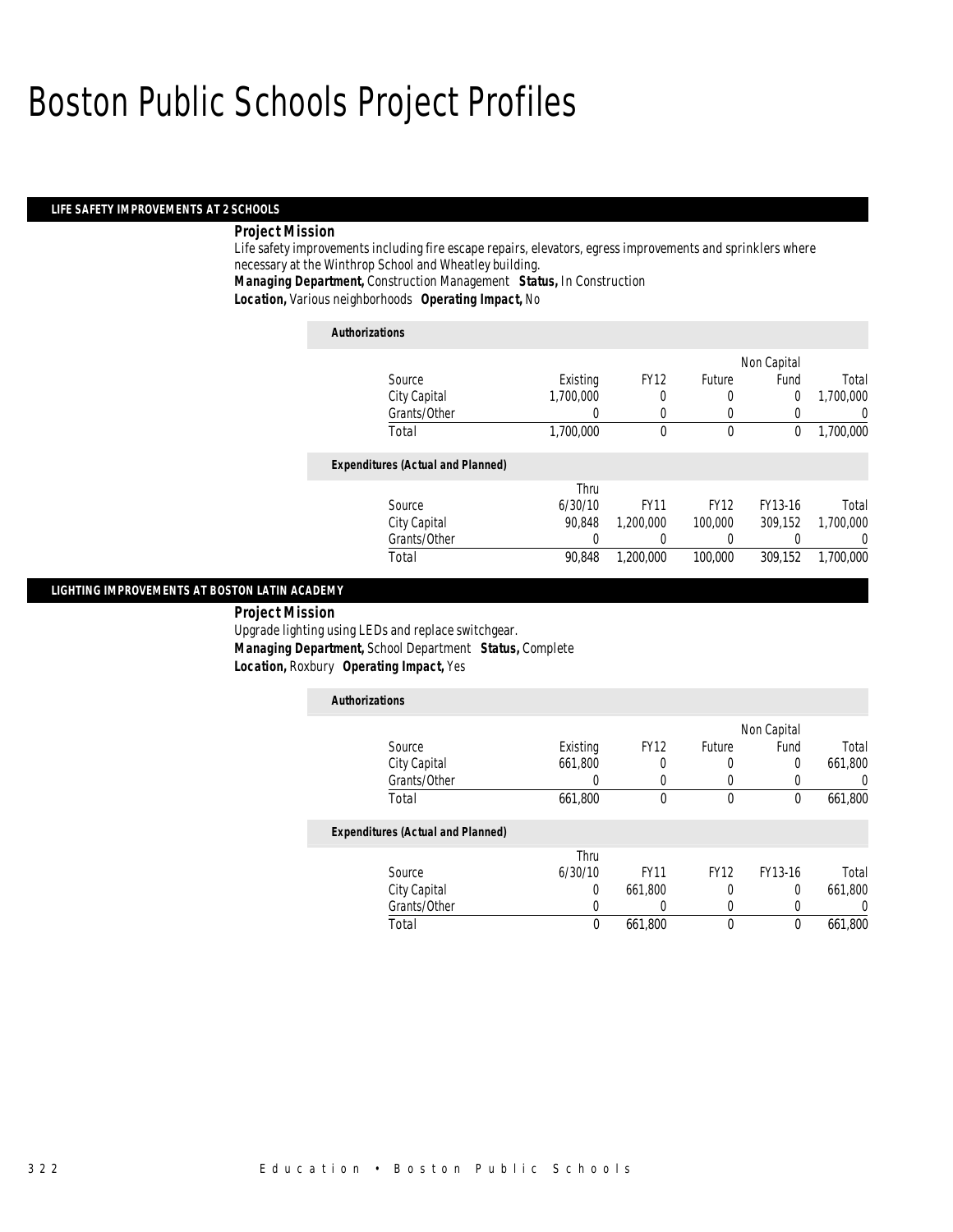### *MASONRY REPAIRS AT BOSTON ADULT TECHNICAL ACADEMY*

 *Project Mission* Exterior masonry restoration and repair. *Managing Department,* School Department *Status,* In Construction *Location,* Dorchester *Operating Impact,* No

*Authorizations*

|                                          |                  |             |             | Non Capital    |           |
|------------------------------------------|------------------|-------------|-------------|----------------|-----------|
| Source                                   | Existing         | <b>FY12</b> | Future      | Fund           | Total     |
| City Capital                             | 1,275,000        |             | 0           | $\overline{0}$ | 1,275,000 |
| Grants/Other                             | $\left( \right)$ | $\left($    | $\left($    |                | 0         |
| Total                                    | 1,275,000        | $\theta$    | 0           | 0              | 1,275,000 |
| <b>Expenditures (Actual and Planned)</b> |                  |             |             |                |           |
|                                          | Thru             |             |             |                |           |
| Source                                   | 6/30/10          | <b>FY11</b> | <b>FY12</b> | FY13-16        | Total     |
| City Capital                             | 247,984          | 900.016     | $\Omega$    | 127,000        | 1,275,000 |
| Grants/Other                             | 0                |             | 0           |                | 0         |
| Total                                    | 247,984          | 900,016     | 0           | 127,000        | 1,275,000 |
|                                          |                  |             |             |                |           |

#### *MASONRY REPAIRS AT BRADLEY SCHOOL*

*Project Mission* 

Exterior masonry restoration and repair.

*Managing Department,* School Department *Status,* In Construction

*Location,* East Boston *Operating Impact,* No

| <b>Authorizations</b>                    |                  |             |               |             |        |
|------------------------------------------|------------------|-------------|---------------|-------------|--------|
|                                          |                  |             |               | Non Capital |        |
| Source                                   | Existing         | <b>FY12</b> | <b>Future</b> | Fund        | Total  |
| City Capital                             | 63,000           | 0           | O             |             | 63,000 |
| Grants/Other                             |                  |             |               |             |        |
| Total                                    | 63,000           | 0           | 0             |             | 63,000 |
| <b>Expenditures (Actual and Planned)</b> |                  |             |               |             |        |
| $\sim$                                   | Thru<br>10001120 | $-1$        | $-1120$       | $-11101$    | - - -  |

|              | Thru    |             |             |         |        |
|--------------|---------|-------------|-------------|---------|--------|
| Source       | 6/30/10 | <b>FY11</b> | <b>FY12</b> | FY13-16 | Total  |
| City Capital |         |             | 63,000      |         | 63,000 |
| Grants/Other |         |             |             |         |        |
| Total        |         |             | 63,000      |         | 63,000 |
|              |         |             |             |         |        |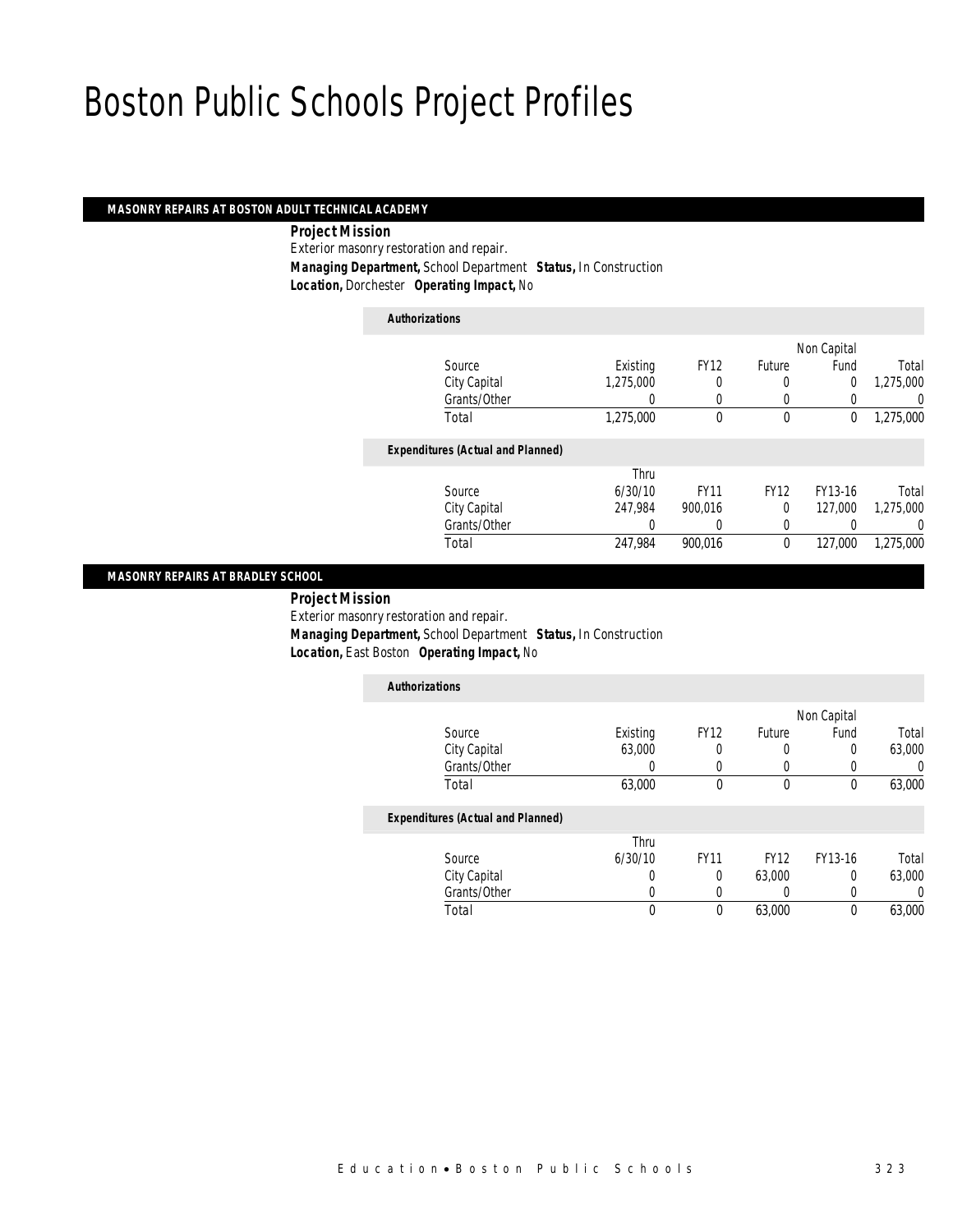### *MASONRY REPAIRS AT CONDON SCHOOL*

 *Project Mission* Waterproof building exterior. *Managing Department,* School Department *Status,* In Construction *Location,* South Boston *Operating Impact,* No

| <b>Authorizations</b>                    |          |             |             |             |          |
|------------------------------------------|----------|-------------|-------------|-------------|----------|
|                                          |          |             |             | Non Capital |          |
| Source                                   | Existing | <b>FY12</b> | Future      | Fund        | Total    |
| City Capital                             | 337,000  | 0           | 0           | 0           | 337.000  |
| Grants/Other                             | 0        | 0           | 0           | 0           | 0        |
| Total                                    | 337,000  | $\Omega$    | $\theta$    | $\theta$    | 337,000  |
| <b>Expenditures (Actual and Planned)</b> |          |             |             |             |          |
|                                          | Thru     |             |             |             |          |
| Source                                   | 6/30/10  | <b>FY11</b> | <b>FY12</b> | FY13-16     | Total    |
| City Capital                             | 0        | 0           | 337,000     | 0           | 337,000  |
| Grants/Other                             | 0        | 0           | 0           | 0           | $\left($ |
| Total                                    | 0        | 0           | 337,000     | 0           | 337,000  |

#### *MASONRY REPAIRS AT GAVIN SCHOOL*

*Project Mission* 

Exterior masonry restoration and repair. *Managing Department,* School Department *Status,* In Construction *Location,* South Boston *Operating Impact,* No

| <b>Authorizations</b>                    |          |              |             |                |         |
|------------------------------------------|----------|--------------|-------------|----------------|---------|
|                                          |          |              |             | Non Capital    |         |
| Source                                   | Existing | <b>FY12</b>  | Future      | Fund           | Total   |
| City Capital                             | 235,000  | 0            | 0           | $\overline{0}$ | 235,000 |
| Grants/Other                             |          | $\left($     | 0           |                |         |
| Total                                    | 235,000  | $\mathbf{0}$ | $\theta$    | $\theta$       | 235,000 |
| <b>Expenditures (Actual and Planned)</b> |          |              |             |                |         |
|                                          | Thru     |              |             |                |         |
| Source                                   | 6/30/10  | <b>FY11</b>  | <b>FY12</b> | FY13-16        | Total   |
| City Capital                             | 0        | 0            | 235,000     | $\Omega$       | 235,000 |
| Grants/Other                             |          | 0            | 0           | 0              |         |
| Total                                    | 0        | 0            | 235,000     | 0              | 235,000 |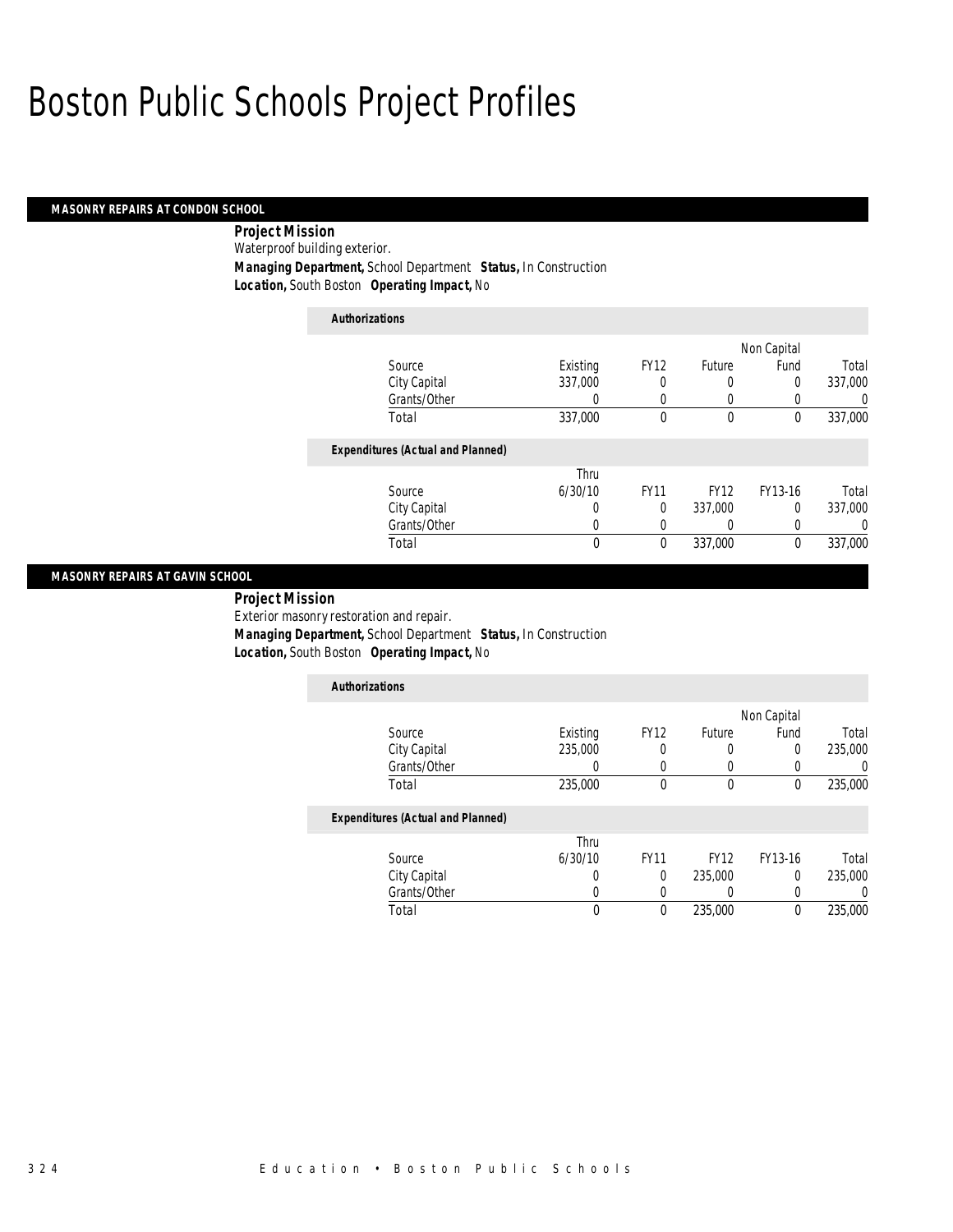#### *MASONRY REPAIRS AT TAYLOR SCHOOL*

*Project Mission* 

Exterior masonry restoration and repair. *Managing Department,* School Department *Status,* In Construction *Location,* Mattapan *Operating Impact,* No

*Authorizations*

|                                          |           |             |             | Non Capital    |           |
|------------------------------------------|-----------|-------------|-------------|----------------|-----------|
| Source                                   | Existing  | <b>FY12</b> | Future      | Fund           | Total     |
| City Capital                             | 1,135,000 |             | 0           | $\overline{0}$ | 1,135,000 |
| Grants/Other                             | 0         | $\Omega$    | $\left($    |                | 0         |
| Total                                    | 1,135,000 | $\theta$    | $\theta$    | 0              | 1,135,000 |
| <b>Expenditures (Actual and Planned)</b> |           |             |             |                |           |
|                                          | Thru      |             |             |                |           |
| Source                                   | 6/30/10   | <b>FY11</b> | <b>FY12</b> | FY13-16        | Total     |
| City Capital                             | 0         | 480,000     | 655,000     | $\Omega$       | 1,135,000 |
| Grants/Other                             | 0         |             | 0           | 0              | 0         |
| Total                                    | 0         | 480,000     | 655,000     | 0              | 1,135,000 |
|                                          |           |             |             |                |           |

#### *MASONRY REPAIRS AT TOBIN SCHOOL*

*Project Mission* 

Exterior masonry restoration and repair.

*Managing Department,* School Department *Status,* In Construction

*Location,* Roxbury *Operating Impact,* No

| <b>Authorizations</b>                    |          |             |               |             |         |
|------------------------------------------|----------|-------------|---------------|-------------|---------|
|                                          |          |             |               | Non Capital |         |
| Source                                   | Existing | <b>FY12</b> | <b>Future</b> | Fund        | Total   |
| City Capital                             | 369,000  | 0           |               |             | 369,000 |
| Grants/Other                             |          |             |               |             |         |
| Total                                    | 369,000  | 0           |               |             | 369,000 |
| <b>Expenditures (Actual and Planned)</b> |          |             |               |             |         |

|              | Thru    |             |             |         |         |
|--------------|---------|-------------|-------------|---------|---------|
| Source       | 6/30/10 | <b>FY11</b> | <b>FY12</b> | FY13-16 | Total   |
| City Capital |         |             | 369,000     |         | 369,000 |
| Grants/Other |         |             |             |         |         |
| Total        |         |             | 369,000     |         | 369,000 |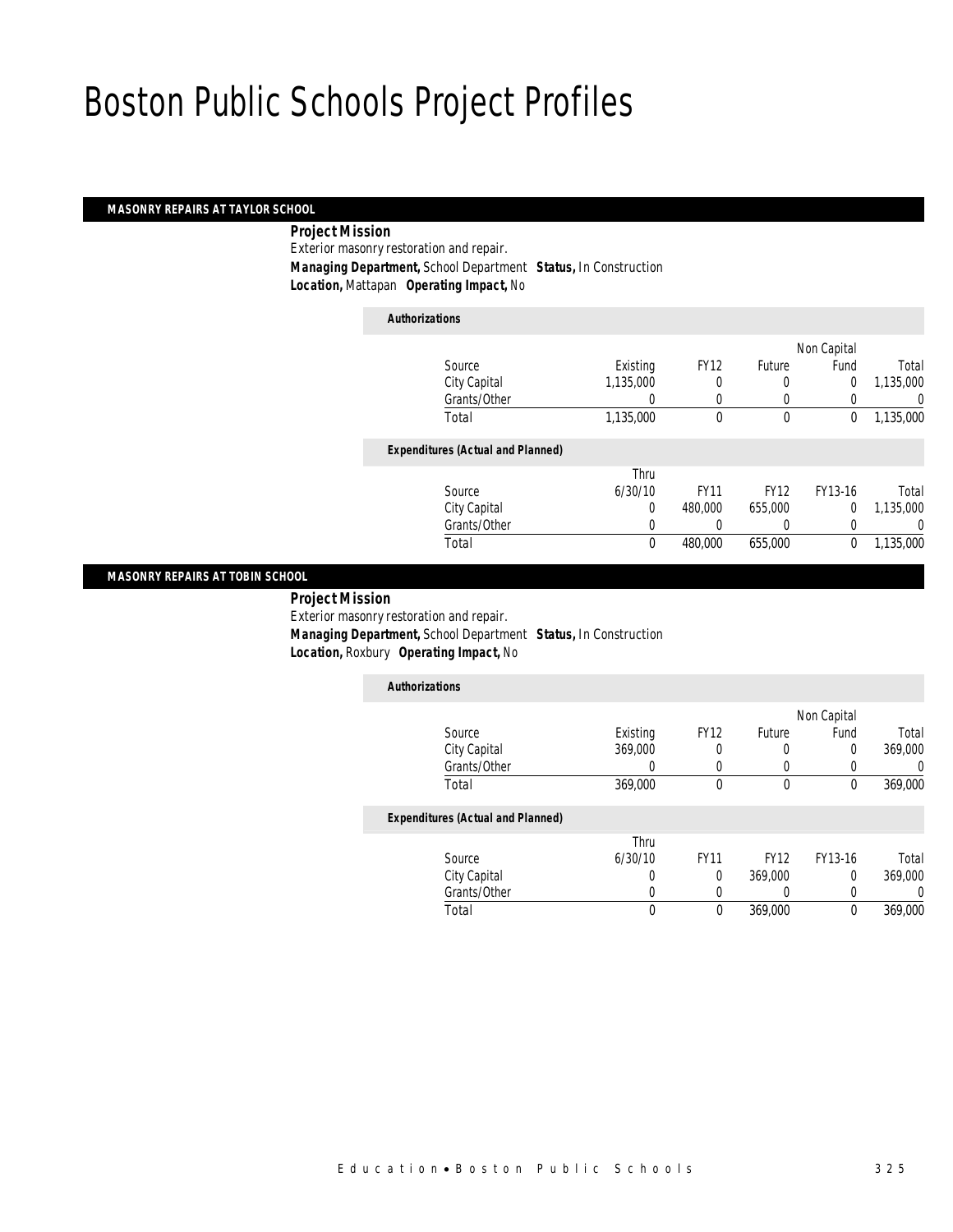#### *MASONRY REPAIRS AT VARIOUS SCHOOLS*

### *Project Mission*

Exterior masonry restoration at the Conley, Dorchester High Ed. Complex and Boston Latin schools. *Managing Department,* School Department *Status,* Annual Program *Location,* Various neighborhoods *Operating Impact,* No

### *Authorizations* Source **Existing** FY12 Future Non Capital Fund Total City Capital 1,538,431 0 12,000,000 0 13,538,431 Grants/Other 0 0 0 0 0 0 Total 1,538,431 0 12,000,000 0 13,538,431*Expenditures (Actual and Planned)* Source Thru 6/30/10 FY11 FY12 FY13-16 Total City Capital 867,000 857,126 734,302 11,080,003 13,538,431 Grants/Other 0 0 0 0 0 0 Total 867,000 857,126 734,302 11,080,003 13,538,431

#### *MASONRY REPAIRS AT WILSON SCHOOL*

 *Project Mission* Exterior masonry restoration and repair. *Managing Department,* School Department *Status,* In Construction *Location,* Dorchester *Operating Impact,* No

| <b>Authorizations</b>                    |          |             |             |             |         |
|------------------------------------------|----------|-------------|-------------|-------------|---------|
|                                          |          |             |             | Non Capital |         |
| Source                                   | Existing | <b>FY12</b> | Future      | Fund        | Total   |
| City Capital                             | 286,698  | 0           | 0           | 0           | 286,698 |
| Grants/Other                             |          |             | 0           | 0           |         |
| Total                                    | 286,698  | 0           | 0           | 0           | 286,698 |
| <b>Expenditures (Actual and Planned)</b> |          |             |             |             |         |
|                                          | Thru     |             |             |             |         |
| Source                                   | 6/30/10  | <b>FY11</b> | <b>FY12</b> | FY13-16     | Total   |
| City Capital                             | 0        | 240,000     | 46.698      | 0           | 286.698 |

Total 0 240,000 46,698 0 286,698

Grants/Other 0 0 0 0 0 0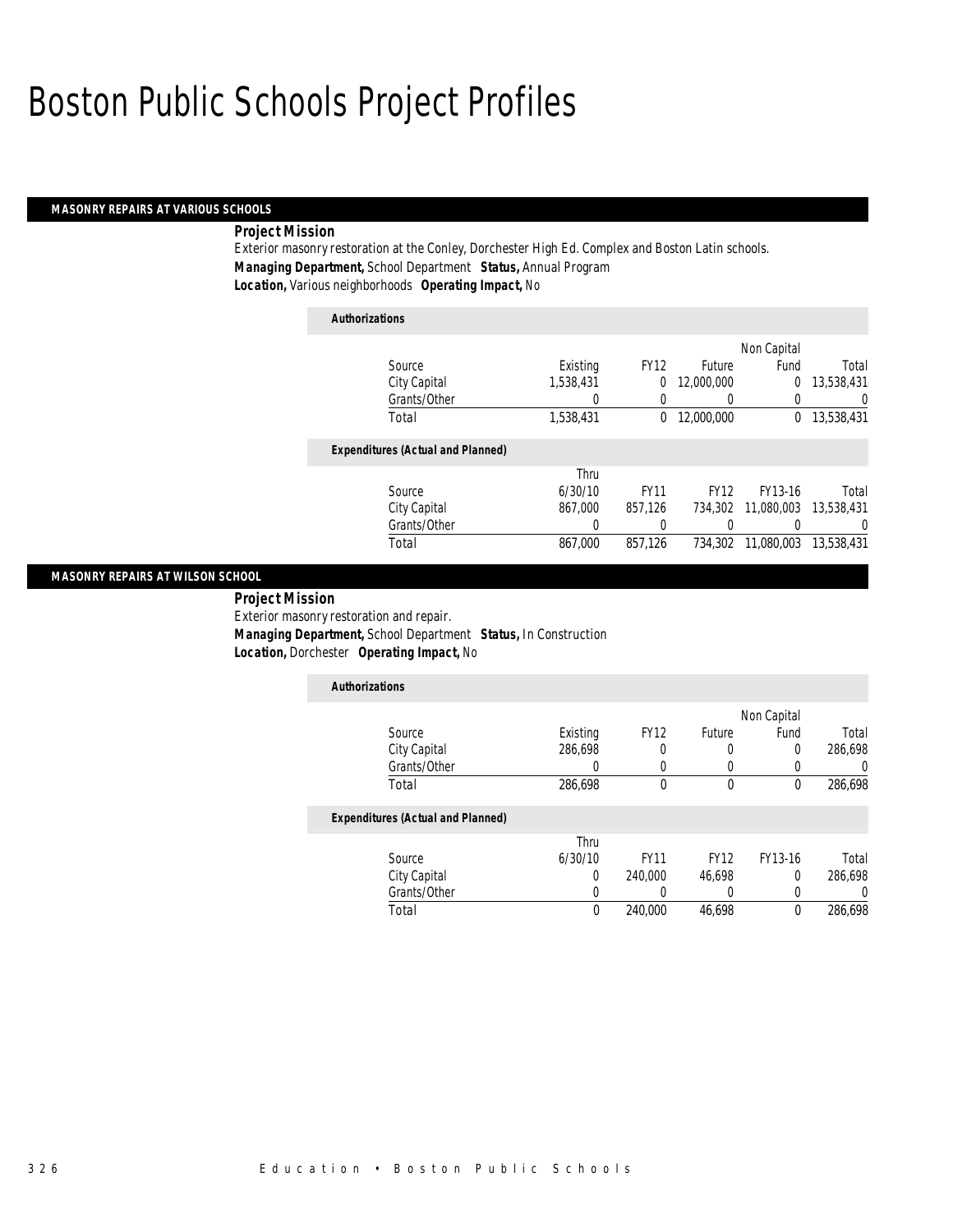#### *MATTAHUNT SCHOOL EXTERIOR IMPROVEMENTS*

#### *Project Mission*

Replace windows and exterior walls. Replace school building roof as well as the gym/pool building and connecting bridge.

*Managing Department,* Construction Management *Status,* In Design

*Location,* Mattapan *Operating Impact,* No

| <b>Authorizations</b> |                                          |          |             |             |                |           |
|-----------------------|------------------------------------------|----------|-------------|-------------|----------------|-----------|
|                       |                                          |          |             |             | Non Capital    |           |
|                       | Source                                   | Existing | <b>FY12</b> | Future      | Fund           | Total     |
|                       | City Capital                             | 898,335  | 8,300,000   |             | $\overline{0}$ | 9,198,335 |
|                       | Grants/Other                             | 0        |             | 0           | 0              | 0         |
|                       | Total                                    | 898,335  | 8,300,000   | $\mathbf 0$ | 0              | 9,198,335 |
|                       | <b>Expenditures (Actual and Planned)</b> |          |             |             |                |           |
|                       |                                          | Thru     |             |             |                |           |
|                       | Source                                   | 6/30/10  | <b>FY11</b> | <b>FY12</b> | FY13-16        | Total     |
|                       | City Capital                             | 102,318  | 325,000     | 3.100.000   | 5,671,017      | 9,198,335 |
|                       | Grants/Other                             | 0        |             |             |                | 0         |
|                       | Total                                    | 102,318  | 325,000     | 3.100.000   | 5.671.017      | 9.198.335 |

#### *O'BRYANT RENOVATIONS AND PAVERS*

*Project Mission* 

Construct new entrance and science labs. Perform structural concrete repairs and waterproofing in areas where needed.

*Managing Department,* Construction Management *Status,* In Construction

| <b>Location, Roxbury Operating Impact, No</b> |  |
|-----------------------------------------------|--|
|                                               |  |

|           |             |               |             |           | <b>Authorizations</b>                    |
|-----------|-------------|---------------|-------------|-----------|------------------------------------------|
|           | Non Capital |               |             |           |                                          |
| Total     | Fund        | <b>Future</b> | <b>FY12</b> | Existing  | Source                                   |
| 9,600,000 | $\theta$    | 0             | 0           | 9.600.000 | City Capital                             |
| U         |             | 0             | 0           | 0         | Grants/Other                             |
| 9,600,000 | $\theta$    | $\theta$      | $\Omega$    | 9,600,000 | Total                                    |
|           |             |               |             |           | <b>Expenditures (Actual and Planned)</b> |
|           |             |               |             | Thru      |                                          |
| Total     | FY13-16     | <b>FY12</b>   | <b>FY11</b> | 6/30/10   | Source                                   |
| 9,600,000 | 2,786,341   | 3,350,000     | 3.100.000   | 363.659   | City Capital                             |
| 0         |             |               |             | O         | Grants/Other                             |
| 9.600.000 | 2.786.341   | 3,350,000     | 3.100.000   | 363.659   | Total                                    |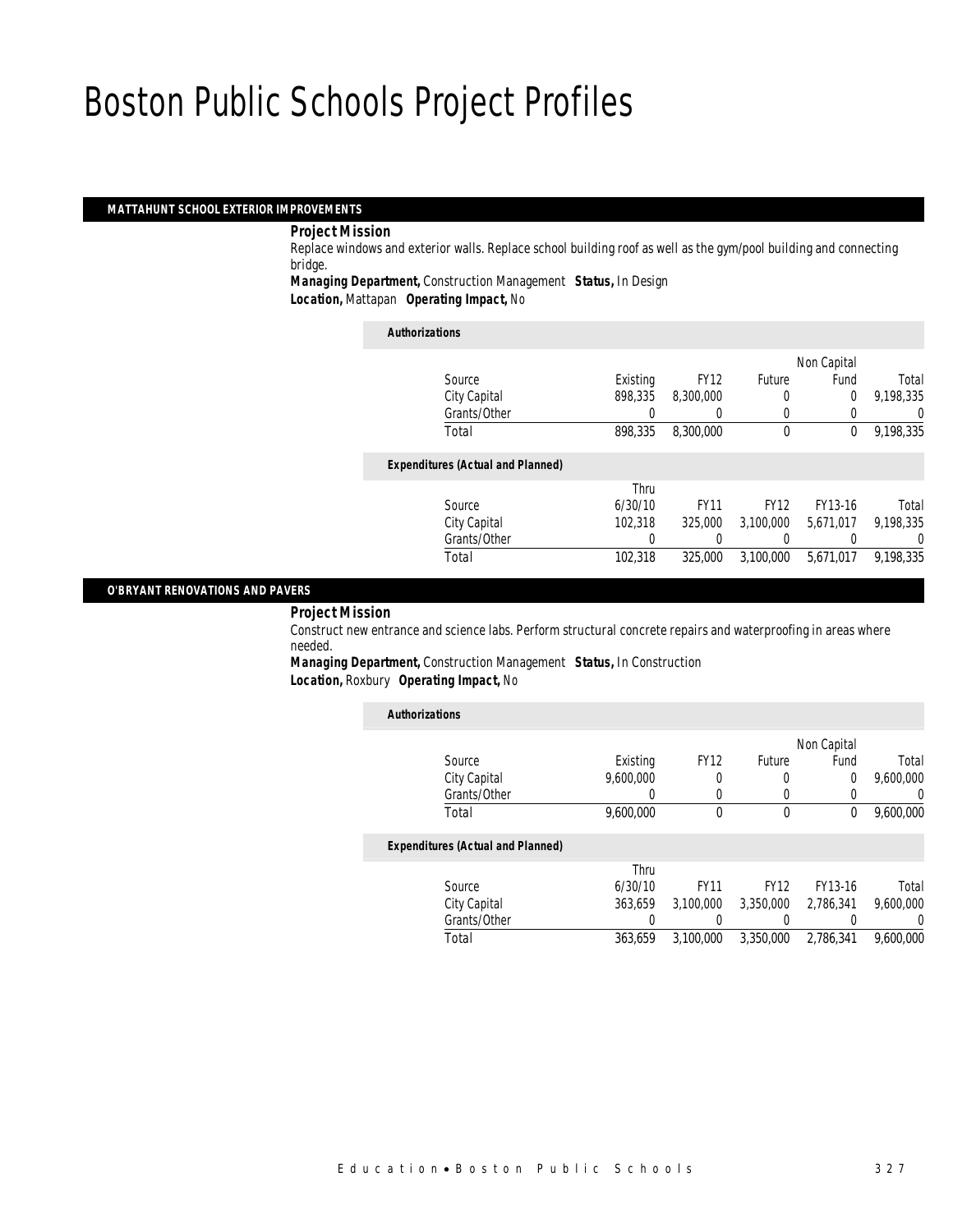### *PLUMBING IMPROVEMENTS AT CHANNING SCHOOL*

 *Project Mission* Update plumbing and bathrooms. *Managing Department,* School Department *Status,* In Construction *Location,* Hyde Park *Operating Impact,* No

| <b>Authorizations</b>                    |          |             |             |             |          |
|------------------------------------------|----------|-------------|-------------|-------------|----------|
|                                          |          |             |             | Non Capital |          |
| Source                                   | Existing | <b>FY12</b> | Future      | Fund        | Total    |
| City Capital                             | 0        | 403,000     | 0           | 0           | 403,000  |
| Grants/Other                             | 0        | 0           | 0           |             | 0        |
| Total                                    | 0        | 403,000     | 0           | 0           | 403,000  |
| <b>Expenditures (Actual and Planned)</b> |          |             |             |             |          |
|                                          | Thru     |             |             |             |          |
| Source                                   | 6/30/10  | <b>FY11</b> | <b>FY12</b> | FY13-16     | Total    |
| City Capital                             | 0        | 0           | 403,000     | $\Omega$    | 403,000  |
| Grants/Other                             | 0        | 0           | 0           | 0           | $\Omega$ |
| Total                                    | 0        | 0           | 403,000     | 0           | 403,000  |

#### *PLUMBING IMPROVEMENTS AT VARIOUS SCHOOLS*

*Project Mission* 

Plumbing and bathroom improvements at the Warren Prescott, Mission High and Hurley/Rogers schools. *Managing Department,* School Department *Status,* New Project *Location,* Various neighborhoods *Operating Impact,* No

| <b>Authorizations</b>                    |          |             |               |             |           |
|------------------------------------------|----------|-------------|---------------|-------------|-----------|
|                                          |          |             |               | Non Capital |           |
| Source                                   | Existing | <b>FY12</b> | <b>Future</b> | Fund        | Total     |
| City Capital                             | 0        | 1,097,000   | 0             | 0           | 1,097,000 |
| Grants/Other                             |          |             |               |             |           |
| Total                                    | 0        | 1,097,000   | 0             | 0           | 1.097.000 |
| <b>Expenditures (Actual and Planned)</b> |          |             |               |             |           |

|              | Thru    |             |             |         |           |
|--------------|---------|-------------|-------------|---------|-----------|
| Source       | 6/30/10 | <b>FY11</b> | <b>FY12</b> | FY13-16 | Total     |
| City Capital |         |             | 397.000     | 700.000 | 1,097,000 |
| Grants/Other |         |             |             |         |           |
| Total        |         |             | 397.000     | 700.000 | 1,097,000 |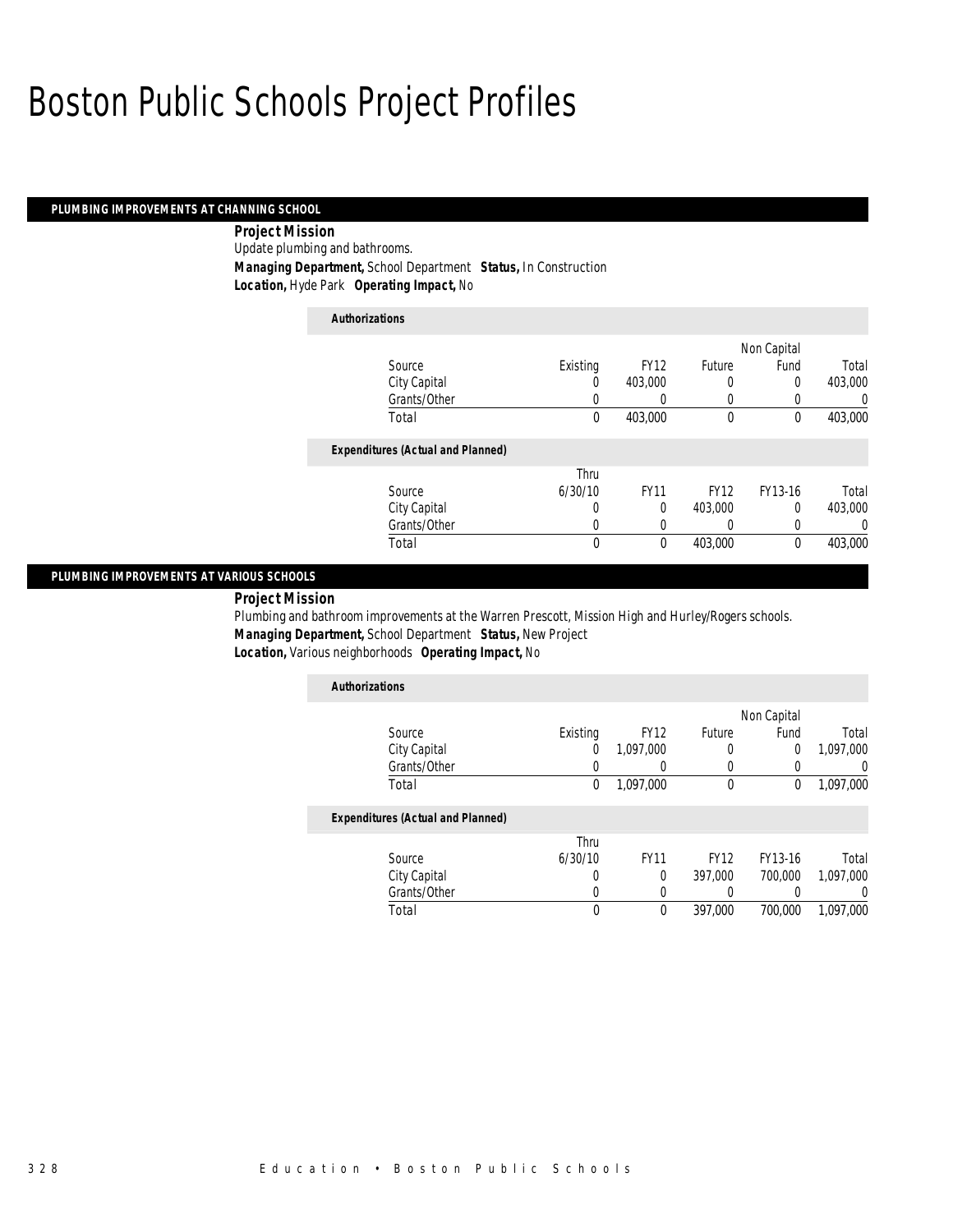#### *QUINCY UPPER PILOT SCHOOL*

### *Project Mission*

Design and renovate the former Boston High School (Lincoln) building and Church Street building to accommodate Quincy Upper Pilot School. A statement of interest has been accepted by the MSBA for a feasibility study. *Managing Department,* Construction Management *Status,* To Be Scheduled *Location,* Chinatown *Operating Impact,* No

### *Authorizations* Source **Existing** FY12 Future Non Capital Fund Total City Capital 0 0 0 0 0 0<br>
Grants/Other 13,000,000 0 0 0 13,000,000 Grants/Other 13,000,000 0 0 0 13,000,000 Total 13,000,000 0 0 0 13,000,000 0 0 0 13,000,000 بال 0 0 13,000,000 0 0 13,000,000 0 0 13,000,000 0 0 13,000,000 0 *Expenditures (Actual and Planned)* Source Thru 6/30/10 FY11 FY12 FY13-16 Total City Capital 0 0 0 0 0 Grants/Other 0 0 0 300,000 12,700,000 13,000,000 Total 0 0 300,000 12,700,000 13,000,000

### *REDESIGN AND REINVEST*

#### *Project Mission*

Renovations and repairs at fourteen School Department sites including the Wilson, Cleveland, Umana and Dorchester Ed. Complex as part of implementing the school closure plan.

*Managing Department,* School Department *Status,* In Construction

*Location,* Citywide *Operating Impact,* No

|           |                |             |             |           | <b>Authorizations</b>                    |
|-----------|----------------|-------------|-------------|-----------|------------------------------------------|
|           | Non Capital    |             |             |           |                                          |
| Total     | Fund           | Future      | <b>FY12</b> | Existing  | Source                                   |
| 4.900.000 | $\overline{0}$ | 0           | 0           | 4.900.000 | City Capital                             |
| 0         | 0              | 0           | 0           | 0         | Grants/Other                             |
| 4.900.000 | 0              | $\mathbf 0$ | 0           | 4,900,000 | Total                                    |
|           |                |             |             |           | <b>Expenditures (Actual and Planned)</b> |
|           |                |             |             | Thru      |                                          |
| Total     | FY13-16        | <b>FY12</b> | <b>FY11</b> | 6/30/10   | Source                                   |
| 4.900.000 | 400,000        | 4.200.000   | 300,000     | 0         | City Capital                             |
| 0         |                | 0           | 0           | 0         | Grants/Other                             |
| 4,900,000 | 400,000        | 4.200.000   | 300,000     | 0         | Total                                    |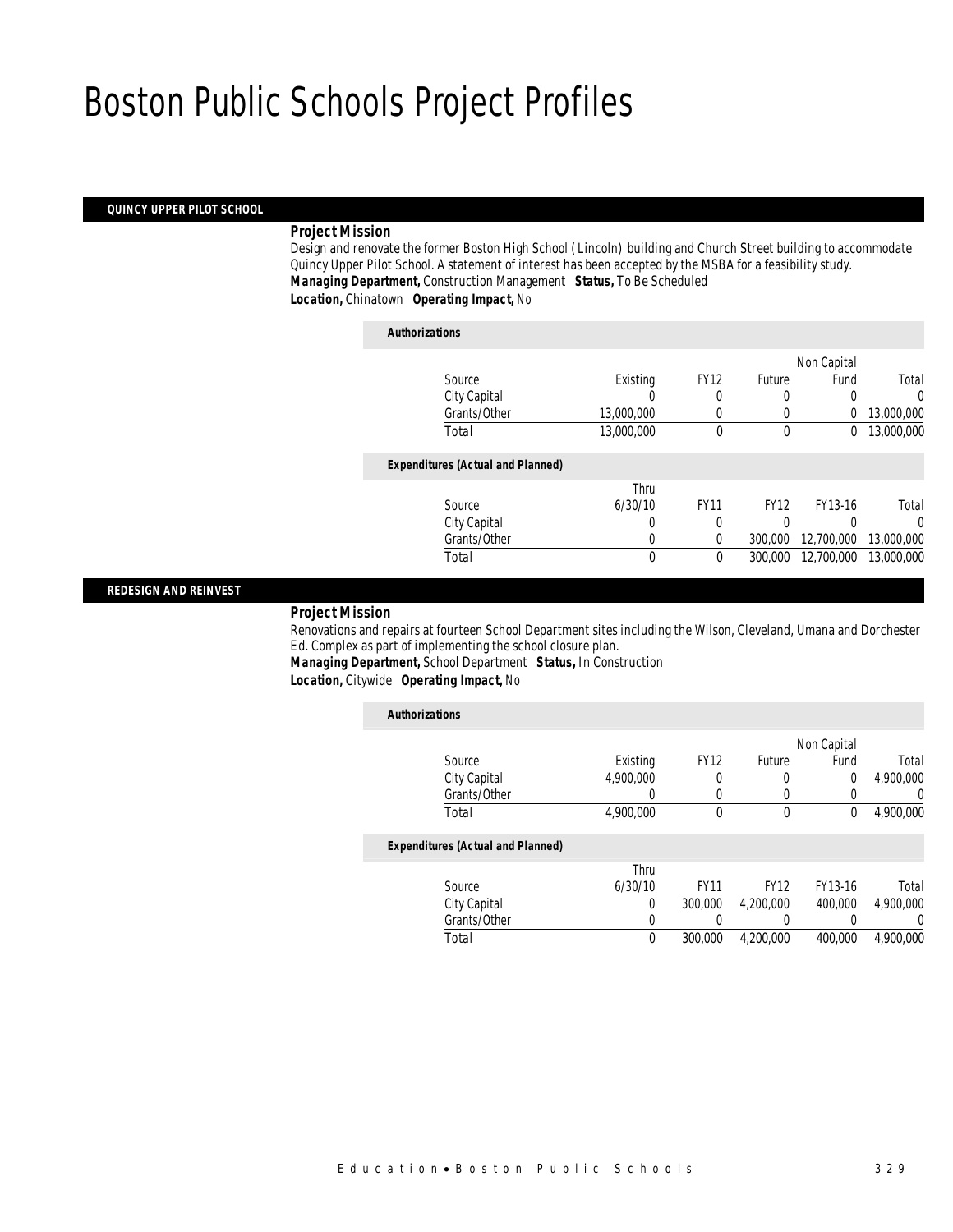#### *ROGERS SCHOOL*

#### *Project Mission*

Major renovation includes plaster and paint, refinishing/replacement of floors, replacement of windows, lighting, handicap access and electrical upgrade. A statement of interest has been submitted to the MSBA for funding assistance.

*Managing Department,* Construction Management *Status,* To Be Scheduled *Location,* Hyde Park *Operating Impact,* No

| <b>Authorizations</b>                    |           |             |               |              |           |
|------------------------------------------|-----------|-------------|---------------|--------------|-----------|
|                                          |           |             |               | Non Capital  |           |
| Source                                   | Existing  | <b>FY12</b> | <b>Future</b> | Fund         | Total     |
| City Capital                             | 1.600.000 | 0           | 2.365.000     | $\Omega$     | 3,965,000 |
| Grants/Other                             |           |             |               |              | $\cup$    |
| Total                                    | 1,600,000 | 0           | 2,365,000     | $\mathbf{0}$ | 3,965,000 |
| <b>Expenditures (Actual and Planned)</b> |           |             |               |              |           |
|                                          | Thru      |             |               |              |           |
| Source                                   | 6/30/10   | <b>FY11</b> | <b>FY12</b>   | FY13-16      | Total     |
| City Capital                             | 0         | 0           | $\theta$      | 3.965.000    | 3,965,000 |
| Grants/Other                             | 0         |             | 0             |              | $\left($  |
| Total                                    | 0         | 0           | 0             | 3.965.000    | 3.965.000 |

#### *ROOF AND EXTERIOR IMPROVEMENTS AT GUILD SCHOOL*

*Project Mission* 

Roof, masonry and exterior improvements.

*Managing Department,* School Department *Status,* In Construction

*Location,* East Boston *Operating Impact,* No

| <b>Authorizations</b>                    |                  |             |             |             |                  |
|------------------------------------------|------------------|-------------|-------------|-------------|------------------|
|                                          |                  |             |             | Non Capital |                  |
| Source                                   | Existing         | <b>FY12</b> | Future      | Fund        | Total            |
| City Capital                             | 1.245.100        | 0           | 0           | 0           | 1.245.100        |
| Grants/Other                             | $\left( \right)$ | 0           |             |             | $\left( \right)$ |
| Total                                    | 1,245,100        | 0           | $\mathbf 0$ | 0           | 1,245,100        |
| <b>Expenditures (Actual and Planned)</b> |                  |             |             |             |                  |
|                                          | Thru             |             |             |             |                  |
| Source                                   | 6/30/10          | <b>FY11</b> | <b>FY12</b> | FY13-16     | Total            |
| City Capital                             | 0                | 340,000     | 905.100     | $\Omega$    | 1,245,100        |
| Grants/Other                             | 0                |             |             | 0           | 0                |
| Total                                    | 0                | 340,000     | 905.100     | 0           | 1.245.100        |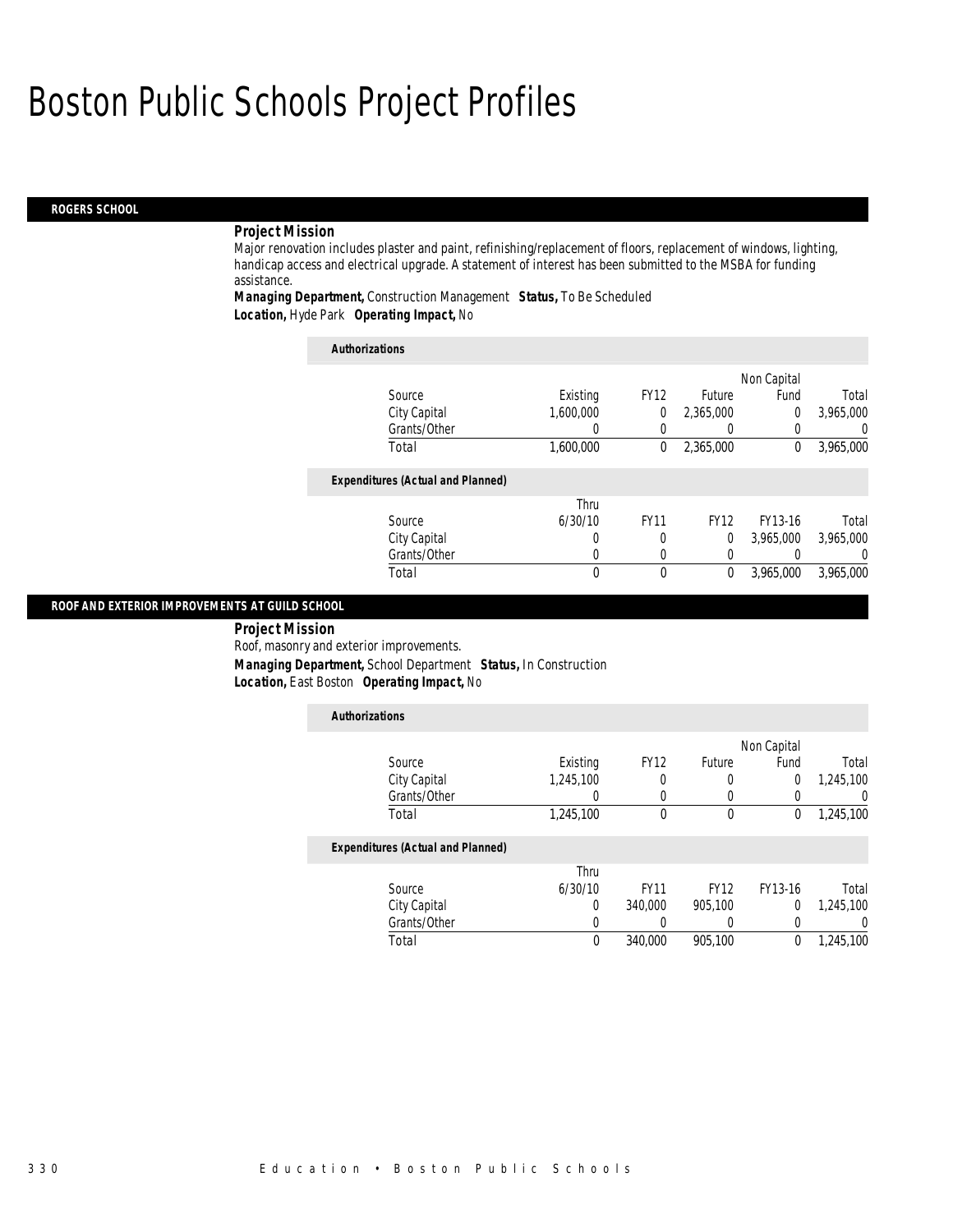#### *ROOF AT MADISON PARK HIGH SCHOOL*

 *Project Mission* Replace roof. *Managing Department,* School Department *Status,* In Construction *Location,* Roxbury *Operating Impact,* No

*Authorizations*

|                                          |           |             |             | Non Capital    |           |
|------------------------------------------|-----------|-------------|-------------|----------------|-----------|
| Source                                   | Existing  | <b>FY12</b> | Future      | Fund           | Total     |
| City Capital                             | 1,235,000 | 0           | 0           | 0              | 1,235,000 |
| Grants/Other                             |           | 0           | 0           |                | 0         |
| Total                                    | 1,235,000 | 0           | $\mathbf 0$ | 0              | 1,235,000 |
| <b>Expenditures (Actual and Planned)</b> |           |             |             |                |           |
|                                          | Thru      |             |             |                |           |
| Source                                   | 6/30/10   | <b>FY11</b> | <b>FY12</b> | FY13-16        | Total     |
| City Capital                             | 0         | 800,000     | 435,000     | $\overline{0}$ | 1,235,000 |
| Grants/Other                             | 0         |             | 0           | 0              | 0         |
| Total                                    | 0         | 800,000     | 435,000     | 0              | 1,235,000 |
|                                          |           |             |             |                |           |

#### *ROOF AT MCKINLEY SCHOOL*

*Project Mission* 

Replace roof.

 *Managing Department,* School Department *Status,* To Be Scheduled *Location,* Fenway/Kenmore *Operating Impact,* No

| <b>Authorizations</b>                    |          |                  |               |                  |                  |
|------------------------------------------|----------|------------------|---------------|------------------|------------------|
|                                          |          |                  |               | Non Capital      |                  |
| Source                                   | Existing | <b>FY12</b>      | <b>Future</b> | Fund             | Total            |
| City Capital                             | 657.250  |                  | 0             | $\Omega$         | 657.250          |
| Grants/Other                             | O        | $\left( \right)$ |               | $\left( \right)$ | $\left( \right)$ |
| Total                                    | 657,250  | $\theta$         | $\theta$      | 0                | 657,250          |
| <b>Expenditures (Actual and Planned)</b> |          |                  |               |                  |                  |
|                                          | Thru     |                  |               |                  |                  |
| Source                                   | 6/30/10  | <b>FY11</b>      | <b>FY12</b>   | FY13-16          | Total            |
| City Capital                             | 0        | 0                | $\Omega$      | 657.250          | 657.250          |
| Grants/Other                             |          |                  |               |                  |                  |
| Total                                    |          | $\mathbf 0$      | $\theta$      | 657,250          | 657.250          |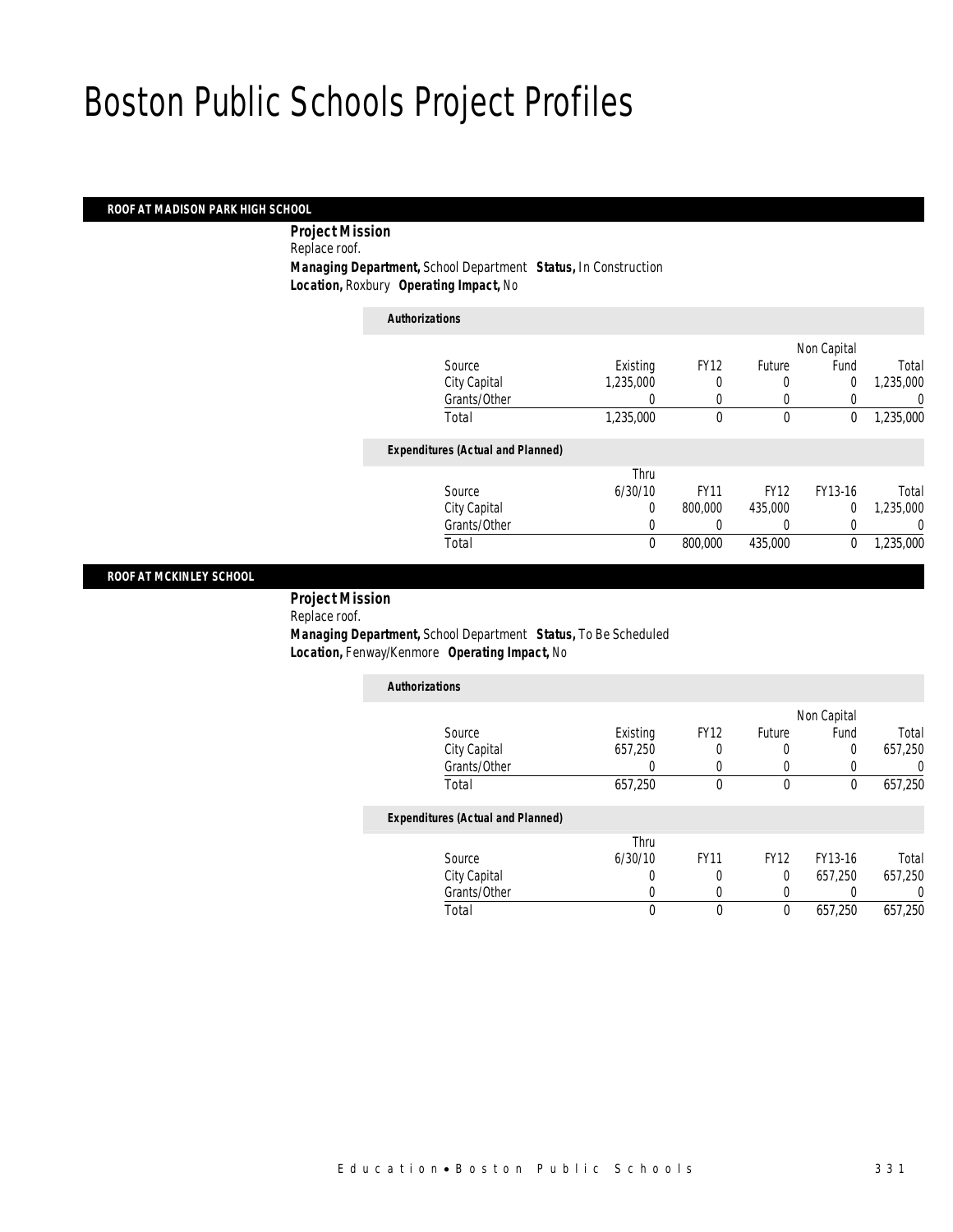#### *ROOF REPLACEMENT AT VARIOUS SCHOOLS*

### *Project Mission*

Replace roofs at various school locations including the Mendell School. *Managing Department,* School Department *Status,* Annual Program *Location,* Various neighborhoods *Operating Impact,* No

| <b>Authorizations</b>                    |           |             |             |             |            |
|------------------------------------------|-----------|-------------|-------------|-------------|------------|
|                                          |           |             |             | Non Capital |            |
| Source                                   | Existing  | <b>FY12</b> | Future      | Fund        | Total      |
| City Capital                             | 5.622.508 | 4,500,000   | 6,919,311   | 0           | 17.041.819 |
| Grants/Other                             | 0         | 0           | 0           | 0           | 0          |
| Total                                    | 5,622,508 | 4,500,000   | 6.919.311   | 0           | 17.041.819 |
| <b>Expenditures (Actual and Planned)</b> |           |             |             |             |            |
|                                          | Thru      |             |             |             |            |
| Source                                   | 6/30/10   | <b>FY11</b> | <b>FY12</b> | FY13-16     | Total      |
| City Capital                             | 1.766.477 | 1.828.073   | 2,525,000   | 10.922.269  | 17.041.819 |
| Grants/Other                             | 0         | 0           |             |             | 0          |
| Total                                    | 1.766.477 | 1.828.073   | 2.525.000   | 10,922,269  | 17.041.819 |

#### *SCHOOL YARD AT E. GREENWOOD SCHOOL*

*Project Mission* 

Improvements to school yard that are education and recreation based. *Managing Department,* Construction Management *Status,* In Construction *Location,* Hyde Park *Operating Impact,* No

| <b>Authorizations</b>                    |          |             |             |             |         |
|------------------------------------------|----------|-------------|-------------|-------------|---------|
|                                          |          |             |             | Non Capital |         |
| Source                                   | Existing | <b>FY12</b> | Future      | Fund        | Total   |
| City Capital                             | 314,600  | 0           | 0           | 0           | 314,600 |
| Grants/Other                             | 0        | 50,400      | 0           | 0           | 50,400  |
| Total                                    | 314,600  | 50,400      | 0           | 0           | 365,000 |
| <b>Expenditures (Actual and Planned)</b> |          |             |             |             |         |
|                                          | Thru     |             |             |             |         |
| Source                                   | 6/30/10  | <b>FY11</b> | <b>FY12</b> | FY13-16     | Total   |
| City Capital                             | 0        | $\Omega$    | 314,600     | 0           | 314,600 |
| Grants/Other                             |          | 0           | 50,000      | 400         | 50,400  |
| Total                                    | 0        | $\Omega$    | 364,600     | 400         | 365,000 |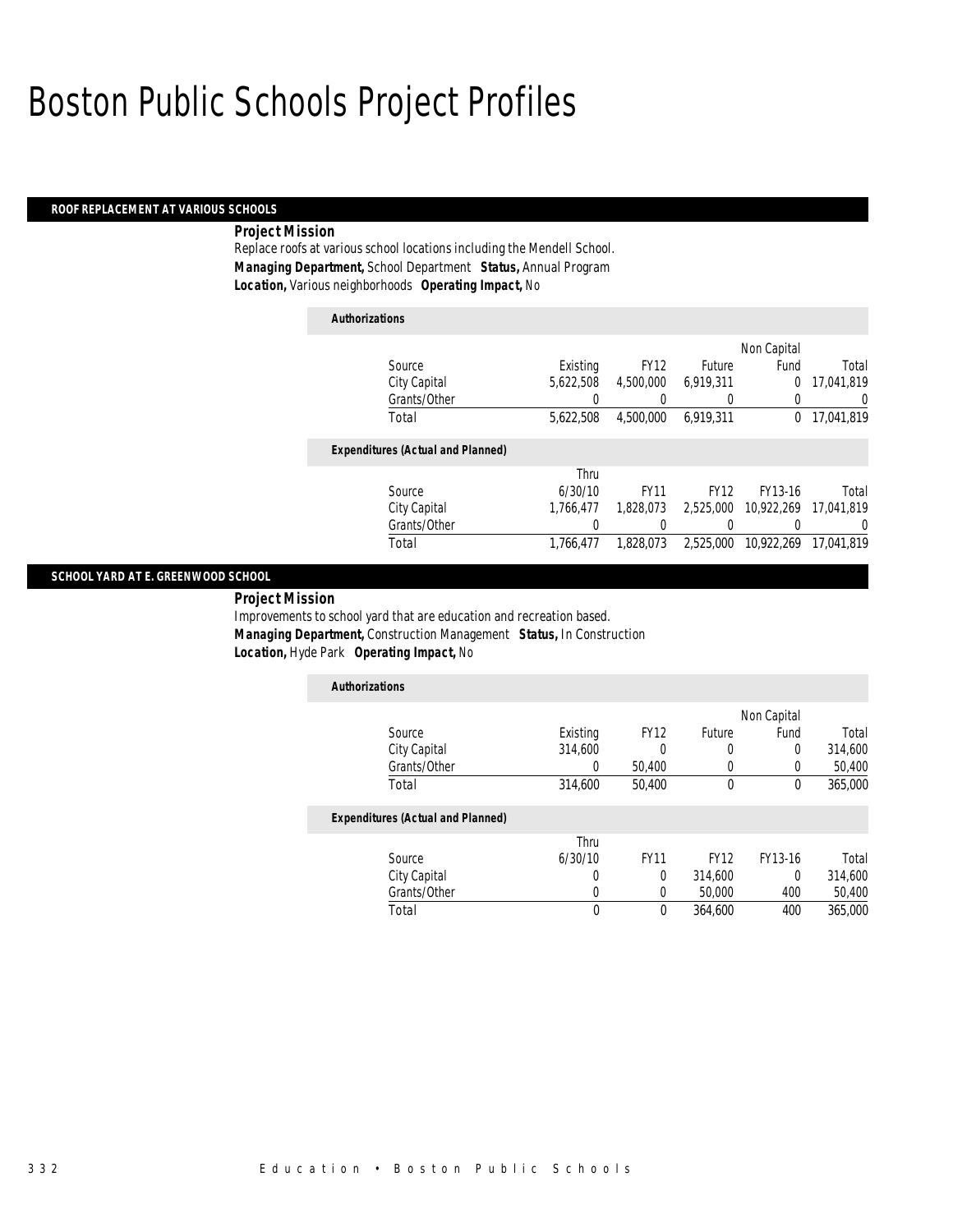#### *SCHOOL YARD AT EDISON SCHOOL*

### *Project Mission*

Improvements to school yard that are education and recreation based. *Managing Department,* Construction Management *Status,* In Construction *Location,* Allston/Brighton *Operating Impact,* No

*Authorizations*

| <b>Authorizations</b>                    |          |             |             |             |         |
|------------------------------------------|----------|-------------|-------------|-------------|---------|
|                                          |          |             |             | Non Capital |         |
| Source                                   | Existing | <b>FY12</b> | Future      | Fund        | Total   |
| City Capital                             | 293.950  | 0           | 0           | $\Omega$    | 293,950 |
| Grants/Other                             | 0        | 50,300      | 0           | 0           | 50,300  |
| Total                                    | 293,950  | 50,300      | $\theta$    | 0           | 344,250 |
| <b>Expenditures (Actual and Planned)</b> |          |             |             |             |         |
|                                          | Thru     |             |             |             |         |
| Source                                   | 6/30/10  | <b>FY11</b> | <b>FY12</b> | FY13-16     | Total   |
| City Capital                             | 0        | $\Omega$    | 233,200     | 60.750      | 293,950 |
| Grants/Other                             | 0        | $\Omega$    | 50,000      | 300         | 50,300  |
| Total                                    | 0        | 0           | 283,200     | 61.050      | 344,250 |

### *SCHOOL YARD AT YOUNG ACHIEVERS SCHOOL*

*Project Mission* 

Improvements to school yard that are education and recreation based. *Managing Department,* Construction Management *Status,* In Construction *Location,* Mattapan *Operating Impact,* No

| <b>Authorizations</b>                    |          |                         |                                 |                          |         |
|------------------------------------------|----------|-------------------------|---------------------------------|--------------------------|---------|
|                                          |          |                         |                                 | Non Capital              |         |
| Source                                   | Existing | <b>FY12</b>             | <b>Future</b>                   | Fund                     | Total   |
| City Capital                             | 302,200  | 0                       | 0                               | 0                        | 302,200 |
| Grants/Other                             | 0        | 50,300                  | 0                               |                          | 50,300  |
| Total                                    | 302,200  | 50,300                  | 0                               | 0                        | 352,500 |
| <b>Expenditures (Actual and Planned)</b> |          |                         |                                 |                          |         |
|                                          | Thru     |                         |                                 |                          |         |
| $C_{\text{out}}$                         | 1120110  | $\Gamma$ <sub>141</sub> | $\Gamma$ <sub>14</sub> $\gamma$ | $\Gamma$ 1/1 $\Omega$ 1/ | $T0+0$  |

| Source       | 6/30/10 | <b>FY11</b> | FY12    | FY13-16 | Total   |
|--------------|---------|-------------|---------|---------|---------|
| City Capital |         |             | 302.200 |         | 302,200 |
| Grants/Other |         |             | 50,000  | 300     | 50,300  |
| Total        |         |             | 352.200 | 300     | 352,500 |
|              |         |             |         |         |         |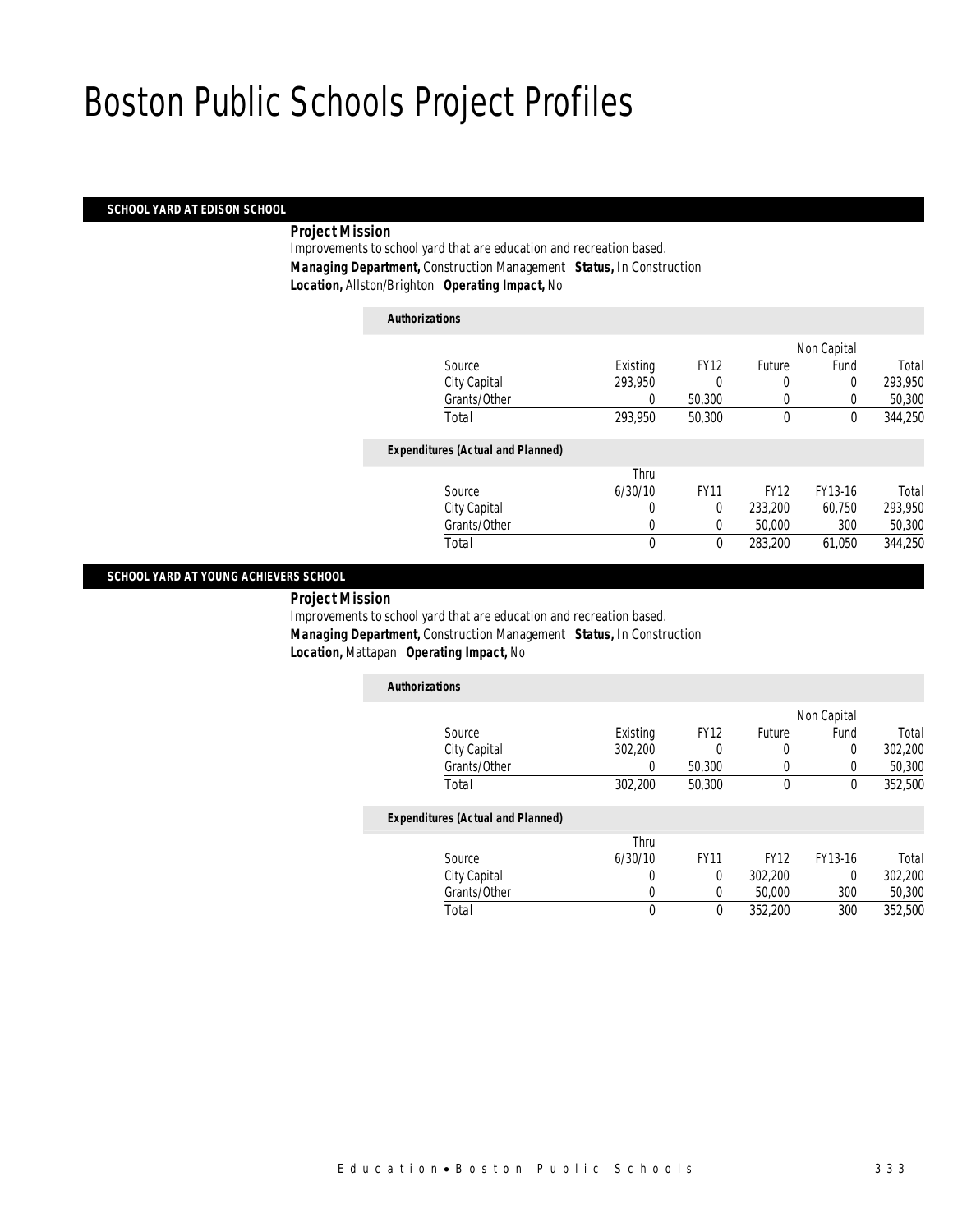#### *SCHOOL YARD IMPROVEMENTS*

### *Project Mission*

Design and construction of school yard improvements through the Boston Schoolyard Initiative. *Managing Department,* Construction Management *Status,* Annual Program *Location,* Various neighborhoods *Operating Impact,* No

| <b>Authorizations</b>                    |           |             |             |             |           |
|------------------------------------------|-----------|-------------|-------------|-------------|-----------|
|                                          |           |             |             | Non Capital |           |
| Source                                   | Existing  | <b>FY12</b> | Future      | Fund        | Total     |
| City Capital                             | 1.083.454 | 0           | 2.000.000   | $\Omega$    | 3.083.454 |
| Grants/Other                             | 150,000   | 0           | 151,000     | 0           | 301,000   |
| Total                                    | 1,233,454 | 0           | 2.151.000   | 0           | 3,384,454 |
| <b>Expenditures (Actual and Planned)</b> |           |             |             |             |           |
|                                          | Thru      |             |             |             |           |
| Source                                   | 6/30/10   | <b>FY11</b> | <b>FY12</b> | FY13-16     | Total     |
| City Capital                             | 707.469   | 150,000     | 150,000     | 2.075.985   | 3.083.454 |
| Grants/Other                             | 0         | 0           | 0           | 301.000     | 301,000   |
| Total                                    | 707.469   | 150,000     | 150,000     | 2.376.985   | 3.384.454 |

#### *SCHOOL YARD REPAIRS*

*Project Mission* 

Repairs and refurbishment of previously completed Boston Schoolyard Initiative sites. *Managing Department,* School Department *Status,* Annual Program *Location,* Citywide *Operating Impact,* No

| <b>Authorizations</b>                    |          |             |         |             |           |
|------------------------------------------|----------|-------------|---------|-------------|-----------|
|                                          |          |             |         | Non Capital |           |
| Source                                   | Existing | <b>FY12</b> | Future  | Fund        | Total     |
| City Capital                             | 600,000  |             | 400,000 | U           | 1.000.000 |
| Grants/Other                             |          |             |         |             |           |
| Total                                    | 600,000  |             | 400.000 | 0           | 1,000,000 |
| <b>Fxnenditures (Actual and Planned)</b> |          |             |         |             |           |

#### *Expenditures (Actual and Planned)*

|              | Thru    |             |         |         |           |
|--------------|---------|-------------|---------|---------|-----------|
| Source       | 6/30/10 | <b>FY11</b> | FY12    | FY13-16 | Total     |
| City Capital |         | 400.000     | 200,000 | 400,000 | 1,000,000 |
| Grants/Other |         |             |         |         |           |
| Total        |         | 400,000     | 200,000 | 400,000 | 1,000,000 |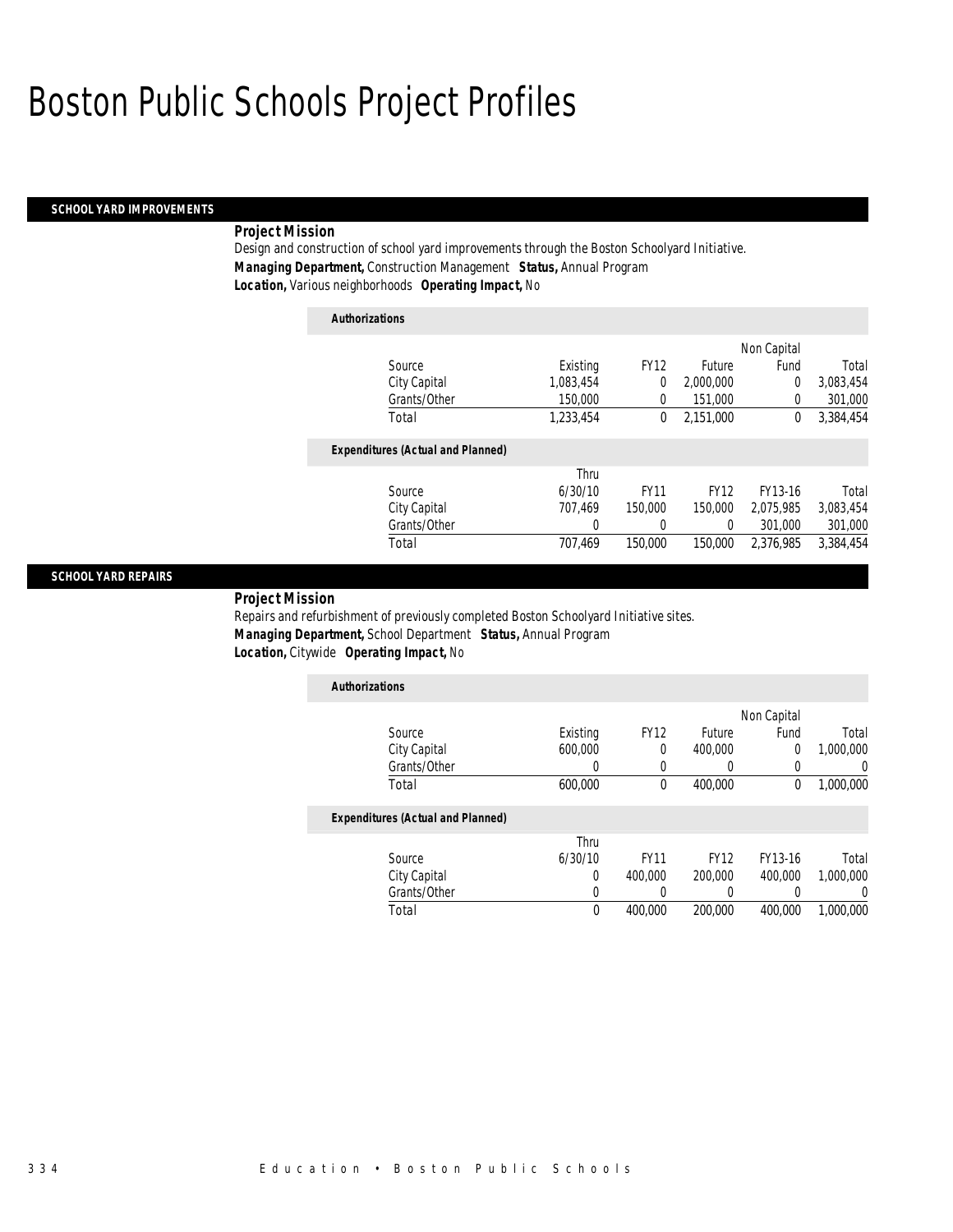#### *STUDENT INFORMATION SYSTEM*

#### *Project Mission*

Design and implementation of a new student information system that includes tracking attendance, grading/reporting, and student/parent communication. *Managing Department,* School Department *Status,* Implementation Underway *Location,* Citywide *Operating Impact,* Yes

#### *Authorizations*

|                                          |           |                  |             | Non Capital    |           |
|------------------------------------------|-----------|------------------|-------------|----------------|-----------|
| Source                                   | Existing  | <b>FY12</b>      | Future      | Fund           | Total     |
| City Capital                             | 4,000,000 | 2,000,000        | 0           | $\overline{0}$ | 6,000,000 |
| Grants/Other                             | 0         | $\left( \right)$ | 0           | 0              | 0         |
| Total                                    | 4,000,000 | 2,000,000        | $\mathbf 0$ | 0              | 6,000,000 |
| <b>Expenditures (Actual and Planned)</b> |           |                  |             |                |           |
|                                          | Thru      |                  |             |                |           |
| Source                                   | 6/30/10   | <b>FY11</b>      | <b>FY12</b> | FY13-16        | Total     |
| City Capital                             | 0         | $\theta$         | 3.000.000   | 3,000,000      | 6,000,000 |
| Grants/Other                             | 0         | 0                | 0           |                | 0         |
| Total                                    | 0         | $\theta$         | 3,000,000   | 3,000,000      | 6,000,000 |
|                                          |           |                  |             |                |           |

#### *TECHNOLOGY INFRASTRUCTURE*

### *Project Mission*

Upgrade school technology infrastructure including servers, wireless access points, routers, switches, network equipment, data drops, and electrical repairs.

*Managing Department,* School Department *Status,* Implementation Underway

*Location,* Citywide *Operating Impact,* No

| <b>Authorizations</b> |                                          |           |             |             |             |           |
|-----------------------|------------------------------------------|-----------|-------------|-------------|-------------|-----------|
|                       |                                          |           |             |             | Non Capital |           |
|                       | Source                                   | Existing  | <b>FY12</b> | Future      | Fund        | Total     |
|                       | City Capital                             | 1,800,000 | 1,800,000   | 5,400,000   | 0           | 9,000,000 |
|                       | Grants/Other                             |           |             |             | 0           | U         |
|                       | Total                                    | 1,800,000 | 1,800,000   | 5,400,000   | 0           | 9,000,000 |
|                       | <b>Expenditures (Actual and Planned)</b> |           |             |             |             |           |
|                       |                                          | Thru      |             |             |             |           |
|                       | Source                                   | 6/30/10   | <b>FY11</b> | <b>FY12</b> | FY13-16     | Total     |
|                       | City Capital                             | 0         | 1,200,000   | 1,800,000   | 6,000,000   | 9,000,000 |
|                       | Grants/Other                             | 0         | 0           |             |             | 0         |

Total 0 1,200,000 1,800,000 6,000,000 9,000,000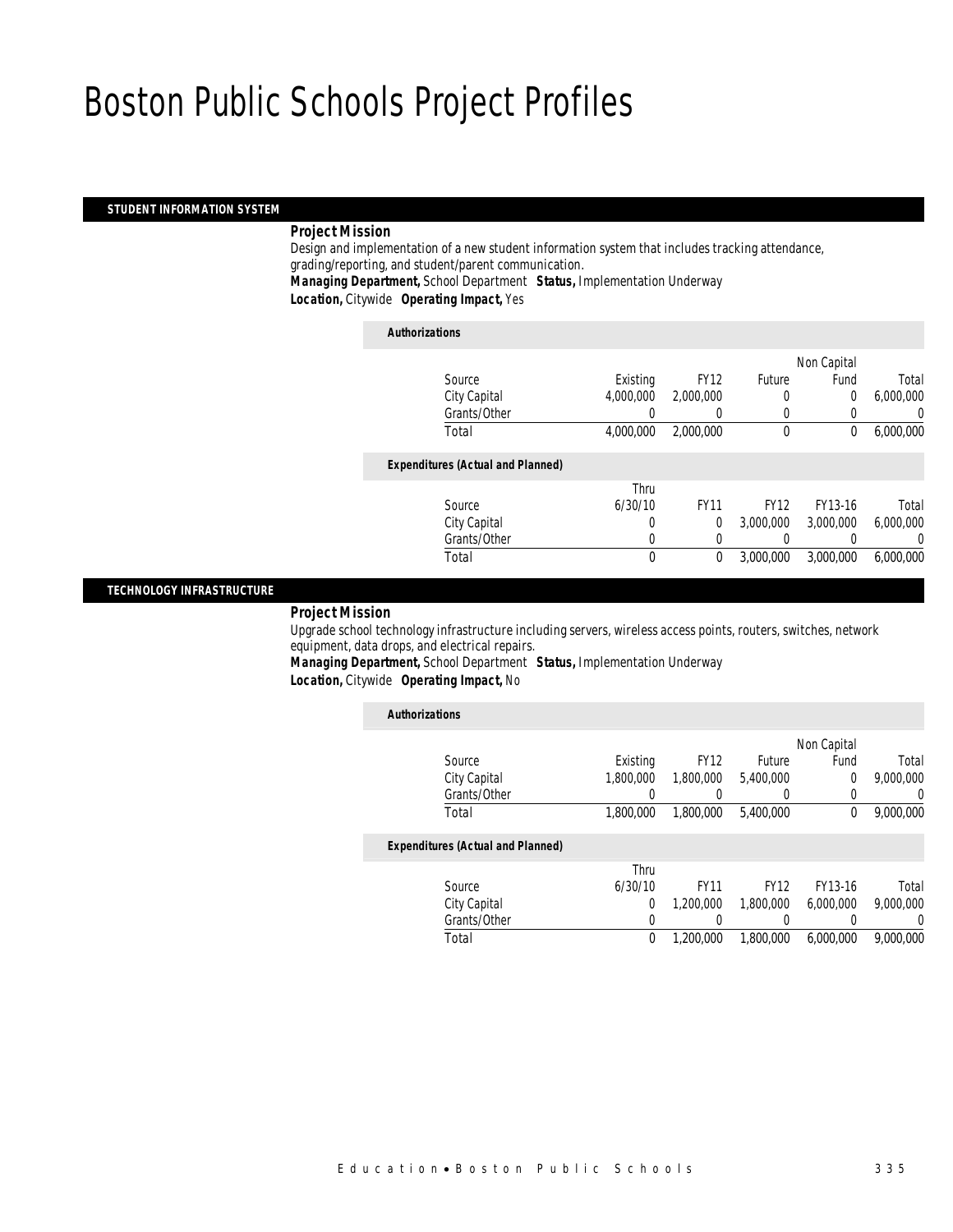### *UMANA SCHOOL*

#### *Project Mission*

Major building renovation including new roof and windows, fire suppression, electrical and mechanical upgrades, and bathrooms, doors, floors, kitchen, partitions, auditorium, and schoolyard improvements. *Managing Department,* Construction Management *Status,* To Be Scheduled *Location,* East Boston *Operating Impact,* No

| <b>Authorizations</b>                    |          |             |             |             |            |
|------------------------------------------|----------|-------------|-------------|-------------|------------|
|                                          |          |             |             | Non Capital |            |
| Source                                   | Existing | <b>FY12</b> | Future      | Fund        | Total      |
| City Capital                             | 500,000  | 2,000,000   | 30,000,000  | 0           | 32,500,000 |
| Grants/Other                             |          |             | 0           |             | 0          |
| Total                                    | 500,000  | 2.000.000   | 30,000,000  | 0           | 32,500,000 |
| <b>Expenditures (Actual and Planned)</b> |          |             |             |             |            |
|                                          | Thru     |             |             |             |            |
| Source                                   | 6/30/10  | <b>FY11</b> | <b>FY12</b> | FY13-16     | Total      |
| City Capital                             | 0        | 0           | 250,000     | 32,250,000  | 32.500.000 |
| Grants/Other                             | 0        | 0           | 0           |             | 0          |
| Total                                    | 0        | 0           | 250,000     | 32,250,000  | 32,500,000 |
|                                          |          |             |             |             |            |

### *WINDOWS AT MARSHALL SCHOOL*

 *Project Mission* Replace windows. *Managing Department,* Construction Management *Status,* To Be Scheduled *Location,* Dorchester *Operating Impact,* No

| <b>Authorizations</b>                    |          |             |             |             |           |
|------------------------------------------|----------|-------------|-------------|-------------|-----------|
|                                          |          |             |             | Non Capital |           |
| Source                                   | Existing | <b>FY12</b> | Future      | Fund        | Total     |
| City Capital                             | 300,000  | 0           | 1,600,000   | 0           | 1,900,000 |
| Grants/Other                             |          | 0           |             | 0           | 0         |
| Total                                    | 300,000  | 0           | 1,600,000   | $\theta$    | 1,900,000 |
| <b>Expenditures (Actual and Planned)</b> |          |             |             |             |           |
|                                          | Thru     |             |             |             |           |
| Source                                   | 6/30/10  | <b>FY11</b> | <b>FY12</b> | FY13-16     | Total     |
| City Capital                             | 0        | 0           | 0           | 1.900.000   | 1,900,000 |
| Grants/Other                             | 0        | 0           |             |             | 0         |
| Total                                    | 0        | $\theta$    | 0           | 1,900,000   | 1,900,000 |